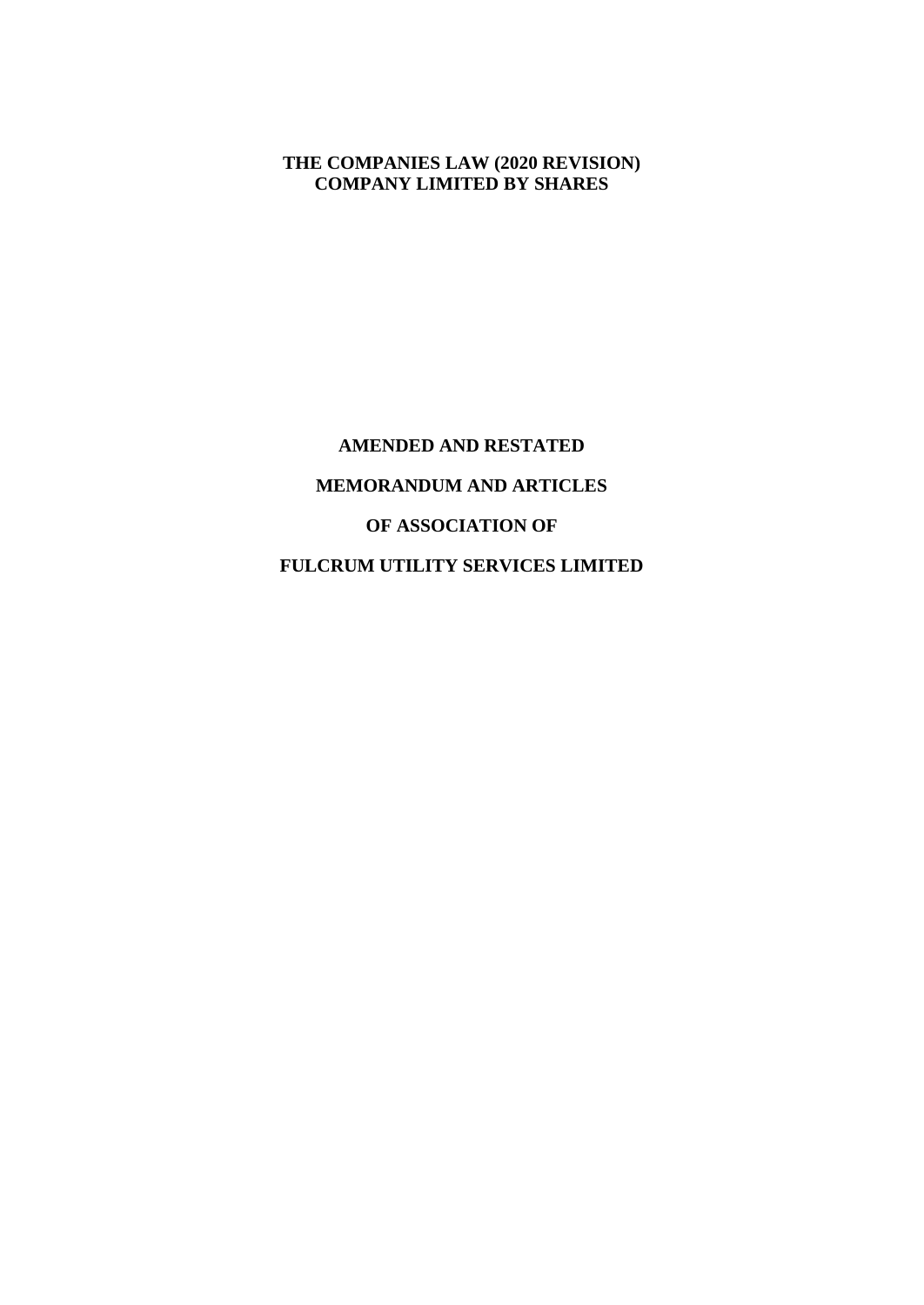### **THE COMPANIES LAW (2020 REVISION) COMPANY LIMITED BY SHARES**

## **AMENDED AND RESTATED MEMORANDUM OF ASSOCIATION OF FULCRUM UTILITY SERVICES LIMITED**

#### **(Adopted pursuant to a Special Resolution passed on 25 June 2020)**

- 1. The name of the Company is Fulcrum Utility Services Limited.
- 2. The registered office of the Company will be situated at the offices of Maples Corporate Services Limited, PO Box 309, Ugland House, Grand Cayman KY1 -1104, Cayman Islands or at such other location as the Directors may from time to time determine.
- 3. The objects for which the Company is established are unrestricted and the Company shall have full power and authority to carry out any object not prohibited by the Companies Law (2020 Revision) or as the same may be revised from time to time or any other law of the Cayman Islands.
- 4. The liability of the members is limited to the amount, if any, unpaid on the shares respectively held by them.
- 5. The authorised share capital of the Company is £500,000 divided into 500,000,000 Ordinary Shares of a par value of 0.1 p each.
- 6. The Company has power to register by way of continuation as a body corporate limited by shares under the laws of any jurisdiction outside the Cayman Islands and to be deregistered in the Cayman Islands.
- 7. Capitalised terms that are not defined in this Memorandum of Association bear the same meaning as those given in the articles of association of the Company.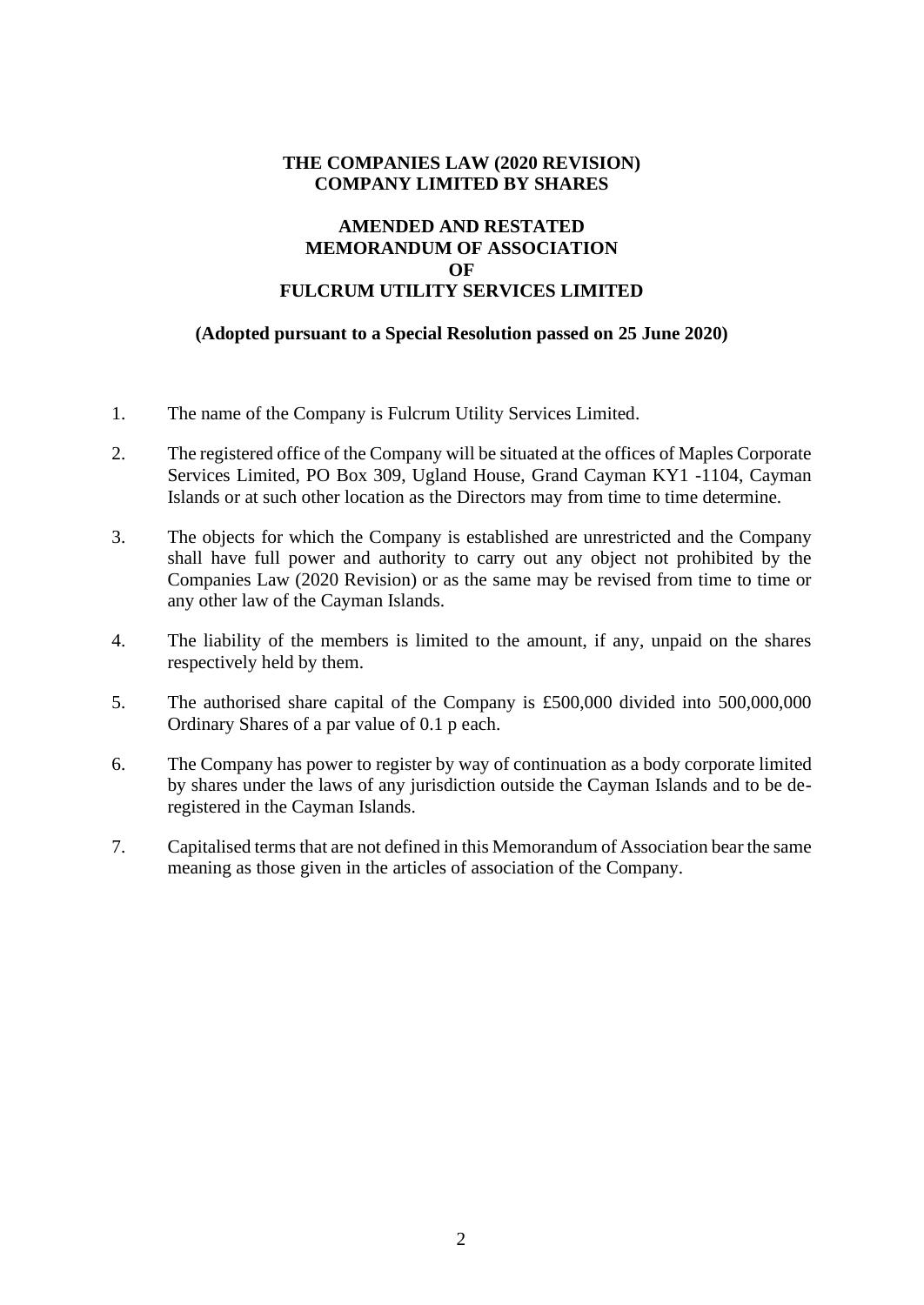### **THE COMPANIES LAW (2020 REVISION) COMPANY LIMITED BY SHARES**

### **AMENDED AND RESTATED MEMORANDUM OF ASSOCIATION OF FULCRUM UTILITY SERVICES LIMITED**

#### **(Adopted pursuant to a Special Resolution passed on 25 June 2020)**

# 1. **TABLE A**

The Regulations contained or incorporated in Table 'A' in the First Schedule of the Law shall not apply to this Company and the following Articles shall comprise the Articles of Association of the Company:

### 2. **INTERPRETATION**

### 2.1 **In these Articles:**

| "Articles"                              | means the articles of association of the Company as<br>amended from time to time;                                                                                                                                                            |
|-----------------------------------------|----------------------------------------------------------------------------------------------------------------------------------------------------------------------------------------------------------------------------------------------|
| "Business Day"                          | means any day on which the London Stock Exchange<br>and banks in London and the Cayman Islands are open<br>for business;                                                                                                                     |
| "Class"                                 | means a separate class of share (and includes any sub-<br>class of any such class);                                                                                                                                                          |
| "Code"                                  | means the United States Internal Revenue Code of 1986<br>(as amended);                                                                                                                                                                       |
| "Company"                               | means Fulcrum Utility Services Limited, an exempted<br>company registered in the Cayman Islands;                                                                                                                                             |
| "Defaulter"                             | has the meaning given in Article 22.10;                                                                                                                                                                                                      |
| "Depository"                            | means any Person who is a Member by virtue of its<br>holding Ordinary Shares as trustee for those individuals<br>who have elected to hold Ordinary Shares in<br>dematerialised or<br>uncertificated form<br>through<br>Depository interests; |
| "Direction Notice"                      | has the meaning given in Article 22.10;                                                                                                                                                                                                      |
| "Directors" and "Board<br>of Directors" | means the directors of the Company for the time being,<br>or as the case may be, the Directors assembled as a<br>board or as a committee thereof;                                                                                            |
| "Disclosure Notice"                     | shall have the meaning attributed to it in Article 15.2;                                                                                                                                                                                     |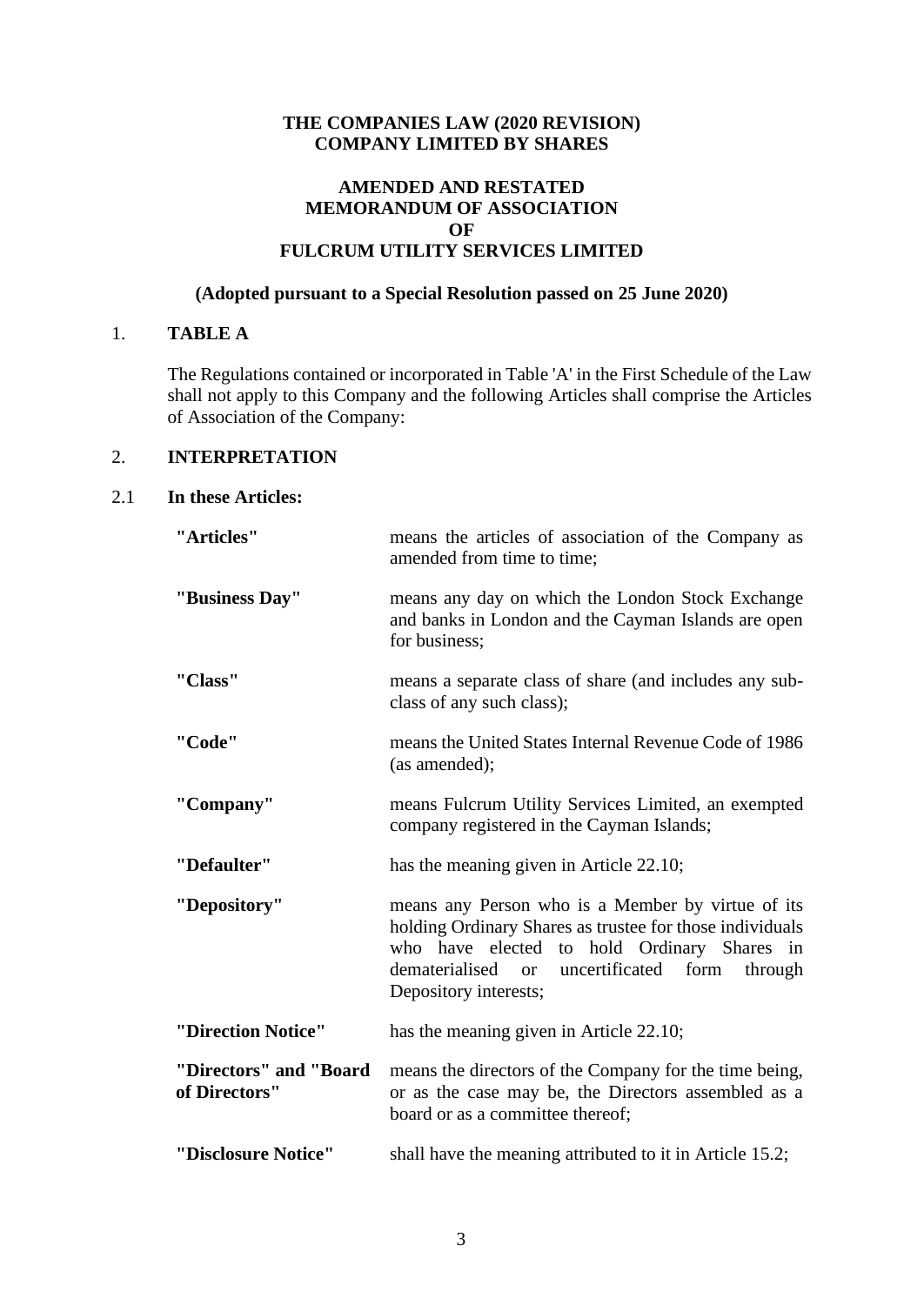| "Electronic Record"                     | shall have the same meaning as set out in the Electronic<br>Transactions Law;                                                                                                                                                                                                                                                                    |
|-----------------------------------------|--------------------------------------------------------------------------------------------------------------------------------------------------------------------------------------------------------------------------------------------------------------------------------------------------------------------------------------------------|
| "Electronic<br><b>Transactions Law"</b> | means the Electronic Transactions Law (2003 Revision)<br>of the Cayman Islands;                                                                                                                                                                                                                                                                  |
| "Equity Securities"                     | means Ordinary Shares or rights to subscribe for, or to<br>Shares in<br>convert securities into, Ordinary<br>the<br>Company;                                                                                                                                                                                                                     |
| "ERISA"                                 | means the United States Employee Retirement Income<br>Security Act of 1974, as amended;                                                                                                                                                                                                                                                          |
| "Excess Shares"                         | means such number of shares acquired by a Member (or<br>persons acting in concert (as defined in Article 22) with<br>it) in contravention of Article 22;                                                                                                                                                                                         |
| "Law"                                   | means the Companies Law (2020 Revision) of the<br>Cayman Islands;                                                                                                                                                                                                                                                                                |
| "London Stock<br><b>Exchange"</b>       | means the London Stock Exchange plc or any successor<br>body carrying on its functions;                                                                                                                                                                                                                                                          |
| "Member"                                | means a Person whose name is entered in the Register<br>of Members;                                                                                                                                                                                                                                                                              |
| "Memorandum of<br><b>Association"</b>   | means the memorandum of association of the Company,<br>as amended from time to time;                                                                                                                                                                                                                                                             |
| "Non-Qualifying<br>Person"              | shall have the meaning attributed to it in Article 21;                                                                                                                                                                                                                                                                                           |
| "Ordinary Resolution"                   | means a resolution:                                                                                                                                                                                                                                                                                                                              |
|                                         | passed by a simple majority of such Members as,<br>(a)<br>being entitled to do so, vote in person or, where<br>proxies are allowed, by proxy at a general<br>meeting of the Company and where a poll is<br>taken regard shall be had in computing a<br>majority to the number of votes to which each<br>Member is entitled; or                   |
|                                         | approved in writing by all of the Members<br>(b)<br>entitled to vote at a general meeting of the<br>Company in one or more instruments each<br>signed by one or more of the Members and the<br>effective date of the resolution so adopted shall<br>be the date on which the instrument, or the last<br>of such instruments if more than one, is |

executed;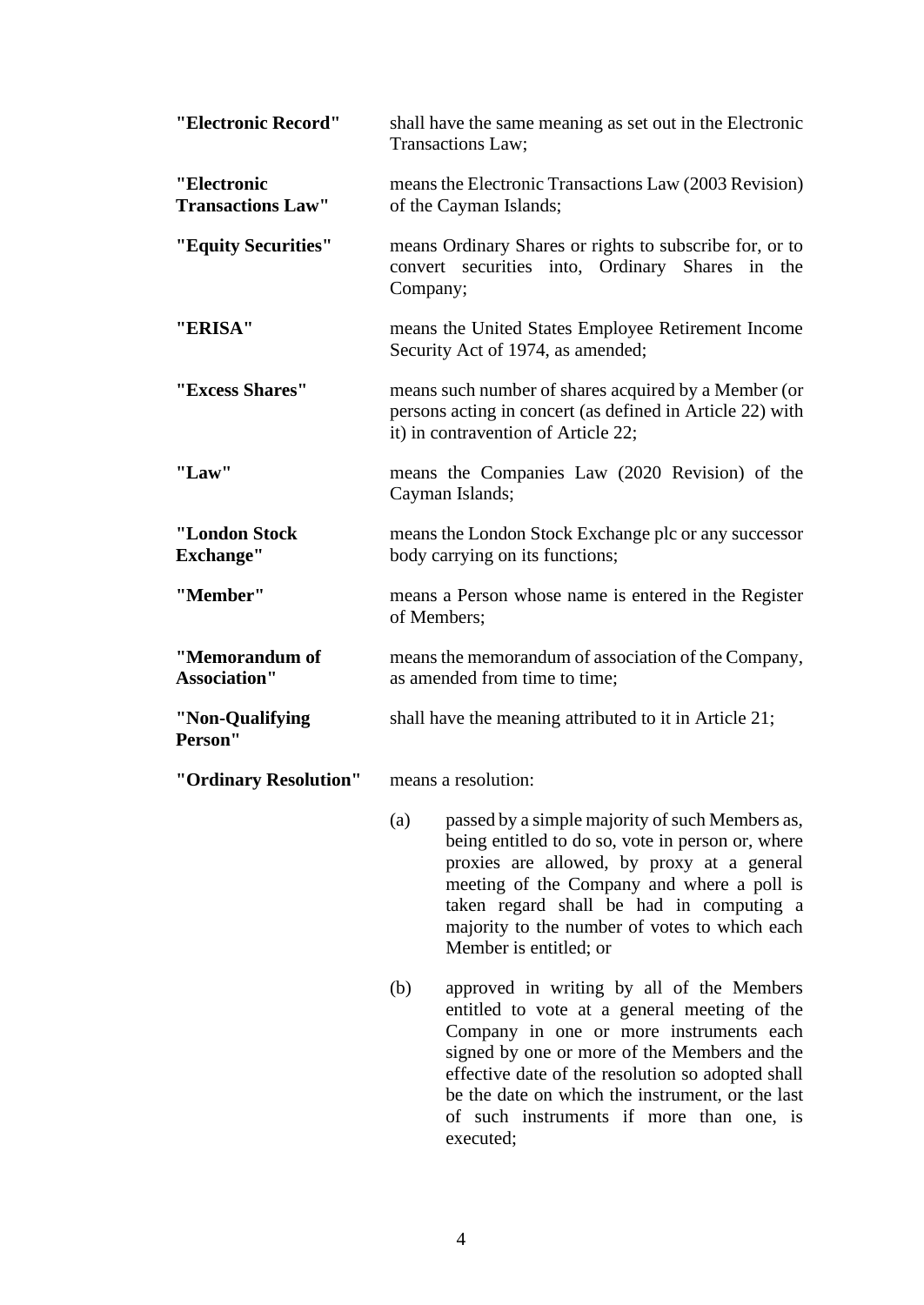| "Ordinary Share"                           | means an ordinary share in the capital of the Company<br>of a par value of 0.1 p having the rights provided for<br>under these Articles or as determined by the Directors;                                                                                                                                                                                              |
|--------------------------------------------|-------------------------------------------------------------------------------------------------------------------------------------------------------------------------------------------------------------------------------------------------------------------------------------------------------------------------------------------------------------------------|
| "paid up"                                  | means paid up as to the par value and any premium<br>payable in respect of the issue or redesignation of any<br>Shares and includes credited as paid up;                                                                                                                                                                                                                |
| "Person"                                   | means any natural person, firm, company, joint venture,<br>partnership, corporation, association or other entity<br>(whether or not having a separate legal personality) or<br>any of them as the context so requires;                                                                                                                                                  |
| "Recognised Person"                        | means a recognised clearing house acting in relation to<br>a Recognised Investment Exchange or a nominee of a<br>recognised clearing house or of a Recognised<br>Investment Exchange;                                                                                                                                                                                   |
| "Recognised Investment<br><b>Exchange"</b> | shall have the same meaning as set out in the Financial<br>Services and Markets Act 2000, being a statute in force<br>in the United Kingdom, as amended or re-enacted from<br>time to time;                                                                                                                                                                             |
| "Register of Members"                      | means the register to be kept by the Company in<br>accordance with Section 40 of the Law;                                                                                                                                                                                                                                                                               |
| "Regulations"                              | shall have the meaning attributed to it in Article 8.2;                                                                                                                                                                                                                                                                                                                 |
| "Relevant System"                          | shall have the meaning attributed to it in Article 13.3;                                                                                                                                                                                                                                                                                                                |
| "Seal"                                     | means the common seal of the Company (if adopted)<br>including any facsimile thereof;                                                                                                                                                                                                                                                                                   |
| "share"                                    | means an Ordinary Share of any Class as well as any<br>fraction of an Ordinary Share of any Class;                                                                                                                                                                                                                                                                      |
| "Share Premium<br>Account"                 | means the share premium account established in<br>accordance with these Articles and the Law;                                                                                                                                                                                                                                                                           |
| "signed"                                   | includes a signature or representation of a signature<br>affixed by mechanical means;                                                                                                                                                                                                                                                                                   |
| "Special Resolution"                       | means a resolution passed in accordance with Section<br>60 of the Law, being a resolution:                                                                                                                                                                                                                                                                              |
|                                            | (a)<br>passed by a majority of not less than two-thirds<br>of such Members as, being entitled to do so, vote<br>in person or, where proxies are allowed, by<br>proxy at a general meeting of the Company of<br>which notice specifying the intention to propose<br>the resolution as a Special Resolution has been<br>duly given and where a poll is taken regard shall |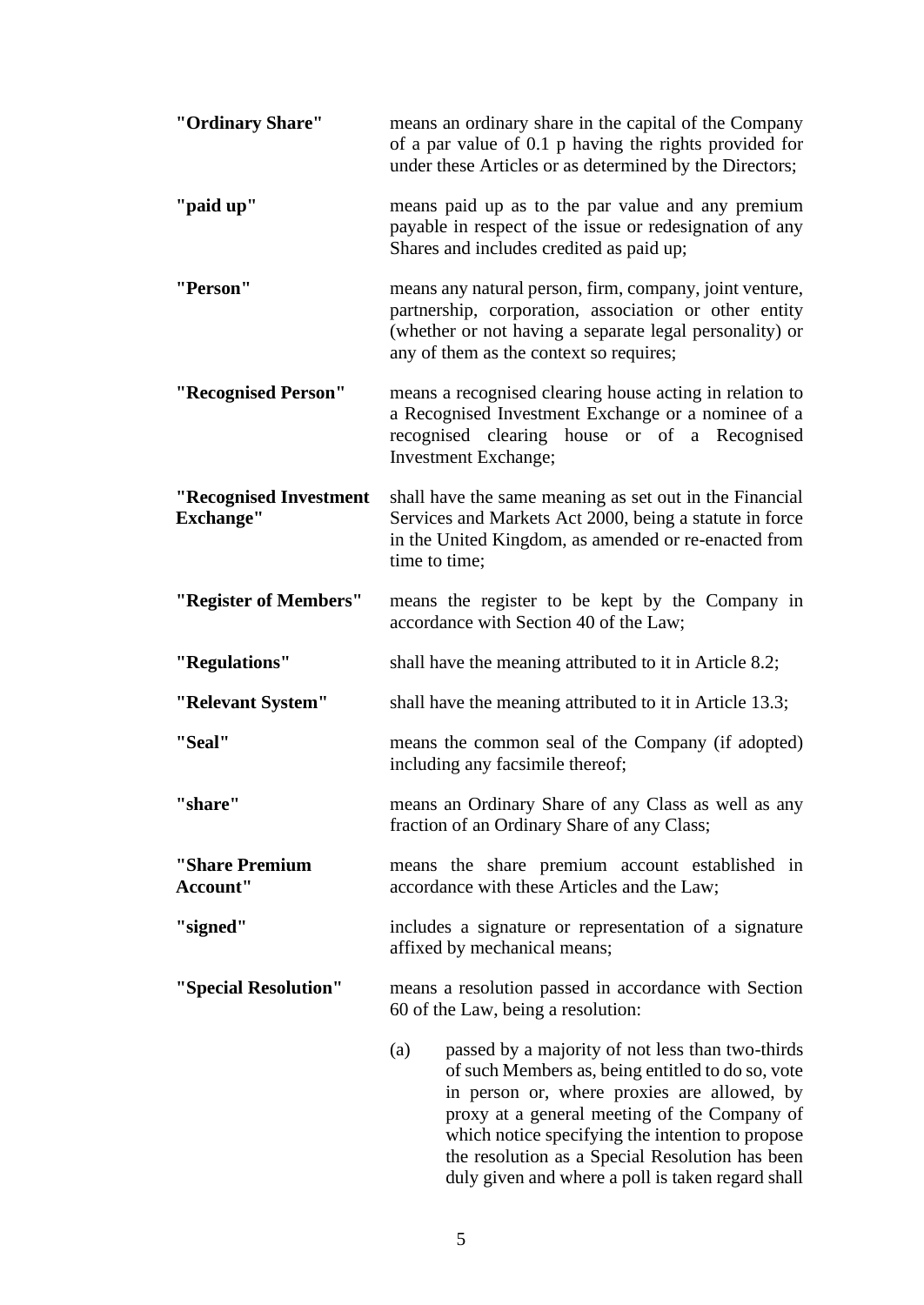be had in computing a majority to the number of votes to which each Member is entitled; or

- (b) approved in writing by all of the Members entitled to vote at a general meeting of the Company in one or more instruments each signed by one or more of the Members and the effective date of the Special Resolution so adopted shall be the date on which the instrument or the last of such instruments if more than one, is executed;
- **"Takeover Code"** means the UK City Code on Takeovers and Mergers, as amended from time to time
- **"Takeover Panel"** means the UK Panel on Takeovers and Mergers;

**"uncertificated share"** means a share of a class in the capital of the Company which is recorded on the Register of Members as being held in uncertificated form and title to which may, by virtue of the regulations governing the Relevant System, be transferred by means of a Relevant System and references to a share being held in **"uncertificated form"** shall be construed as a reference to that share being an uncertificated unit of security;

**"United Kingdom"** means Great Britain and Northern Ireland.

- 2.2 In these Articles, save where the context requires otherwise:
	- (a) words importing the singular number shall include the plural number and vice versa;
	- (b) words importing the masculine gender only shall include the feminine gender;
	- (c) "written" and "in writing" include all modes of representing or reproducing words in visible form, including in the form of an Electronic Record;
	- (d) "may" shall be construed as permissive and "shall" shall be construed as imperative;
	- (e) references to a "£" and "pence" or "p" is a reference to pounds or pence sterling being the currency of the United Kingdom;
	- (f) references to a statutory enactment shall include reference to any amendment or re-enactment thereof for the time being in force; and
	- (g) section 8 of the Electronic Transactions Law shall not apply.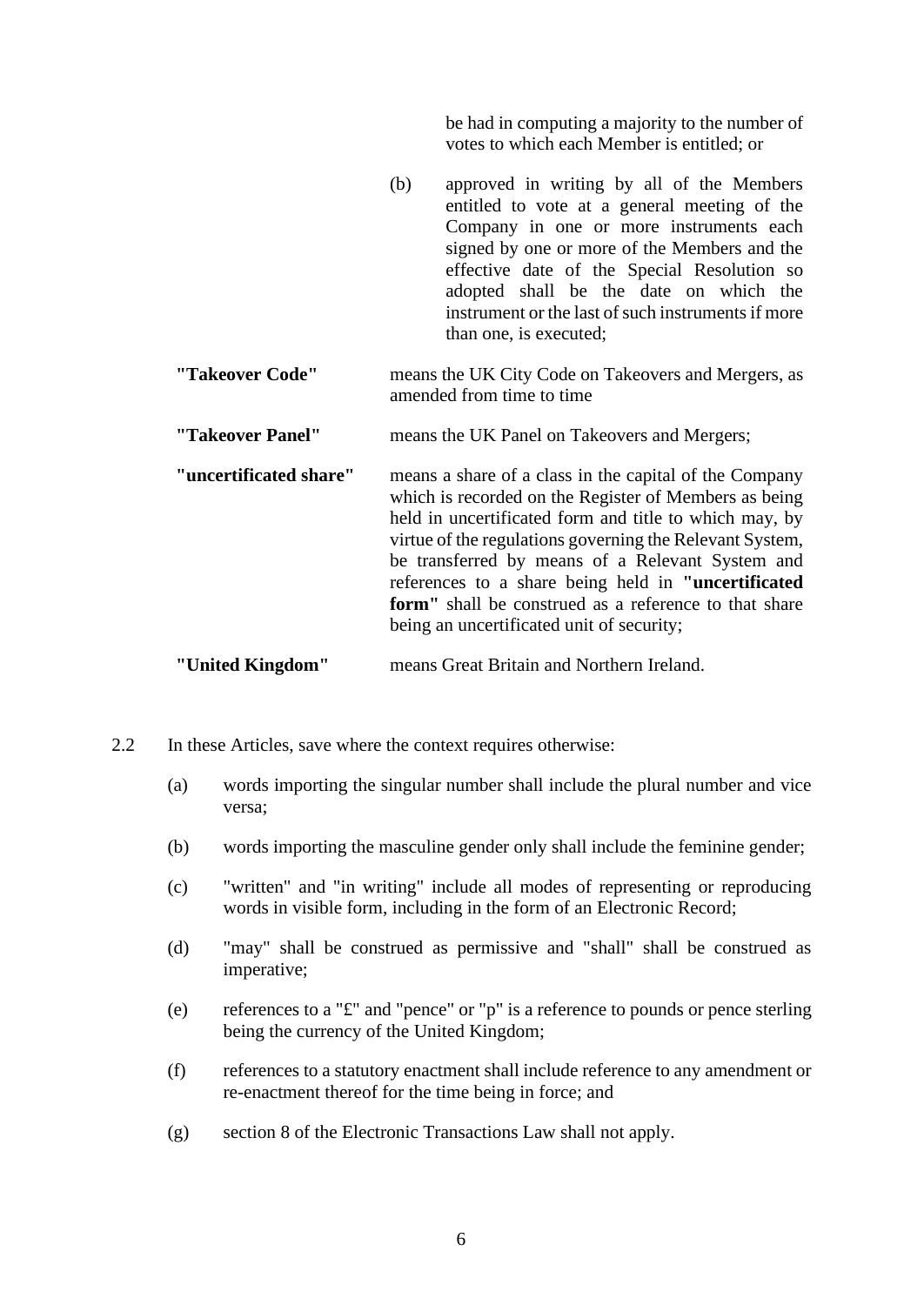2.3 Subject to the last two preceding Articles, any words defined in the Law shall, if not inconsistent with the subject or context, bear the same meaning in these Articles.

#### 3. **PRELIMINARY**

The registered office of the Company shall be at such address in the Cayman Islands as the Directors shall from time to time determine. The Company may in addition establish and maintain such other offices and places of business and agencies in such places as the Directors may from time to time determine.

### 4. **SERVICE PROVIDERS**

The Directors may appoint any one or more Persons to act as service providers to the Company (including, without limitation to act as manager, administrator, cash custodian, custodian, investment manager, investment adviser, sponsor, Depository and/or broker to the Company) and the Directors may entrust to and confer upon such Persons any of the powers exercisable by them as Directors upon such terms and conditions including the right to remuneration payable by, and indemnification from, the Company and with such restrictions and with such powers of delegation as they may determine and either collaterally with or to the exclusion of their own powers. The Company may agree with such service provider that any such fee may be rebated by the service provider to a Person as determined by the relevant service provider.

### 5. **SHARES**

- 5.1 The Directors may not allot Equity Securities in the Company unless they are authorised to do so by Ordinary Resolution of the Company.
- 5.2 Any authorisation under Article 5.1 shall state the maximum amount of Equity Securities that may be allotted under such authorisation and the date on which such authorisation will expire, which must not be more than five years from the date on which the resolution is passed by virtue of which the authorisation is given; but such an authorisation may be revoked or varied by Ordinary Resolution before that date.
- 5.3 Any authorisation under Article 5.1 may be renewed or further renewed by an Ordinary Resolution of the Members for a further period not exceeding five years; but the resolution must state (or restate) the maximum amount of Equity Securities which may be allotted under the authorisation or, as the case may be, the amount remaining to be allotted under it, and must specify the date on which the renewed authorisation will expire.
- 5.4 The Directors may allot Equity Securities, notwithstanding that authorisation under Article 5.1 has expired, if such Equity Securities are allotted or rights are granted in respect of such Equity Securities in pursuance of an offer or agreement made by the Company before the authorisation expired and the authorisation allowed the Company to make offers or agreements which would or might require Equity Securities to be allotted or rights granted in respect of such Equity Securities after the authorisation had expired.
- 5.5 The Company shall not allot Equity Securities to a person unless: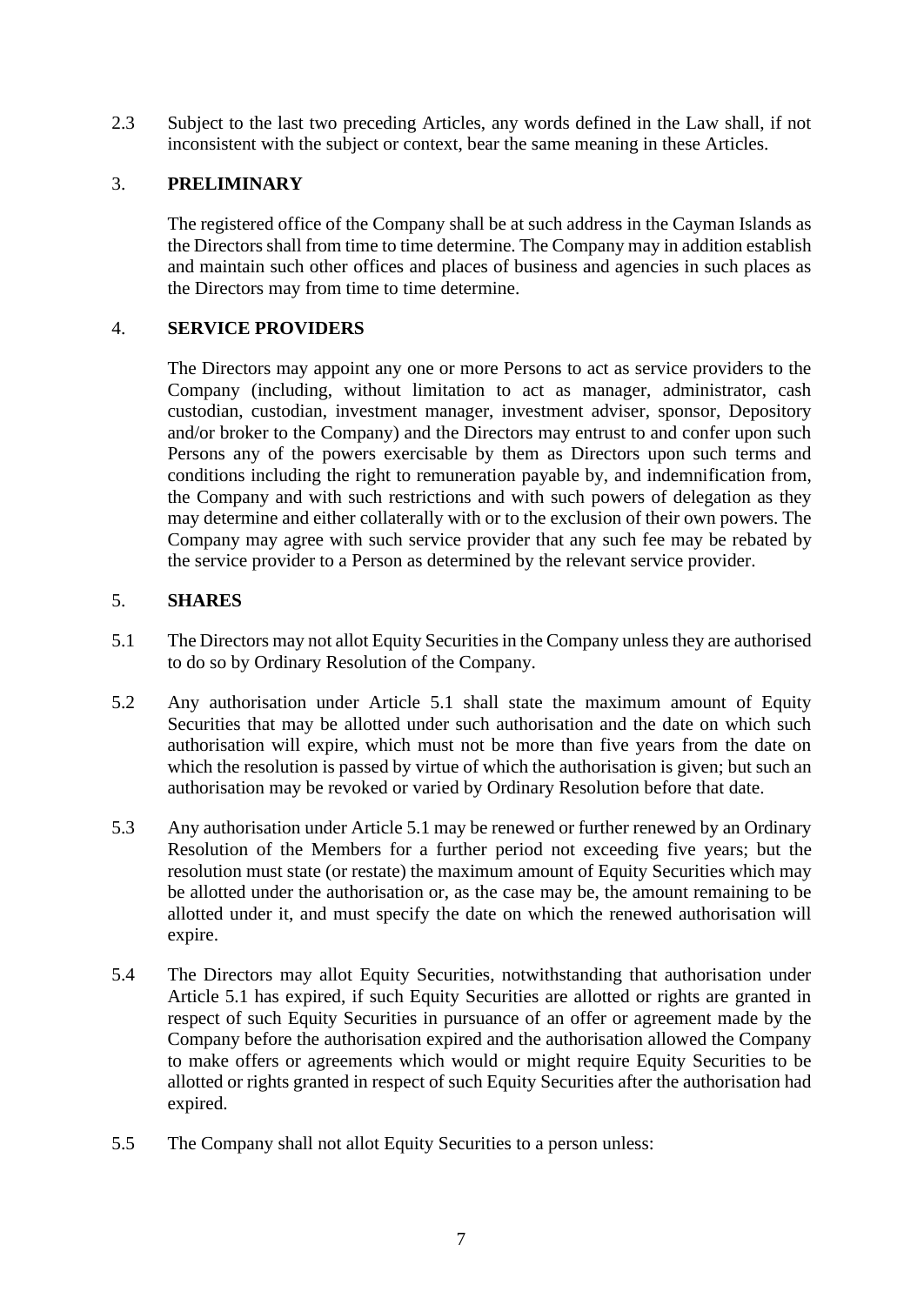- (a) it has made an offer to each holder of the relevant Class to allot to him on the same or more favourable terms a proportion of those securities which is as nearly as practicable equal to the proportion in nominal value held by him of the aggregate of such relevant shares; and
- (b) the period during which any such offer may be accepted (being 14 days) has expired or the Company has received notice of the acceptance or refusal of every offer so made.
- 5.6 The provisions of Article 5.5 do not apply to a particular allotment of Equity Securities if these are, or are to be, wholly or partly paid up otherwise than in cash; and Equity Securities which the Company has offered to allot to a holder of the relevant Class may be allotted to him, or anyone in whose favour he has renounced his right to their allotment, without contravening Article 5.5(b).
- 5.7 The provisions of Article 5.5 do not apply to the allotment of Equity Securities which would, apart from a renunciation or assignment of the right to their allotment, be held under an employees' share scheme.
- 5.8 The Directors may, if so authorised by Special Resolution of the Members, allot Equity Securities as if Article 5.5 did not apply to the allotment or applied to the allotment with such modifications as the Directors may determine.
- 5.9 Any authorisation under Article 5.8 shall state the maximum amount of Equity Securities that may be allotted under such authorisation and the date on which such authorisation will expire, which shall not be more than five years from the date on which the resolution is passed by virtue of which the authorisation is given; but such an authorisation may be revoked or varied by Ordinary Resolution before that date.
- 5.10 Any authorisation under Article 5.8 may be renewed or further renewed by Special Resolution of the Members for a further period not exceeding five years; but such resolution must state (or restate) the maximum amount of Equity Securities which may be allotted under the authorisation or, as the case may be, the amount remaining to be allotted under it, and must specify the date on which the renewed authorisation will expire.
- 5.11 The Directors may allot Equity Securities, notwithstanding that authorisation under Article 5.8 has expired, if such Equity Securities are allotted in pursuance of an offer or agreement made by the Company before the authorisation expired and the authority allowed the Company to make offers or agreements which would or might require Equity Securities to be allotted after the authorisation had expired.
- 5.12 Notwithstanding any provision to the contrary contained in these Articles, the Company shall be precluded from issuing bearer shares, bearer warrants, bearer coupons or bearer certificates.
- 5.13 The Directors may resolve to accept non-cash assets in satisfaction (in whole or in part) of the price at which shares may be subscribed.
- 5.14 The Company may insofar as may be permitted by law, pay a commission to any Person in consideration of his subscribing or agreeing to subscribe whether absolutely or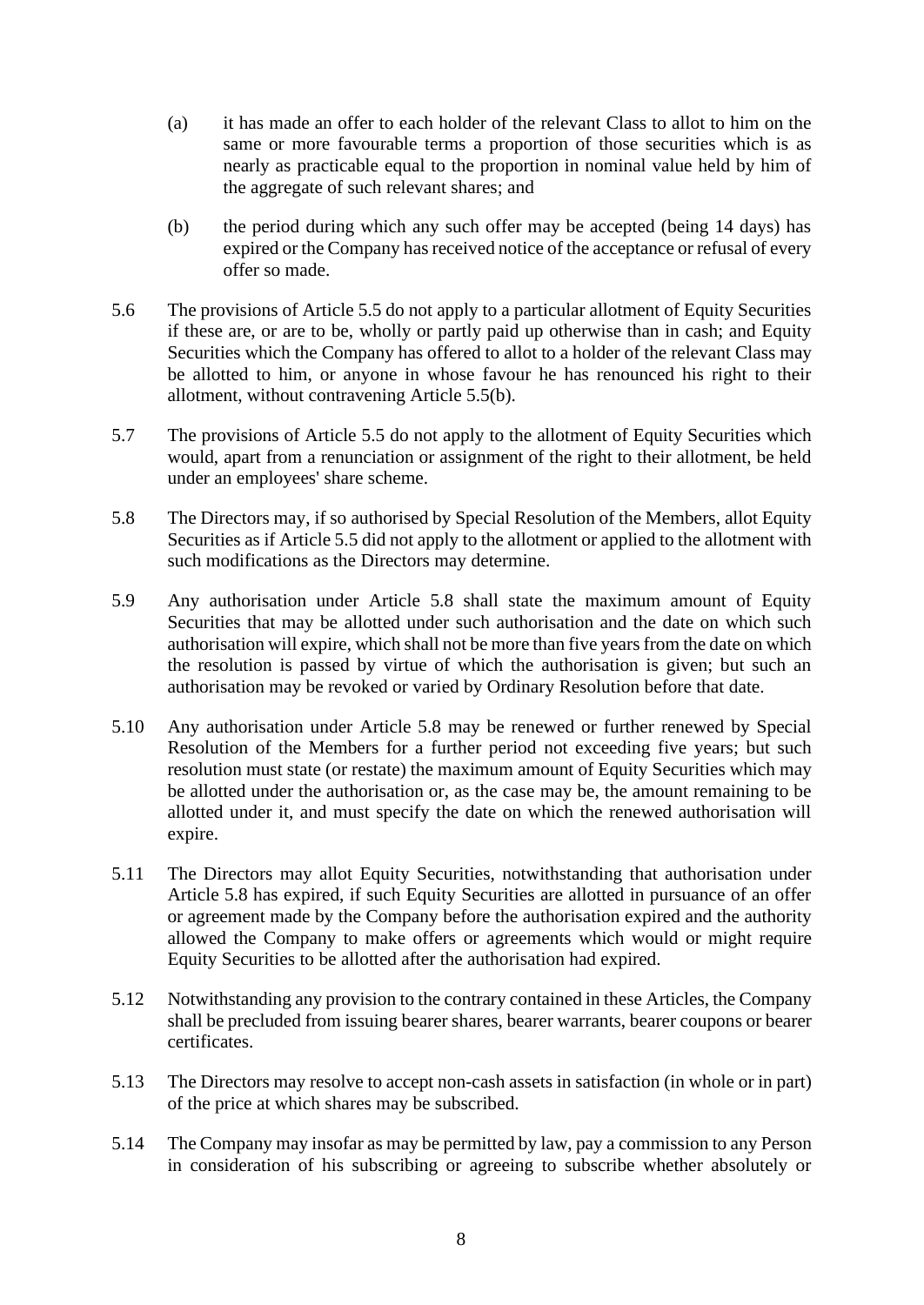conditionally for any Equity Securities provided that the rate of commission shall not exceed the rate of 10 per cent. of the price at which the relevant Equity Securities are issued or an amount equal to 10 per cent. of such price (as the case may be). Such commissions may be satisfied by the payment of cash or the lodgement of fully or partly paid-up shares or partly in one way and partly in the other. The Company may also on any issue of Equity Securities pay such brokerage as may be lawful.

### 6. **VARIATION OF RIGHTS ATTACHING TO SHARES**

- 6.1 If at any time the share capital is divided into different Classes, the rights attaching to any Class (unless otherwise provided by the terms of issue of the shares of that Class) may be varied or abrogated with the consent in writing of the holders of three-quarters of the issued shares of that Class, or with the sanction of a resolution passed by at least a three-quarters majority of the holders of shares of the Class present in person or by proxy at a separate general meeting of the holders of the shares of the Class. To every such separate general meeting the provisions of these Articles relating to general meetings of the Company shall mutatis mutandis apply, but so that the necessary quorum shall be at least one Person holding or representing by proxy at least one-third of the issued shares of the Class and that any holder of shares of the Class present in person or by proxy may demand a poll.
- 6.2 The rights conferred upon the holders of the shares of any Class issued with preferred or other rights shall not, unless otherwise expressly provided by the terms of issue of the shares of that Class, be deemed to be varied or abrogated by the creation or issue of further shares ranking pari passu therewith or the redemption or purchase of shares of any Class by the Company.

## 7. **CERTIFICATES**

- 7.1 The Company shall maintain a Register of Members. Every Person (except a Recognised Person in respect of whom the Company is not required by law to complete and have ready for delivery a certificate) whose name is entered as a member in the Register of Members shall, without payment, be entitled to a certificate in the form determined by the Directors within two months of allotment (or within such other period as the conditions of issue shall provide) or the lodgement of transfer. Such certificate may be under the Seal. All certificates shall specify the share or shares held by that Person and the amount paid up thereon, provided that in respect of a share or shares held jointly by several Persons, the Company shall not be bound to issue more than one certificate unless payment of £0.50 or such lesser sum as the Directors may from time to time determine for every additional certificate, and delivery of a certificate for a share to one of several joint holders shall be sufficient delivery to all.
- 7.2 If a share certificate is defaced, lost or destroyed it may be renewed on such terms, if any, as to evidence and indemnity as the Directors think fit.
- 7.3 Share certificates shall bear such legend as the Directors may from time to time determine.

## 8. **DEPOSITORY INTERESTS AND UNCERTIFICATED SHARES**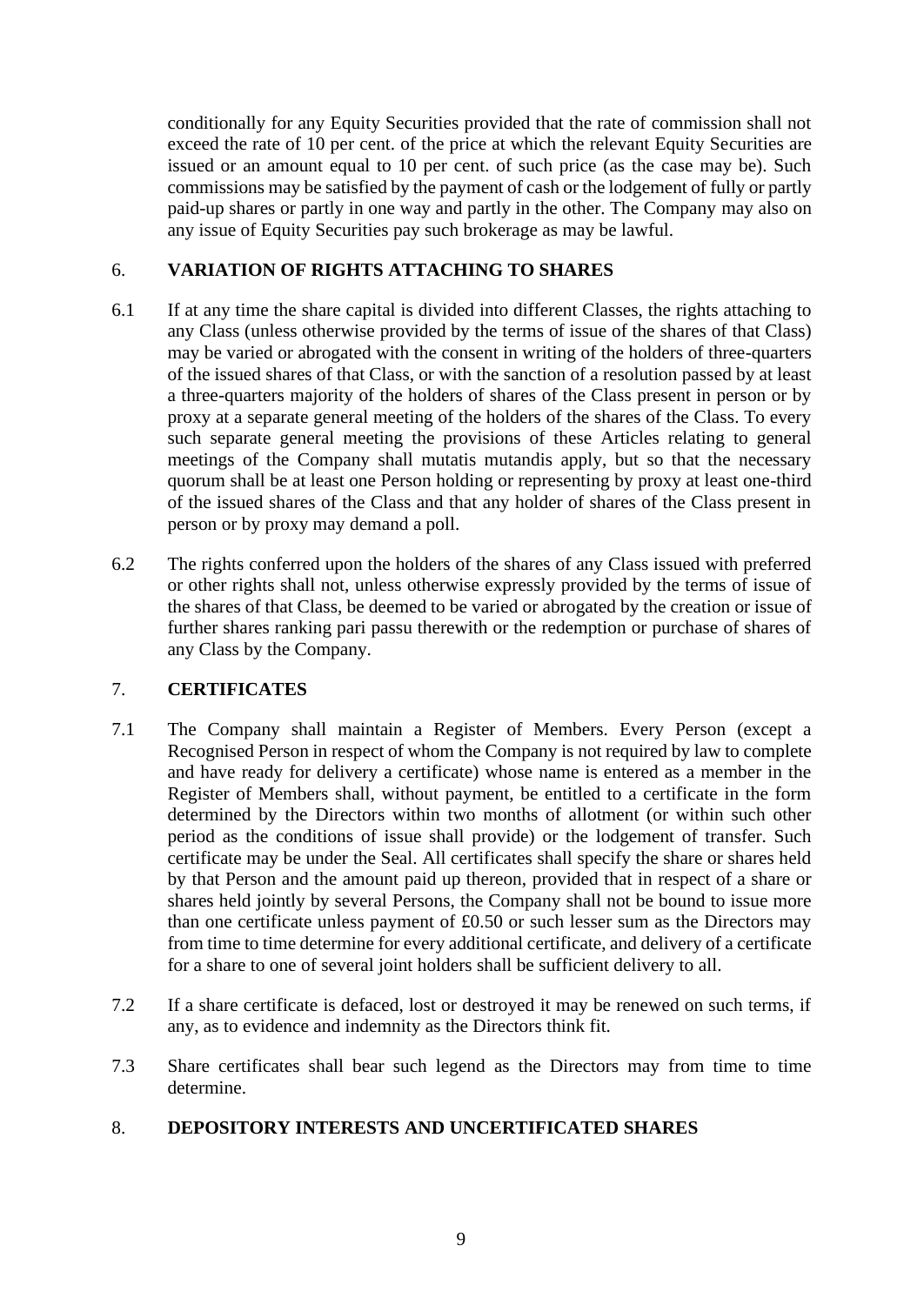- 8.1 The Directors shall, subject always to the Law and any other applicable laws and regulations and the facilities and requirements of any Relevant System concerned and these Articles, have power to implement and/or approve any arrangements they may, in their absolute discretion, think fit in relation to (without limitation) the evidencing of title to and transfer of interests in shares in the form of depository interests or similar interests, instruments or securities, and to the extent such arrangements are so implemented, no provision of these Articles shall apply or have effect to the extent that it is in any respect inconsistent with the holding or transfer thereof or the shares represented thereby. The Directors may from time to time take such actions and do such things as they may, in their absolute discretion, think fit in relation to the operation of any such arrangements.
- 8.2 Subject to the Law, the Board may permit shares (or interests in shares) to be held in uncertificated form and to be transferred by means of a Relevant System of holding and transferring shares (or interest in shares) in uncertificated form and may determine that any shares (or interests in such shares) shall cease to be a participating security (as defined in Regulation 3 of the UK Uncertificated Securities Regulations 2001 (the **"Regulations"**)). Where the Board permits shares (or interests in such shares) to be held in uncertificated form, Articles 8.5 and 8.6 shall commence to have effect immediately prior to the time at which the operator of the Relevant System concerned permits the shares (or interest in such shares) to be a participating security.
- 8.3 Conversion of shares held in certificated form into shares (or any interest in such shares) held in uncertificated form, and vice versa, may be made in such manner as the Board may in its absolute discretion think fit (subject to the facilities and requirements of the Relevant System).
- 8.4 Shares that fall within a certain Class shall not form a separate Class from other shares in that Class because any share in that Class is held in uncertificated form or is permitted in accordance with the regulations of the Relevant System to become a participating security.
- 8.5 In relation to any shares (or any interest in such shares) which is, for the time being, a participating security, and for so long as such shares remains a participating security, no provision of these Articles shall apply or have effect to the extent that it is in any respect inconsistent with:
	- (a) the holding of shares (or any interest in such shares) of that Class in uncertificated form;
	- (b) the transfer of title to shares (or any interest in such shares) of that Class by means of a Relevant System; or
	- (c) the requirements of the Relevant System

and, without prejudice to the generality of this Article, no provision of these Articles shall apply or have effect to the extent that it is in any respect inconsistent with the maintenance, keeping or entering up by the operator of the Relevant System, so long as that is permitted or required by the regulations governing the Relevant System, of an operator of the register of securities in respect of shares of that Class in uncertificated form.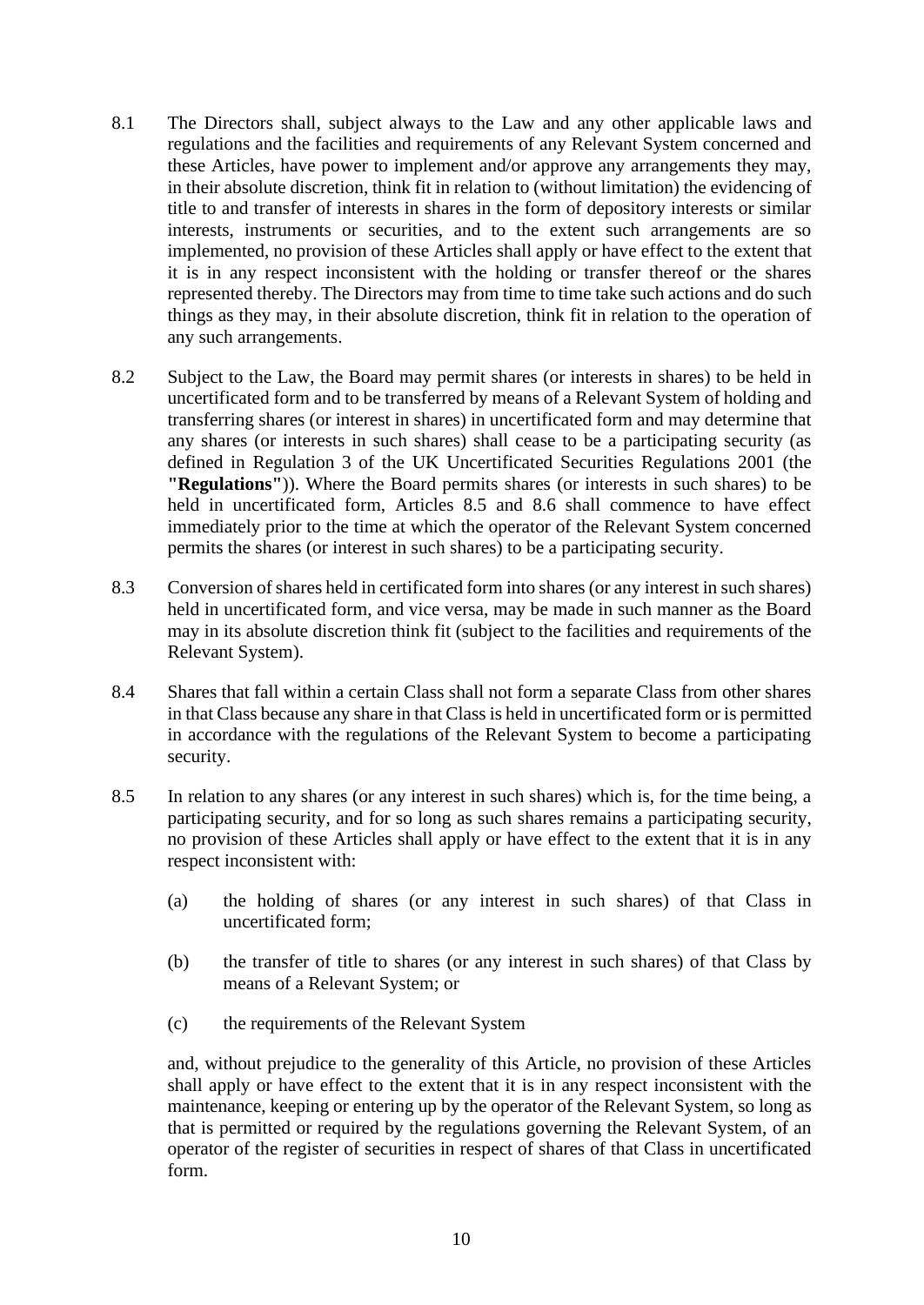- 8.6 Without prejudice to the generality of Article 8.4 and notwithstanding anything contained in these Articles, where any class (or interest in such class) is, for the time being, a participating security (such shares being referred to hereinafter as the **"Relevant Class"**):
	- (a) the register relating to the Relevant Class will be maintained at all times in such place as may be determined by a resolution of the Directors; and
	- (b) unless the Directors otherwise determine, the Relevant Class held by the same holder or joint holder in certificated form and uncertificated form shall be treated as separate holdings.

### 9. **COMPANY'S RIGHTS IN RESPECT OF UNCERTIFICATED SHARES**

Where any share (or interest in such share) is a participating security and the Company is entitled under the Law or these Articles to sell, transfer, dispose of, forfeit, re-allot, accept the surrender of or otherwise enforce a lien over a share (or interest in such share) held in uncertificated form, the Company shall be entitled, subject to the Law, these Articles and the facilities and requirements of the Relevant System:

- (a) to require the holder of that uncertificated share (or interest in such share) by notice to change that share (or interest in such shares) into certificated form within the period specified in the notice and to hold that share in certificated form so long as required by the Company;
- (b) to require the holder of that uncertificated share (or interest in such share) by notice to give any instructions necessary to transfer title to that share by means of the Relevant System within the period specified in the notice;
- (c) to require the holder of that uncertificated share (or interest in such share) by notice to appoint any Person to take any steps, including without limitation the giving of any instructions by means of the Relevant System, necessary to transfer that share within the period specified in the notice;
- (d) to take any action that the Board considers appropriate to achieve the sale, transfer, disposal of, forfeiture, re-allotment or surrender of that share (or interest in such share) or otherwise to enforce a lien in respect of it; and
- (e) to assume that the entries on any record of securities maintained by it in accordance with the regulations governing the Relevant System and regularly reconciled with the relevant operator register of securities are a complete and accurate reproduction of the particulars entered in the operator register of securities and shall accordingly not be liable in respect of any act or thing done or omitted to be done by or on behalf of the Company in reliance upon such assumption; in particular, any provision of these Articles which requires or envisages that action will be taken in reliance on information contained in the register shall be construed to permit that action to be taken in reliance on information contained in any relevant record of securities (as so maintained and reconciled).
- 10. **LIEN**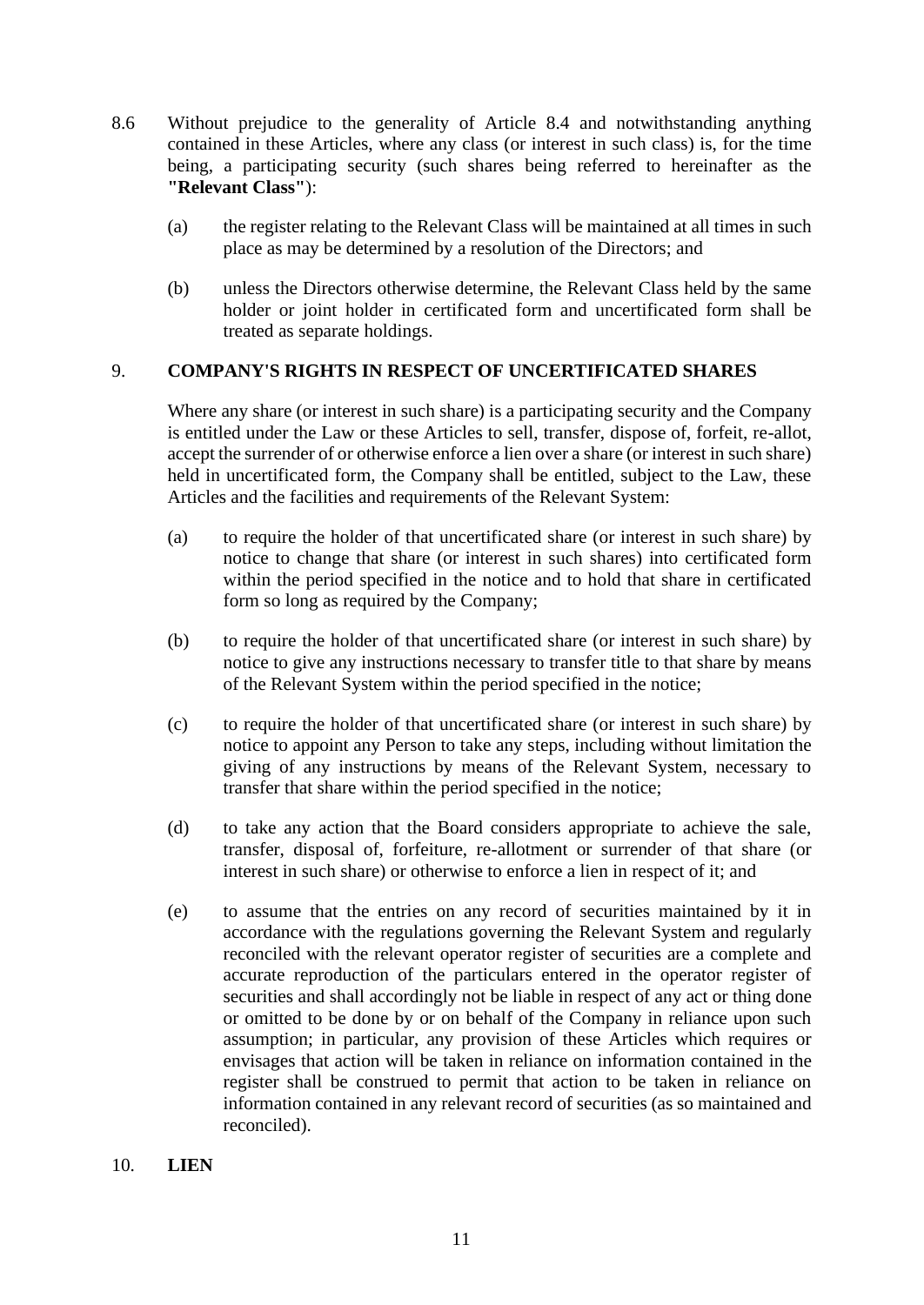- 10.1 The Company shall have a first priority lien and charge on every partly paid share for all moneys (whether presently payable or not) called or payable at a fixed time in respect of that share, and the Company shall also have a first priority lien and charge on all partly paid shares standing registered in the name of a Member (whether held solely or jointly with another person) for all moneys presently payable by him or his estate to the Company, but the Directors may at any time declare any share to be wholly or in part exempt from the provisions of this Article. The Company's lien, if any, on a share shall extend to all distributions payable thereon.
- 10.2 The Company may sell, in such manner as the Directors in their absolute discretion think fit, any shares on which the Company has a lien, but no sale shall be made unless an amount in respect of which the lien exists is presently payable nor until the expiration of seven days after a notice in writing, stating and demanding payment of such part of the amount in respect of which the lien exists as is presently payable, has been given to the registered holder for the time being of the share, or the persons entitled thereto by reason of his death or bankruptcy.
- 10.3 For giving effect to any such sale the Directors may authorise some Person to transfer the shares sold to the purchaser thereof. The purchaser shall be registered as the holder of the shares comprised in any such transfer and he shall not be bound to see to the application of the purchase money, nor shall his title to the shares be affected by any irregularity or invalidity in the proceedings in reference to the sale.
- 10.4 The proceeds of the sale after deduction of expenses, fees and commission incurred by the Company shall be received by the Company and applied in payment of such part of the amount in respect of which the lien exists as is presently payable, and the residue shall (subject to a like lien for sums not presently payable as existed upon the shares prior to the sale) be paid to the Person entitled to the shares at the date of the sale.

## 11. **CALLS ON SHARES**

- 11.1 The Directors may from time to time make calls upon the Members in respect of any moneys unpaid on their partly paid shares, and each Member shall (subject to receiving at least 14 days notice specifying the time or times of payment) pay to the Company at the time or times so specified the amount called on such shares.
- 11.2 The joint holders of a share shall be jointly and severally liable to pay calls in respect thereof.
- 11.3 If a sum called in respect of a share is not paid before or on the day appointed for payment thereof, the Person from whom the sum is due shall pay interest upon the sum at the rate of 15 per cent. per annum from the day appointed for the payment thereof to the time of the actual payment, but the Directors shall be at liberty to waive payment of that interest wholly or in part.
- 11.4 The provisions of these Articles as to the liability of joint holders and as to payment of interest shall apply in the case of non-payment of any sum which, by the terms of issue of a share, becomes payable at a fixed time, whether on account of the amount of the share, or by way of premium, as if the same had become payable by virtue of a call duly made and notified.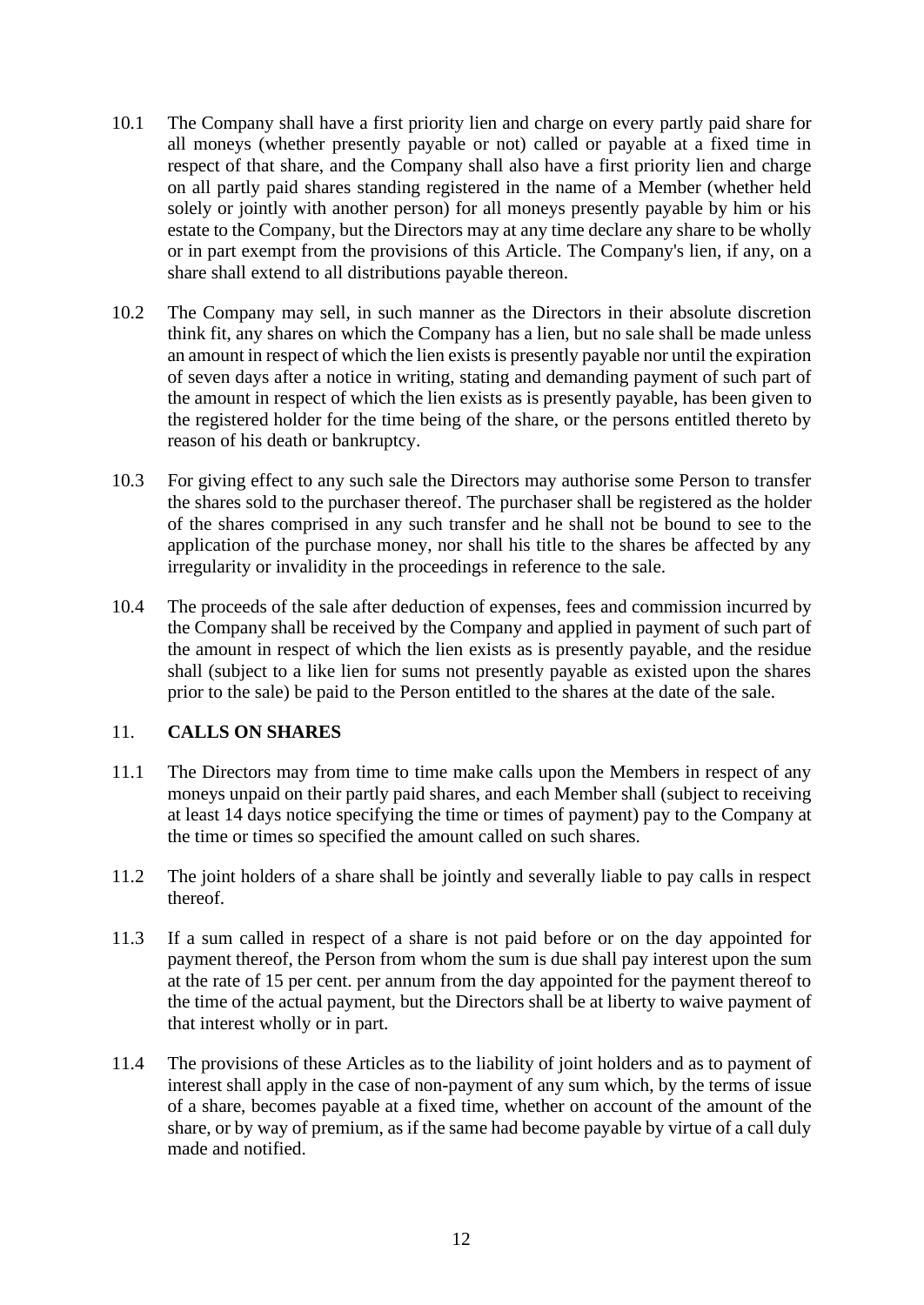- 11.5 The Directors may make arrangements on the issue of partly paid shares for a difference between the Members, or the particular shares, in the amount of calls to be paid and in the times of payment.
- 11.6 The Directors may, if they think fit, receive from any Member willing to advance the same all or any part of the moneys uncalled and unpaid upon any partly paid shares held by him, and upon all or any of the moneys so advanced may (until the same would, but for such advance, become presently payable) pay interest at such rate (not exceeding, without the sanction of an Ordinary Resolution, eight per cent. per annum) as may be agreed upon between the Member paying the sum in advance and the Directors.

## 12. **FORFEITURE OF SHARES**

- 12.1 If a Member fails to pay any call or instalment of a call in respect of partly paid shares on the day appointed for payment, the Directors may, at any time thereafter during such time as any part of such call or instalment remains unpaid, serve a notice on him requiring payment of so much of the call or instalment as is unpaid, together with any interest which may have accrued.
- 12.2 The notice shall name a further day (not earlier than the expiration of seven days from the date of the notice) on or before which the payment required by the notice is to be made, and shall state that in the event of non-payment at or before the time appointed the shares in respect of which the call was made will be liable to be forfeited.
- 12.3 If the requirements of any such notice as aforesaid are not complied with, any share in respect of which the notice has been given may at any time thereafter, before the payment required by notice has been made, be forfeited by a resolution of the Directors to that effect.
- 12.4 A forfeited share may be sold or otherwise disposed of on such terms and in such manner as the Directors think fit, and at any time before a sale or disposition the forfeiture may be cancelled on such terms as the Directors think fit.
- 12.5 A Person whose shares have been forfeited shall cease to be a Member in respect of the forfeited shares, but shall, notwithstanding, remain liable to pay to the Company all moneys which at the date of forfeiture were payable by him to the Company in respect of the shares forfeited, but his liability shall cease if and when the Company receives payment in full of the amount unpaid on the shares forfeited.
- 12.6 A statutory declaration in writing that the declarant is a Director, and that a share has been duly forfeited on a date stated in the declaration, shall be conclusive evidence of the facts in the declaration as against all Persons claiming to be entitled to the share.
- 12.7 The Company may receive the consideration, if any, given for a share on any sale or disposition thereof pursuant to the provisions of these Articles as to forfeiture and may execute a transfer of the share in favour of the Person to whom the share is sold or disposed of and that Person shall be registered as the holder of the share, and shall not be bound to see to the application of the purchase money, if any, nor shall his title to the shares be affected by any irregularity or invalidity in the proceedings in reference to the disposition or sale.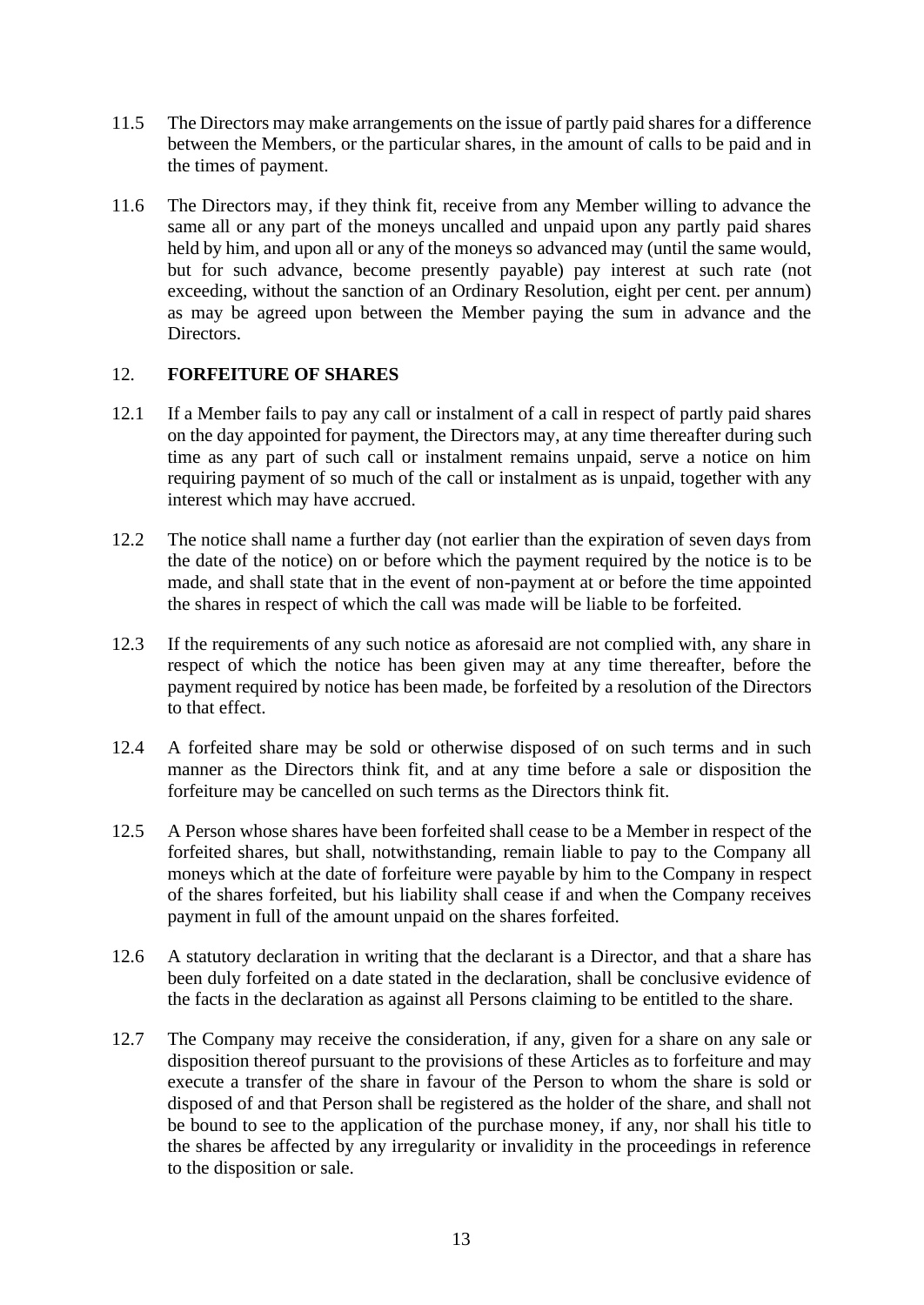12.8 The provisions of these Articles as to forfeiture shall apply in the case of non-payment of any sum which by the terms of issue of a share becomes due and payable, whether on account of the amount of the share, or by way of premium, as if the same had been payable by virtue of a call duly made and notified.

## 13. **TRANSFER OF SHARES**

- 13.1 Subject to the Law and these Articles, any Member may transfer all or any of its shares (or interest in such shares) by instrument of transfer in any usual form or in such other form as the Directors may approve and the instrument must be signed by or on behalf of the transferor (but need not be under seal) and, in the case of a partly paid share, by or on behalf of the transferee. The transferor will be deemed to remain the holder of the share until the name of the transferee is entered in the Register of Members in respect of it.
- 13.2 Transfers of shares (or interest in such shares) in uncertificated form shall be effected by means of the Relevant System in accordance with the rules of the Relevant System and these Articles.
- 13.3 For the purposes of these Articles, a **"Relevant System"** means, in relation to a share, a computer-based system, and procedures, which enable title to units of a security to be evidenced and transferred without a written instrument, and which facilitate supplementary and incidental matters.
- 13.4 [*Not used*].
- 13.5 The Directors may, in their absolute discretion and without giving any reason therefor, refuse to register any transfer of shares unless:
	- (a) it is in respect of a fully paid share;
	- (b) it is duly stamped (if required);
	- (c) save in the case of a transfer by a Recognised Person to whom no share certificate was issued, it is deposited at the office or such other place as the Directors may appoint and is accompanied by the certificate, for the shares to which it relates and such other evidence (if any) as the Directors may reasonably require to show the right of the transferor to make the transfer;
	- (d) it is in respect of only one Class;
	- (e) it is in favour of not more than four transferees except in the case of executors or trustees of a deceased Member; and
	- (f) it is in respect of a share on which the Company does not have a lien in respect of which the Company has served a notice pursuant to Article 11.1.
- 13.6 The Directors may, in exceptional circumstances approved by the London Stock Exchange and/or the rules and practices of the operator of the Relevant System, refuse to register any transfer of shares (or interest in such shares) to which the provisions of Article 13.5 would otherwise apply, provided that their refusal does not disturb the market in the shares.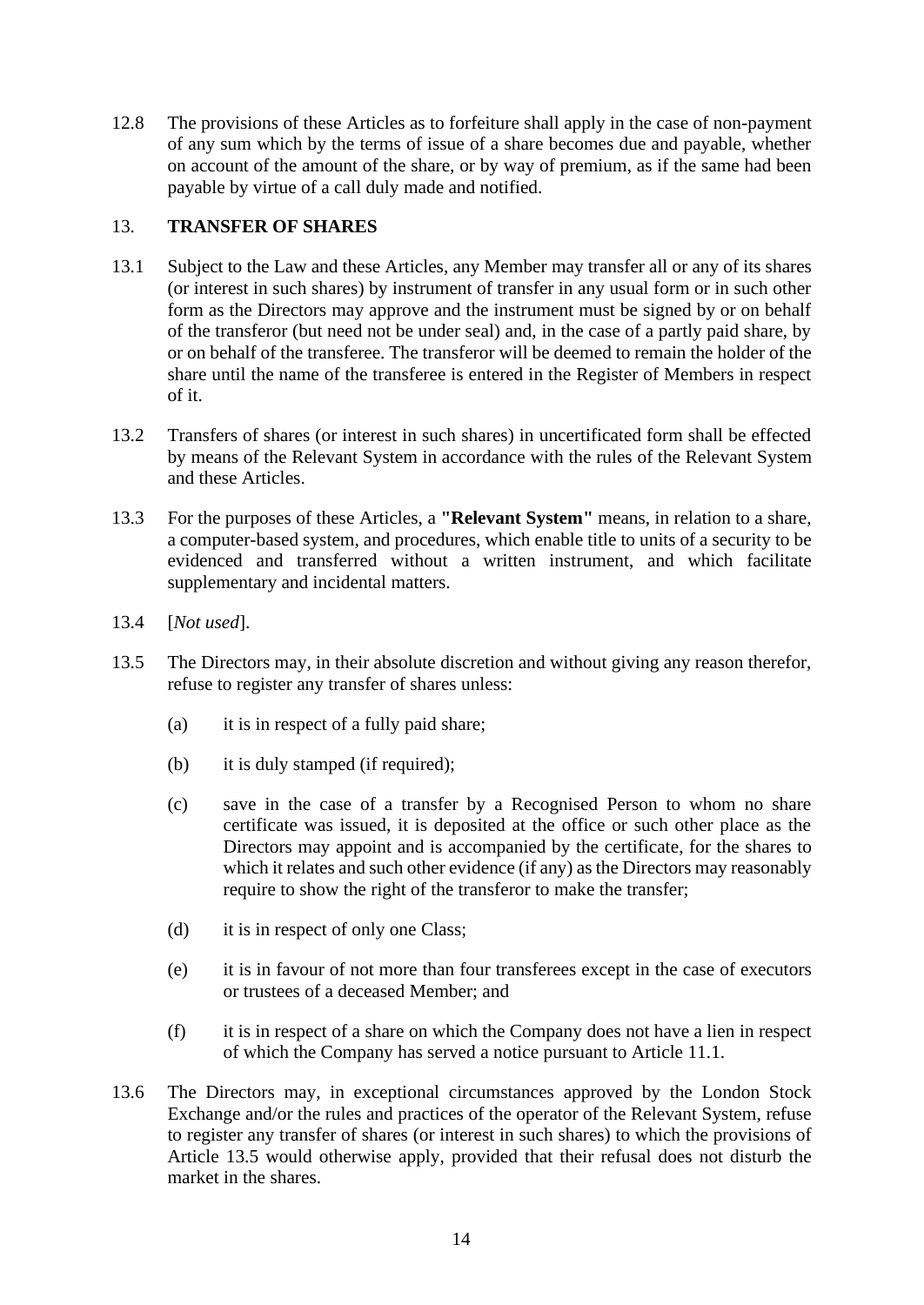- 13.7 If the Directors refuse to register a transfer of any shares, they must, within two months after the date on which the transfer was lodged with the Company or the instruction was received by the operator of the Relevant System (as the case may be), send to the transferor and the transferee notice of the refusal.
- 13.8 The registration of transfers of shares may be suspended at such times and for such periods as the Directors may, in their absolute discretion, from time to time determine, provided always that (i) such registration shall not be suspended for more than 30 days in any year, and (ii) the Directors may not suspend the registration of transfers of any participating security without the consent of the operator of the Relevant System.
- 13.9 All instruments of transfer which are registered shall be retained by the Company, but any instrument of transfer which the Directors decline to register shall (except in any case of fraud) be returned to the Person depositing the same.
- 13.10 Nothing in these Articles precludes the Directors from recognising a renunciation of the allotment of any share by the allottee in favour of some other Person.

### 14. **TRANSMISSION OF SHARES**

- 14.1 The legal personal representative of a deceased sole holder of a share shall be the only person recognised by the Company as having any title to the share. In the case of a share registered in the name of two or more holders, the survivors or survivor, or the legal personal representatives of the deceased survivor, shall be the only person recognised by the Company as having any title to the share.
- 14.2 Any Person becoming entitled to a share in consequence of the death or bankruptcy of a Member shall upon such evidence being produced as may from time to time be required by the Directors, have the right either to be registered as a Member in respect of the share or, instead of being registered himself, to make such transfer of the share as the deceased or bankrupt person could have made; but the Directors shall, in either case, have the same right to decline or suspend registration as they would have had in the case of a transfer of the share by the deceased or bankrupt person before the death or bankruptcy.
- 14.3 A Person becoming entitled to a share by reason of the death or bankruptcy of the holder shall be entitled to the same dividends or other distributions and other advantages to which he would be entitled if he were the registered holder of the share, except that he shall not, before being registered as a Member in respect of the share, be entitled in respect of it to exercise any right conferred by membership in relation to meetings of the Company and the Directors may at any time give notice requiring any such Person to elect either to be registered himself or to have some Person nominated by him become the holder of the share (but the Directors shall, in either case, have the same right to decline or suspend registration as they would have had in the case of a transfer of the share by the relevant Member before his death or bankruptcy or liquidation or dissolution or any other case than by transfer, as the case may be). If the notice is not complied with within 60 days, the Directors may thereafter withhold payment of all dividends, other distributions, bonuses or other monies payable in respect of the share until the requirements of the notice have been complied with.

## 15. **DISCLOSURE OF INTERESTS IN SHARES**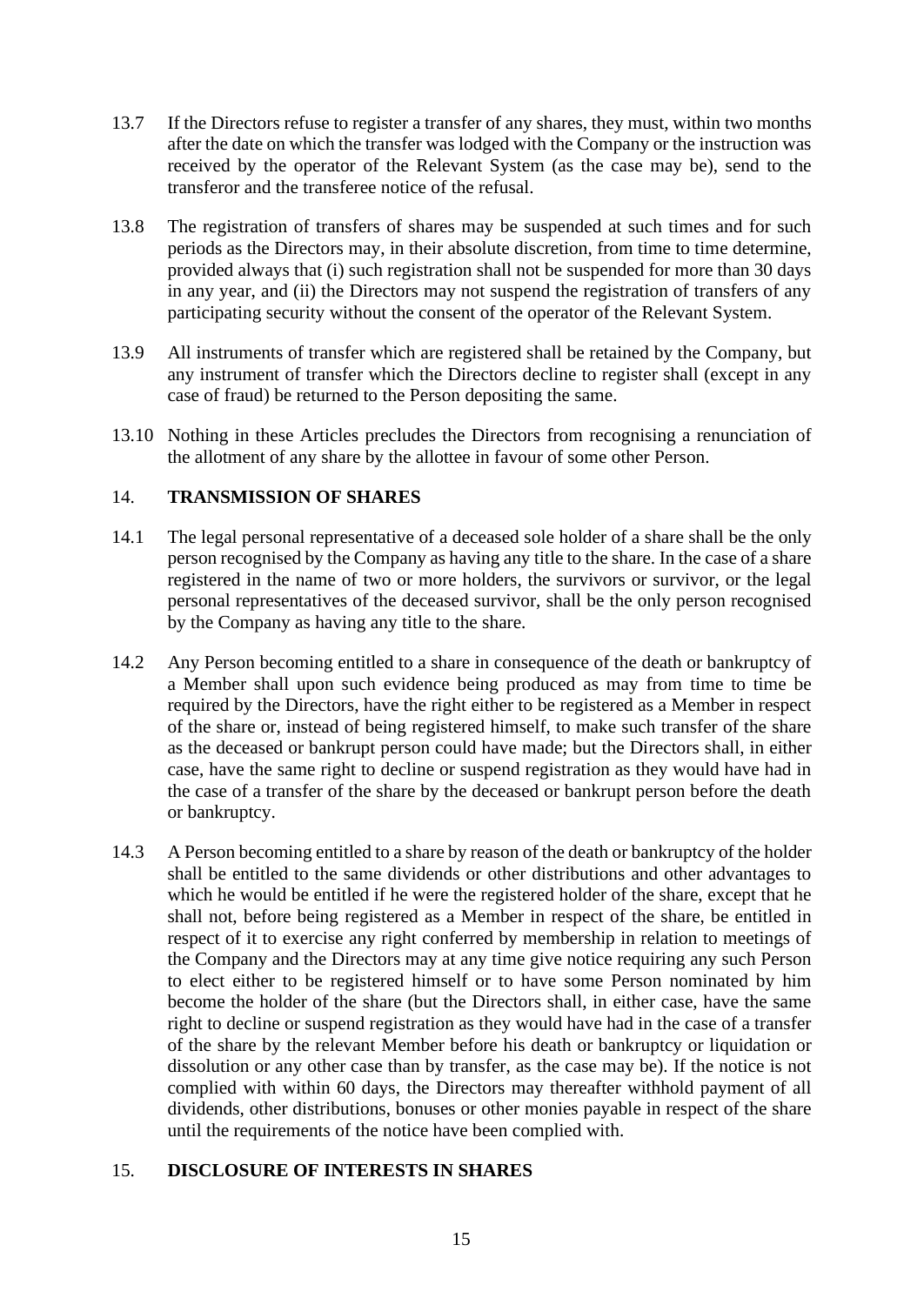- 15.1 The provisions of Chapter 5 of the disclosure guidance and transparency rules made by the Financial Services Authority of the United Kingdom under Part VI of Financial Services and Markets Act 2000 of the United Kingdom (the **"DTR 5"**) shall be deemed to apply to the Company, so that Members are required under the Articles to notify the Company of the percentage of their voting rights if the percentage of voting rights which they hold as a Member or through their direct or indirect holding of financial instruments falling within paragraph 5.1.2 R of DTR 5 (or a combination of such holdings) reaches, exceeds or falls below 3 per cent, 4 per cent, 5 per cent, 6 per cent, 7 per cent, 8 per cent, 9 per cent, 10 per cent, and each 1 per cent threshold thereafter up to 100% or reaches, exceeds or falls below any of these thresholds as a result of events changing the breakdown of voting rights.
- 15.2 The Directors shall have the power by notice to require any Member to disclose to the Company the identity of any Person other than the Members who has any interest in the shares held by the Member and the nature of such interest. If any Member has been duly served with a notice by the Directors of the Company and is in default for the prescribed period in supplying to the Company the information thereby required, then the Directors may serve a notice (a **"Disclosure Notice"**) upon such Member. A Disclosure Notice may direct that the Member shall not be entitled to vote at a general meeting or meeting of the holders of any Class or exercise any other right conferred by membership in relation to the meetings of the Company or holders of any Class.
- 15.3 Where a Disclosure Notice is served by the Company on a Member, or another Person whom the Company knows or has reasonable cause to believe to be interested in shares held by that Member, and the Member or other Person has failed in relation to any shares (the "default shares", which expression includes any shares issued to such Member after the date of the Disclosure Notice in respect of those shares) to give the Company the information required within 28 days or 14 days where the default shares represent at least 0.25 per cent. in nominal value of the issued shares the relevant Class following the date of service of the Disclosure Notice, the Board may serve on the holder of such default shares a notice (a "disenfranchisement notice") whereupon the following sanctions apply, unless the Board otherwise decides:
	- (a) the Member shall not be entitled in respect of the default shares to be present or to vote (either in person or by proxy) at a general meeting or at a separate meeting of the holders of a class of shares or on a poll or to exercise other rights conferred by membership in relation to the meeting or poll; and
	- (b) where the default shares represent at least 0.25 per cent. in nominal value of the issued shares of the relevant Class:
		- (i) a dividend (or any part of a dividend) or other amount payable in respect of the default shares shall be withheld by the Company, which has no obligation to pay interest on it; and
		- (ii) no transfer of any of the default shares shall be registered unless:
			- (A) the transfer is an excepted transfer; or
			- (B) the Member is not himself in default in supplying the information required and the Member proves to the satisfaction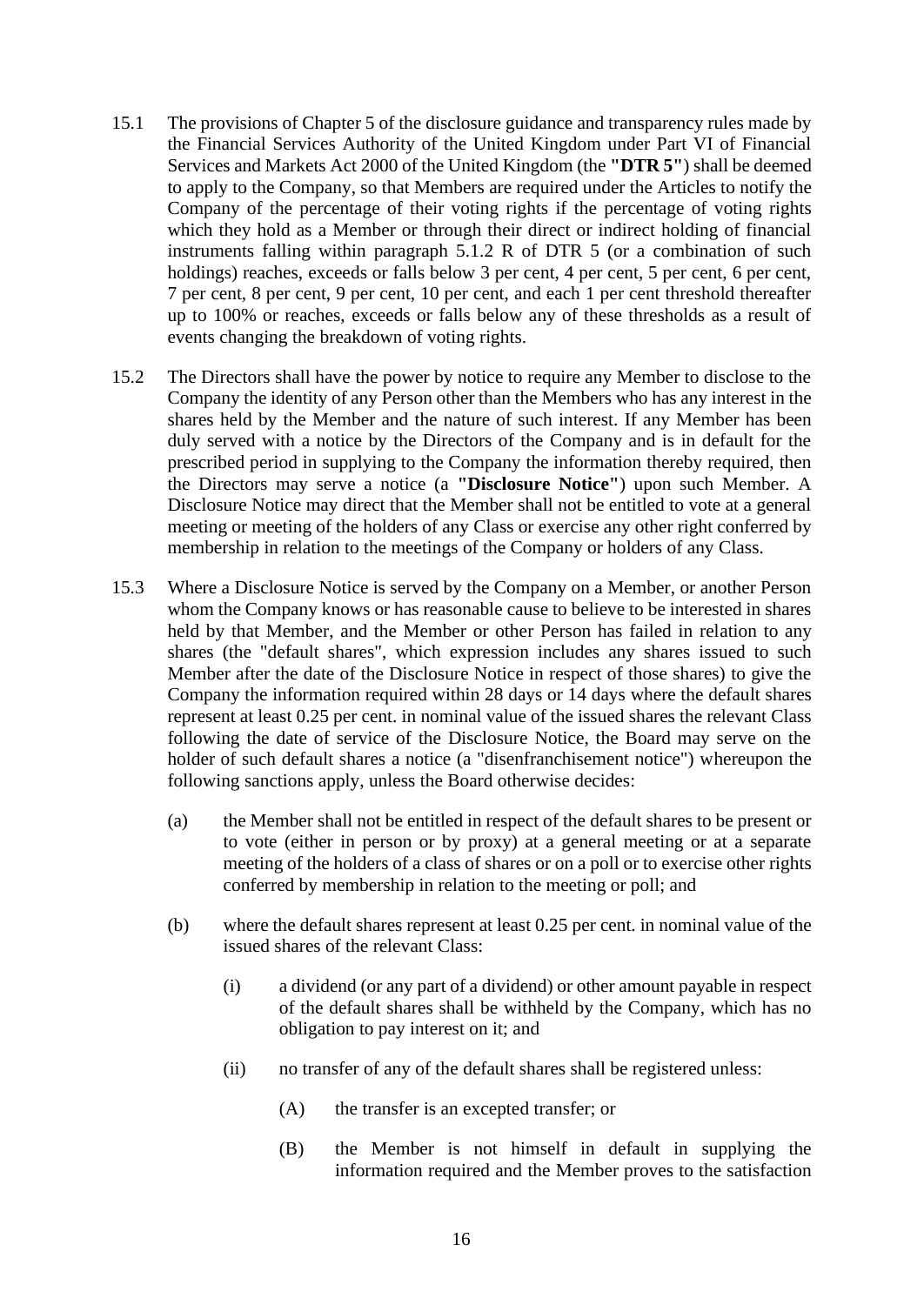of the Board that no person in default in supplying the information required is interested in any of the shares the subject of the transfer; or

- (C) registration of the transfer is required by any Relevant System, (and, for the purpose of ensuring this Article  $15.3(b)(ii)$  can apply to all shares held by the holder, the Company may, in accordance with the regulations of any Relevant System, issue written notification to the operator of the Relevant System requiring the conversion into certificated form of any shares held by the holder in uncertificated form).
- 15.4 Directors may be required to exercise their powers under Article 15.2 on the requisition of Members holding at the date of the deposit of the requisition not less than 10 per cent. in nominal value of the total issued Ordinary Shares.
- 15.5 A requisition under Article 15.4 must:
	- (a) state that the requisitionists are requiring the Company to exercise its powers under this Article;
	- (b) specify the manner in which they require those powers to be exercised;
	- (c) give reasonable grounds for requiring the Company to exercise those powers in the manner specified; and
	- (d) be signed by the requisitionists and deposited at the registered office of the Company.
- 15.6 A requisition may consist of several documents in like form each signed by one or more requisitionists.
- 15.7 On the deposit of a requisition complying with Article 15.5, it is the Directors' duty to exercise their powers under Article 15.2 in the manner specified in the requisition.
- 15.8 The provisions of this Article 15 shall not apply to a Member that is a Member solely by reason of its role as Depository.

### 16. **REMOVAL OF SANCTIONS**

The sanctions under Articles 15.2 to 15.3 shall cease to apply seven days after the earlier of receipt by the Company of:

- (a) notice of registration of an excepted transfer, in relation to the default shares the subject of the excepted transfer; and
- (b) all information required by the Disclosure Notice, in a form satisfactory to the Board, in relation to any default shares.

### 17. **NOTICE TO PERSON OTHER THAN A MEMBER**

Where, on the basis of information obtained from a Member in respect of a share held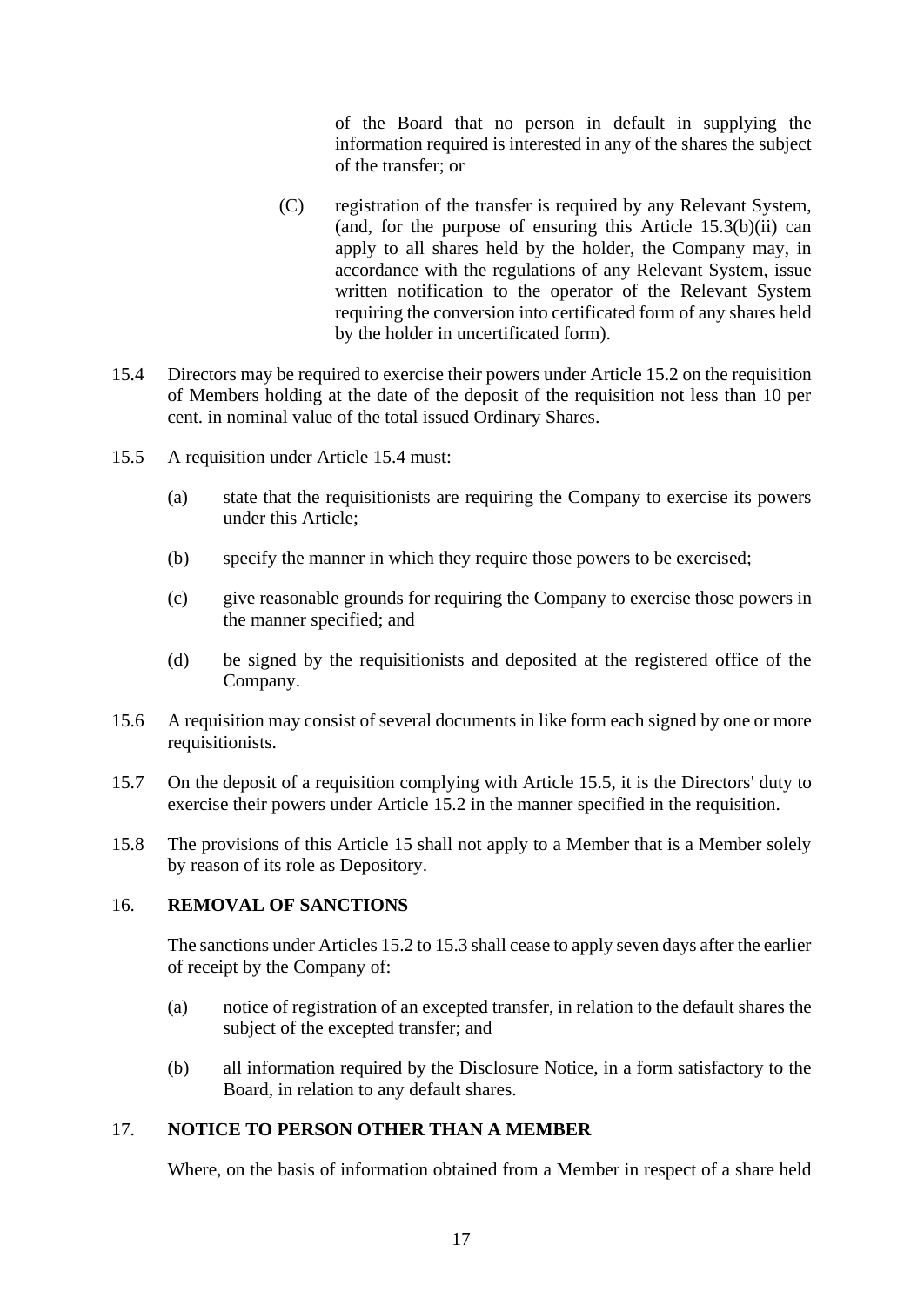by him, the Company issues a Disclosure Notice to another Person, it shall at the same time send a copy of the Disclosure Notice to the Member, but the accidental omission to do so, or the non-receipt by the Member of the copy, does not invalidate or otherwise affect the application of Articles 15.2 to 15.3.

### 18. **INTEREST IN SHARES, FAILURE TO GIVE INFORMATION AND EXCEPTED TRANSFERS**

For the purpose of Articles 15 and 16:

- (a) **"interest"** shall mean any interest as well as any right to subscribe or receive shares in the Company which if vested would create an interest;
- (b) reference to a Person having failed to give the Company the information required by a Disclosure Notice, or being in default in supplying such information, includes:
	- (i) reference to his having failed or refused to give all or any part of it; and
	- (ii) reference to his having given information which he knows to be false in a material particular or having recklessly given information which is false in a material particular; and
- (c) **"excepted transfer"** means, in relation to shares held by a Member:
	- (i) a transfer pursuant to acceptance of a takeover offer for all of the issued shares of the Company; or
	- (ii) a transfer in consequence of a sale made through a Recognised Investment Exchange in the United Kingdom or any other stock exchange outside the United Kingdom on which shares in the capital of the Company are normally traded; or
	- (iii) a transfer which is shown to the satisfaction of the Board to be made in consequence of a bona fide sale of the whole of the interest in the shares to a Person who is unconnected with the Member and with any other Person appearing to be interested in the shares.
- (d) Articles 15, 16 and 17 are in addition to and without prejudice to the Law.

#### 19. **ALTERATION OF CAPITAL**

- 19.1 The Company may from time to time by Ordinary Resolution increase the share capital by such sum, to be divided into shares of such Classes and amount, as the resolution shall prescribe.
- 19.2 The Company may by Ordinary Resolution:
	- (a) increase its share capital by such sum as the Ordinary Resolution shall provide and with such rights, priorities and privileges annexed thereto as the Company in general meeting may determine;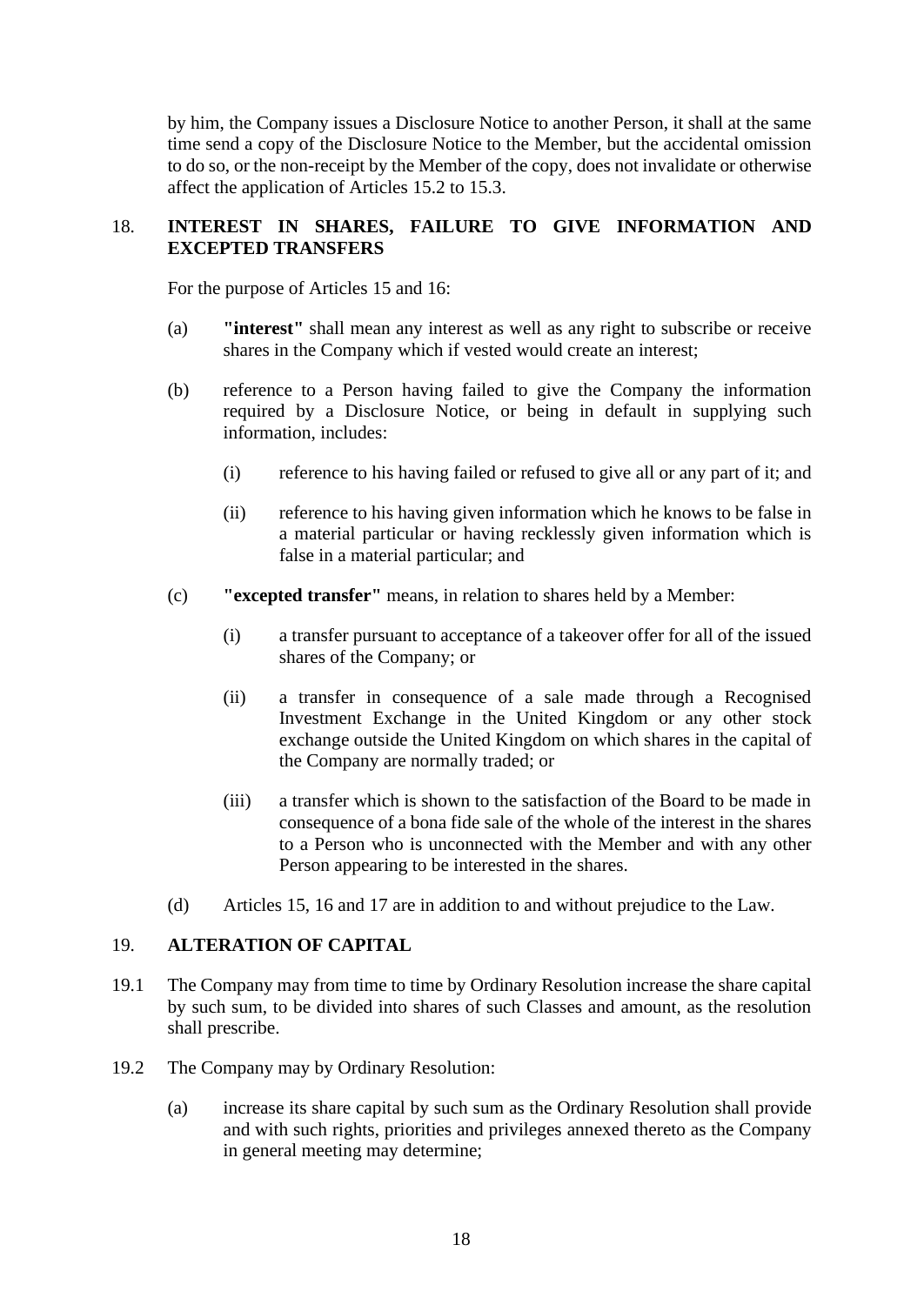- (b) consolidate and divide all or any of its share capital into shares of a larger amount than its existing shares;
- (c) convert all or any of its paid up shares into stock and reconvert that stock into paid up shares of any denomination;
- (d) subdivide its existing shares, or any of them into shares of a smaller amount provided that in the subdivision the proportion between the amount paid and the amount, if any, unpaid on each reduced share shall be the same as it was in case of the share from which the reduced share is derived;
- (e) cancel any shares which, at the date of the passing of the Ordinary Resolution, have not been taken or agreed to be taken by any Person and diminish the amount of its share capital by the amount of the shares so cancelled.
- 19.3 Subject to the provisions of the Law and the provisions of these Articles as regards matters to be dealt with by Ordinary Resolution, the Company may by Special Resolution:
	- (a) change its name;
	- (b) alter or add to these Articles;
	- (c) alter or add to the Memorandum of Association with respect to any objects, powers or other matters specified in such document; or
	- (d) reduce its share capital and any capital redemption reserve.

## 20. **REDEMPTION AND PURCHASE OF OWN SHARES**

- 20.1 Subject to the provisions of the Law and the Memorandum of Association, the Company may:
	- (a) issue shares on terms that they are to be redeemed or are liable to be redeemed at the option of the Company or the Member on such terms and in such manner as the Company may, before the issue of such shares, by Special Resolution determine;
	- (b) purchase its own shares (including any redeemable shares) provided that the manner of purchase has first been authorised by the Company in general meeting and may make payment therefor in any manner authorised by the Law, including out of capital.
- 20.2 Any share in respect of which notice of redemption or purchase has been given shall not be entitled to participate in the profits of the Company in respect of the period after the date specified as the date of redemption or purchase in the notice.
- 20.3 The redemption or purchase of any share shall not be deemed to give rise to the redemption or purchase of any other share.
- 20.4 The Directors may when making payments in respect of redemption or purchase of shares, if authorised by the terms of issue of the shares being redeemed or purchased or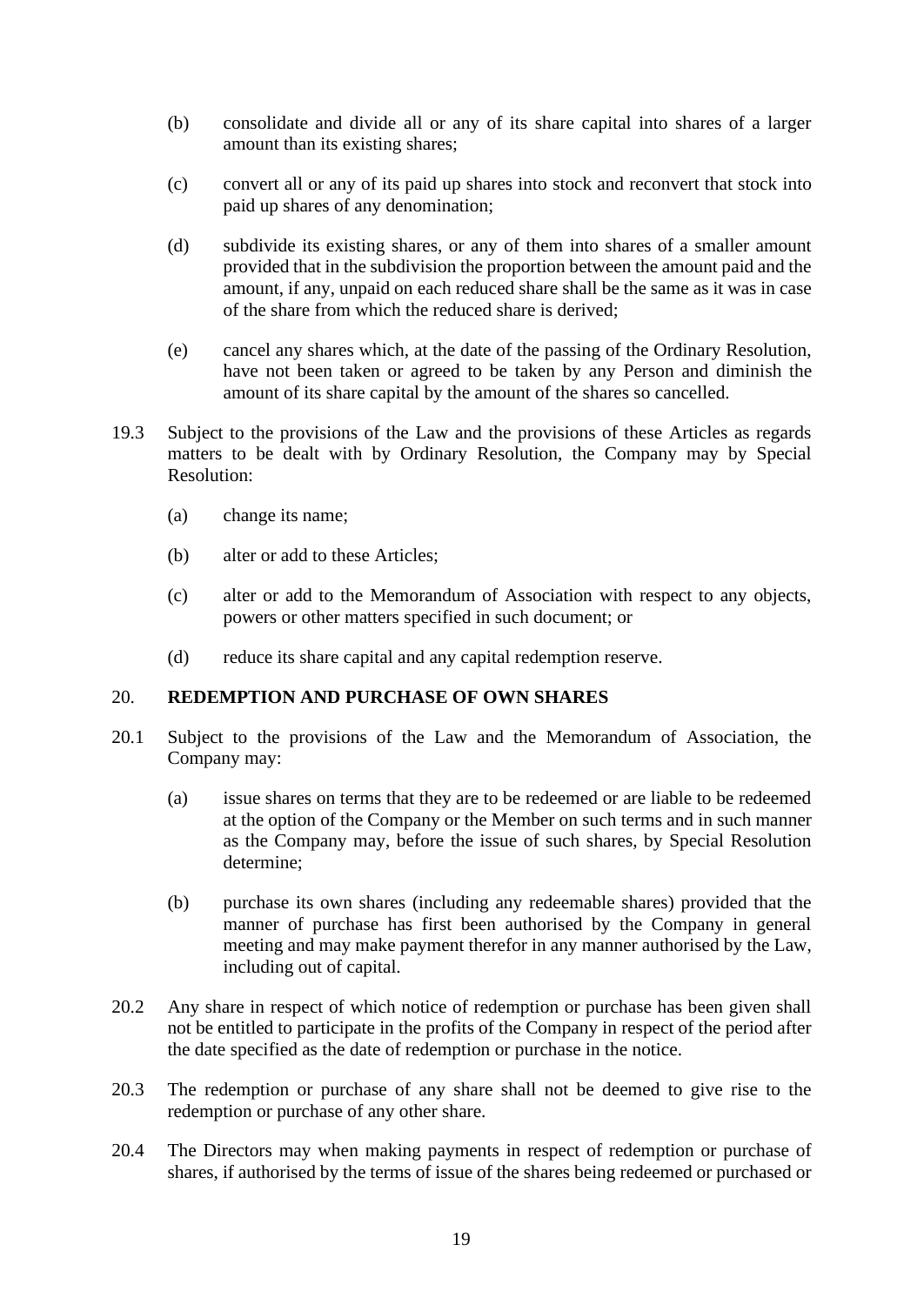with the agreement of the holder of such shares, make such payment either in cash or in specie.

20.5 Once a share has been redeemed or repurchased, the Member shall cease to be entitled to any rights in respect of it (except the right to receive redemption or repurchase proceeds and any dividend which has been declared but not paid prior to the relevant date of redemption or repurchase).

### 21. **COMPULSORY TRANSFER**

Where, in the opinion of the Directors, shares are being held, directly or indirectly, by any Member (a **"Non-Qualifying Person"**): (i) whose ownership of shares may cause the Company's assets to be deemed "plan assets" for the purposes of ERISA or Section 4975 of the Code, or (ii) whose ownership of shares may cause the Company to be required to register as an "investment company" under the US Investment Company Act of 1940 (as amended) (including because the holder of the shares is not a "qualified purchaser" as defined in the US Investment Company Act), or (iii) whose ownership of shares may cause the Company to be a "controlled foreign corporation" for the purposes of the US Internal Revenue Code, or may cause the Company to suffer any pecuniary disadvantage (including any excise tax, penalties or liabilities under ERISA or the Code) or (iv) whose ownership of shares may cause the Company to be required to comply with any registration or filing requirements in any jurisdiction with which the Company would not otherwise be required to comply, the Company may at its option direct the Non-Qualifying Person (or if more than one, the Member or Members whose act of coming to hold shares or more shares caused this part (iv) to be activated) to transfer his shares to a Person who is qualified to hold them and would not by reason of a transfer become a Non-Qualifying Person. In addition to the foregoing, the Directors may at any time and for any reason determine that any Member that is a "benefit plan investor" (as defined in Section 3(42) of ERISA) will be treated as a Non-Qualifying Person, and may direct such Non-Qualifying Person to transfer his shares to a non-benefit plan investor that is qualified to hold such shares and would not be reason of such transfer become a Non-Qualifying Person. Notwithstanding any provisions to the contrary in these Articles or on any resolution of the Directors altering the rights of any shares, until such transfer is effected, the holder of such shares will not be entitled to any rights or privileges attaching to such shares. If the required transfer is not effected within 20 days after service of a notice to do so and the said Member directed to transfer his shares has not established to the reasonable satisfaction of the Board of Directors (whose judgement shall be final and binding) that he is not a Non-Qualifying Person, the Company may instruct the Depository to deliver (in accordance with Regulation 32(2)(c) of the Regulations a written notification to the operator of the Relevant System requiring conversion of the relevant shares into certificated form to enable the Company and the Depository to deal with such shares in accordance with these Articles. At any time following the recertification of the relevant shares having taken place, any or all of such shares may be sold by the Company on behalf of the said Member. The said Member shall be entitled to receive the sale proceeds in respect of his shares so sold and such sale proceeds to be paid to such Member in the manner described and subject as provided in these Articles. The consent of such Member for the recertification or sale of his shares by the Company is not required. To give effect to any such sale the Board of Directors may authorise any Person to transfer the shares to be sold.

#### 22. **TAKEOVER PROVISIONS**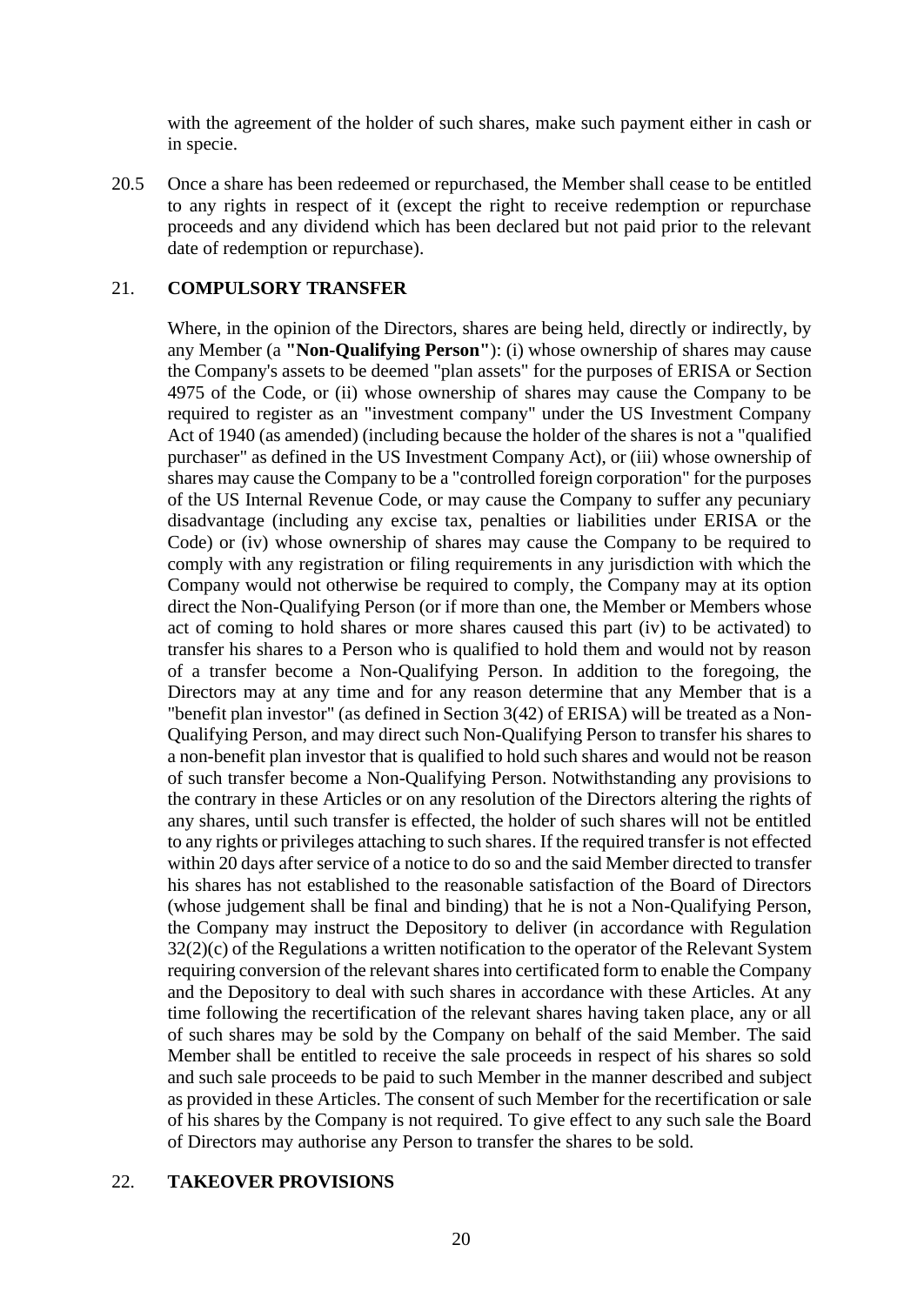- 22.1 The provisions of this Article 22 shall apply to the Company unless the Takeover Panel has advised the Company (or a financial adviser to the Company) that the Company is subject to the Takeover Code.
- 22.2 Subject to Articles 22.11 to 22.13, except with the consent of an Ordinary Resolution of Independent Shareholders on a poll or the consent of the Board, when:
	- (a) any Member (or person acting in concert with such Member) acquires whether in a single transaction or by a series of transactions over a period of time, an interest in shares which (taken together with shares in which such Member or persons acting in concert with such Member are interested) carry 30% of more of the voting rights of the Company; or
	- (b) any Member, together with persons acting in concert with such Member, is interested in shares which in the aggregate carry not less than 30% of the voting rights of the Company but does not hold shares carrying more than 50% of such voting rights and such Member, or any person acting in concert with such Member, acquires an interest in any other shares which increases the percentage of shares carrying voting rights in which he is interested,

such Member (the **"Offeror"**) shall extend an offer, on the basis set out in Articles 22.3 to 22.6, to the holders of all the issued (and to be issued) shares in the Company. An offer will not be required under this Article 22.2 where control of the Company is acquired as a result of a voluntary offer made materially in accordance with the provisions of the Takeover Code (as if the Takeover Code applied to the Company) to all holders of shares in the Company.

- 22.3 An offer made pursuant to Article 22.2 must be conditional only upon the Offeror having received acceptances in respect of shares which, together with shares acquired or agreed to be acquired before or during the offer, will result in the Offeror and any person acting in concert with it holding shares carrying more than 50% of the voting rights of the Company.
- 22.4 An offer made pursuant to Article 22.2 must be in cash or be accompanied by a full cash alternative at not less than the highest price paid by the Offeror or any person acting in concert with it for any interest in shares during the 12 months prior to the date upon which the obligation to make an offer under Article 22.2 arose. If, after the obligation to made an offer pursuant to Article 22.2 arises and before the offer closes for acceptance, the Offeror or any person acting in concert with it acquires any interest in shares at a price above the offer price, it shall increase its offer to not less than the highest price paid for the interest in shares so acquired. The cash offer or cash alternative must remain open after the offer has become or been declared unconditional as to acceptances for not less than 14 days after the date on which it would otherwise have expired.
- 22.5 When an offer is made pursuant to Article 22.2 and the Company has convertible securities outstanding, the Offeror must make an appropriate offer or proposal, on terms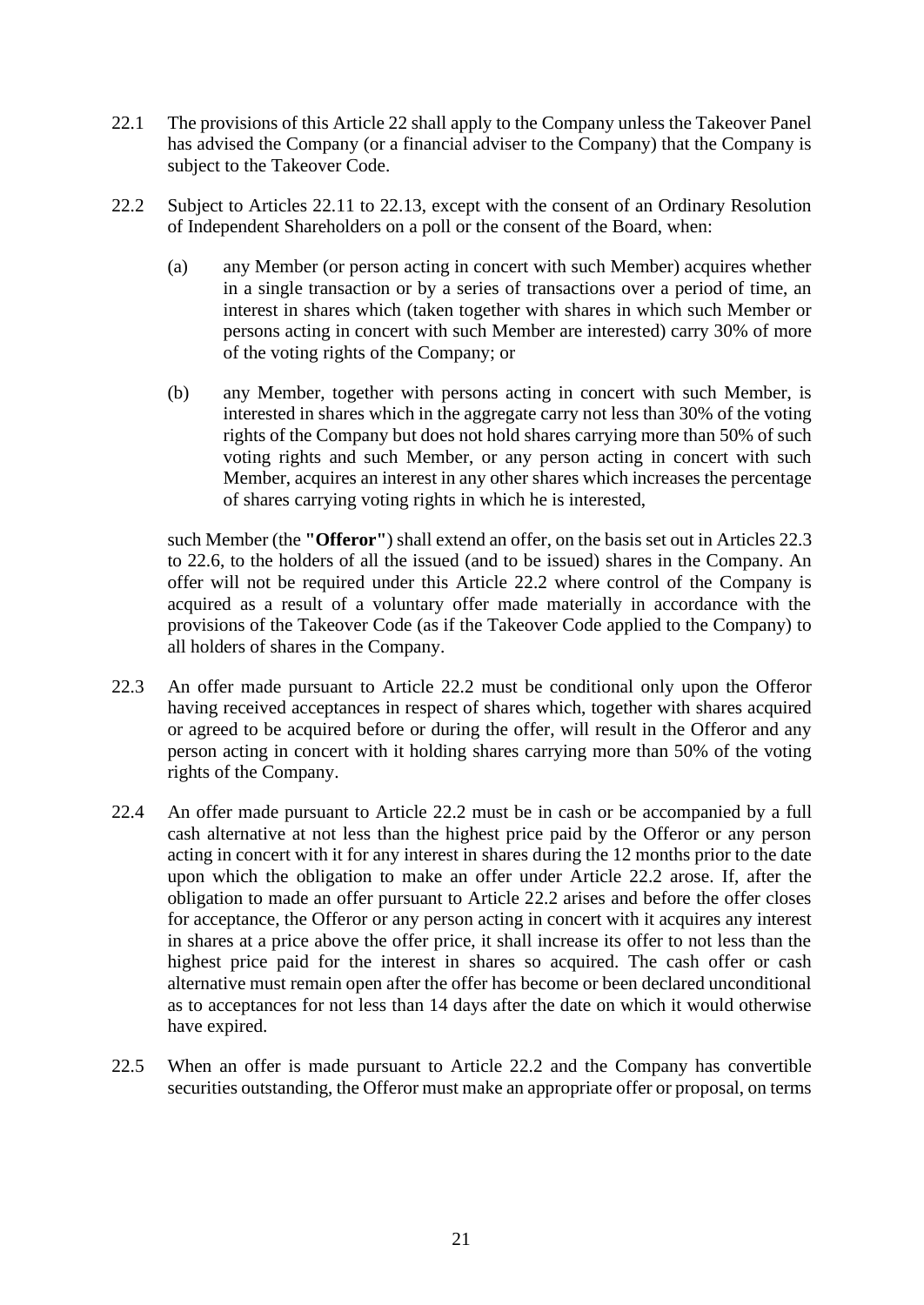equivalent to the offer made for the shares, to the holders of such convertible securities to ensure that their interests are safeguarded.

- 22.6 Any offer required to be made pursuant to Article 22.2 shall be made on terms that would be required by the Takeover Code, save to the extent that the Board otherwise determines. In relation to any offer required to be made pursuant to Article 22.2, any matter which under the Takeover Code would fall to be determined by the Takeover Panel shall be determined by the Board in its absolute discretion, having taken into account the views of the Company's broker and other professional advisors from time to time, or by such person appointed by the Board to make such determination, save in relation to any matter concerning a determination of parties acting in concert which shall be determined by an appropriate independent third party appointed by the Board (who will be a current or former senior lawyer, corporate broker or investment banker with experience of the Takeover Code).
- 22.7 No acquisition of any interest in shares which would give rise to a requirement for an offer pursuant to Article 22.2 may be made (and the Directors shall be entitled to refuse to register any transfer of shares effecting such acquisition) if the making or implementation of such offer would or might be dependent on the passing of a resolution at any meeting of shareholders of the Offeror or upon any other conditions, consents or arrangements.
- 22.8 Where an offer is required pursuant to Article 22.2, no nominee of an Offeror or persons acting in concert with it may exercise the votes attaching to any shares until the relevant offer document has been posted.
- 22.9 Except with the consent of an Ordinary Resolution of the Independent Shareholders on a poll or the consent of the Board, Members shall comply with the requirements of the Takeover Code (as if the Takeover Code applied to the Company), other than those requirements set out in Rule 8 of the Takeover Code, in relation to any dealing in any shares and in relation to their dealings with the Company in relation to all matters. Any matter which under the Takeover Code would fall to be determined by the Takeover Panel shall be determined by the Board in its absolute discretion, having taken into account the views of the Company's broker and other professional advisors from time to time, or by such person appointed by the Board to make such determination, save in relation to any matter concerning a determination of parties acting in concert which shall be determined by an appropriate independent third party appointed by the Board (who will be a current or former senior lawyer, corporate broker or investment banker with experience of the Takeover Code). Any notice which under the Takeover Code is required to be given to the Takeover Panel shall be given to the Company at its UK establishment address.
- 22.10 If at any time any Member has incurred any obligation under Article 22.2 to extend any offer to the holders of all the issued shares (and any convertible securities of the Company), and shall have failed to so do, or that Member is in material default of any other obligation imposed upon the Members pursuant to this Article 22, then the Board may by notice (a **"Direction Notice"**) to such Member and any other Member acting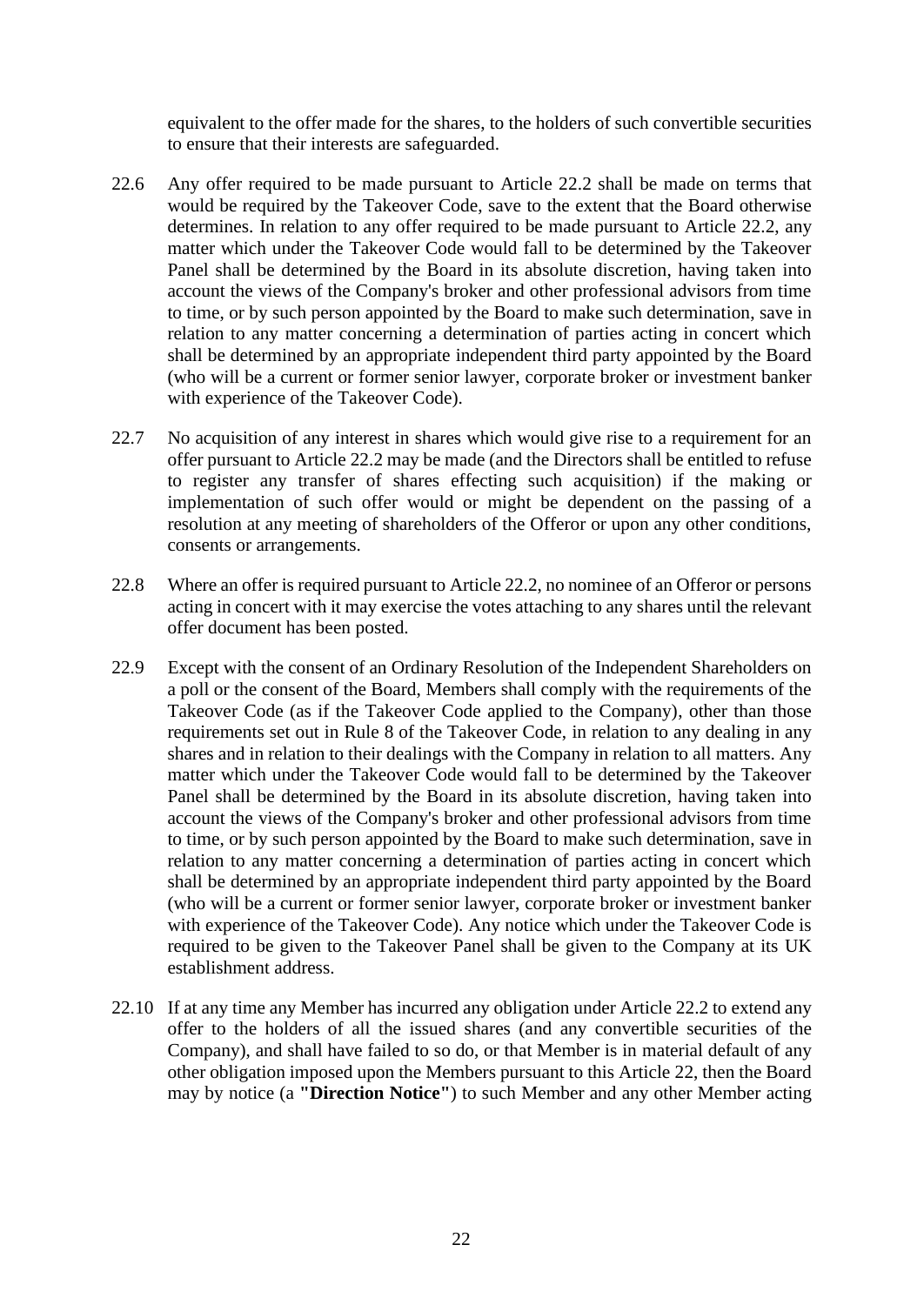in concert with such Member (together the **"Defaulters"**) direct that such Defaulter(s) do all or some of the following:

- (a) in respect of some or all of the Excess Shares held by the Defaulter for a definite or indefinite period, the Defaulter shall not be entitled to vote at a general meeting either personally or by proxy or to exercise any other right conferred by membership in relation to meetings of the Company; and/or
- (b) the Defaulter divest of some or all of the Excess Shares such that the Defaulter's interest in voting rights of the Company is reduced to the Defaulter's interest in shares prior to its obligation to make an offer under Article 22.2 arising.
- 22.11 The Company shall be entitled, without the requirement to obtain the consent of any Member, to make all such announcements as would be required or permitted under the Takeover Code (if the Takeover Code applied to the Company), notwithstanding that such announcements may make reference to, or contain information about, Members or persons acting in concert with Members.
- 22.12 Where shares or other securities of the Company are charged as security for a loan and, as a result of enforcement of such security, the lender incurs an obligation to make an offer under Article 22.2, no such offer will be required if sufficient interests in shares are disposed of within 14 days to persons unconnected with the lender, so that the percentage of shares carrying voting rights in which the lender, together with persons acting in concert with it, is interested is reduced to below 30% in a manner satisfactory to the Board (in the Board's absolute discretion). In any case where arrangements are to be made involving a transfer of voting rights to the lender, but which do not amount to enforcement of security, no offer under Article 22.2 will be required if the lender satisfies the Board (in the Board's absolute discretion) that such arrangements are necessary to preserve the lender's security and that the security was not given at a time when the lender had reason to believe that enforcement was likely. A receiver, liquidator or administrator of a company, or any other insolvency or bankruptcy official, is not required to made an offer under Article 22.2 when he acquires an interest in shares carrying 30% or more of the voting rights in the Company in his capacity as such, but Article 22.2 shall for the avoidance of doubt apply to the purchaser from such a person.
- 22.13 Where in the opinion of the Board the Company is in such a serious financial position that the only way it can avoid insolvency is by an urgent rescue fundraising which involves the issue of new shares to, or the acquisition of existing shares by, a new or existing Member, without approval by an Ordinary Resolution of Independent Shareholders, and which would otherwise require such Member(s) to make an offer pursuant to Article 22.2, the Board may waive the requirements of Article 22.2 in such circumstances provided either:
	- (a) approval for the rescue fundraising by an Ordinary Resolution of Independent Shareholders on a poll is obtained as soon as possible after the rescue fundraising is carried out; or
	- (b) some other protection for Independent Shareholders is provided which the Board considers satisfactory in the circumstances.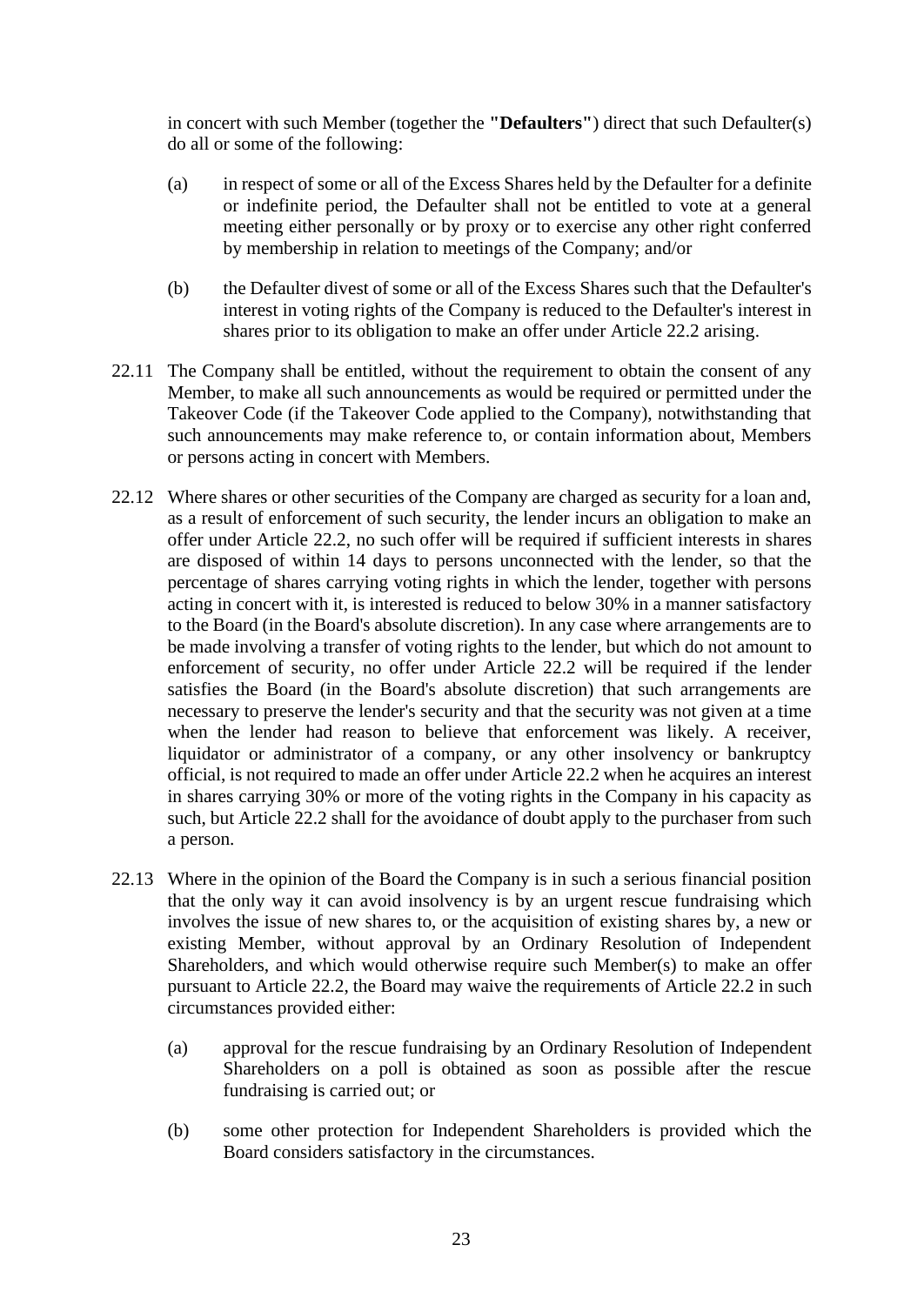- 22.14 If, due to a bona fide inadvertent mistake, a person incurs an obligation to make an offer under Article 22.2, the Board may waive the requirement to make such an offer if the Excess Shares are disposed of within a limited period (being a maximum of 14 days) to persons unconnected with such person, so that the percentage of such shares carrying voting rights in which the person, together with persons acting in concert with him, is interested is reduced to that person's interest in shares prior to the obligation to make an offer under Article 22.2 arising in a manner satisfactory to the Board.
- 22.15 In construing this Article 22:
	- (a) the words **"acting in concert"**, **"control"**, **"interests"** in securities, **"offer period"**, **"voting rights"** and any other words and expressions used in or defined in the Takeover Code shall bear the same meanings given by the Takeover Code;
	- (b) **"Independent Shareholders"** means the Members of the Company other than any person who is (or may be) obliged to make an offer pursuant to Article 22.2 and persons acting in concert with him;
	- (c) for the avoidance of doubt, a reference to a **"Member"** shall include a person who becomes (or upon entry in the Register of Members would become) a Member as a result of any acquisition of an interest in shares to which this Article 22 relates; and
	- (d) any decision to be made, or discretion to be exercised, by the Board shall be made or exercised by the Board excluding any Director who is (or may be) obliged to make an offer pursuant to Article 22.2 or who is acting in concert with any person who is (or may be) obliged to make such an offer.

## 23. **CLOSING REGISTER OF MEMBERS OR FIXING RECORD DATE**

- 23.1 For the purpose of determining those Members that are entitled to receive notice of, attend or vote at any meeting of Members or any adjournment thereof, or those Members that are entitled to receive payment of any dividend or other distribution, or in order to make a determination as to who is a Member for any other purpose, the Directors may provide that the Register of Members shall be closed for transfers for a stated period which shall not exceed in any case 30 days provided that the Directors shall have notified any Member acting as Depository in writing at least 60 days (or such other time as may be agreed with the Depository) prior to the date of the announcement of such closure. If the Register of Members shall be so closed for the purpose of determining those Members that are entitled to receive notice of, attend or vote at a meeting of Members the register shall be so closed for at least 10 days immediately preceding such meeting and the record date for such determination shall be the date of the closure of the Register of Members.
- 23.2 In lieu of or apart from closing the Register of Members, the Directors may fix in advance a date as the record date for any such determination of those Members that are entitled to receive notice of, attend or vote at a meeting of the Members and for the purpose of determining those Members that are entitled to receive payment of any dividend or other distribution the Directors may, at or within 90 days prior to the date of declaration of such dividend, fix a subsequent date as the record date for such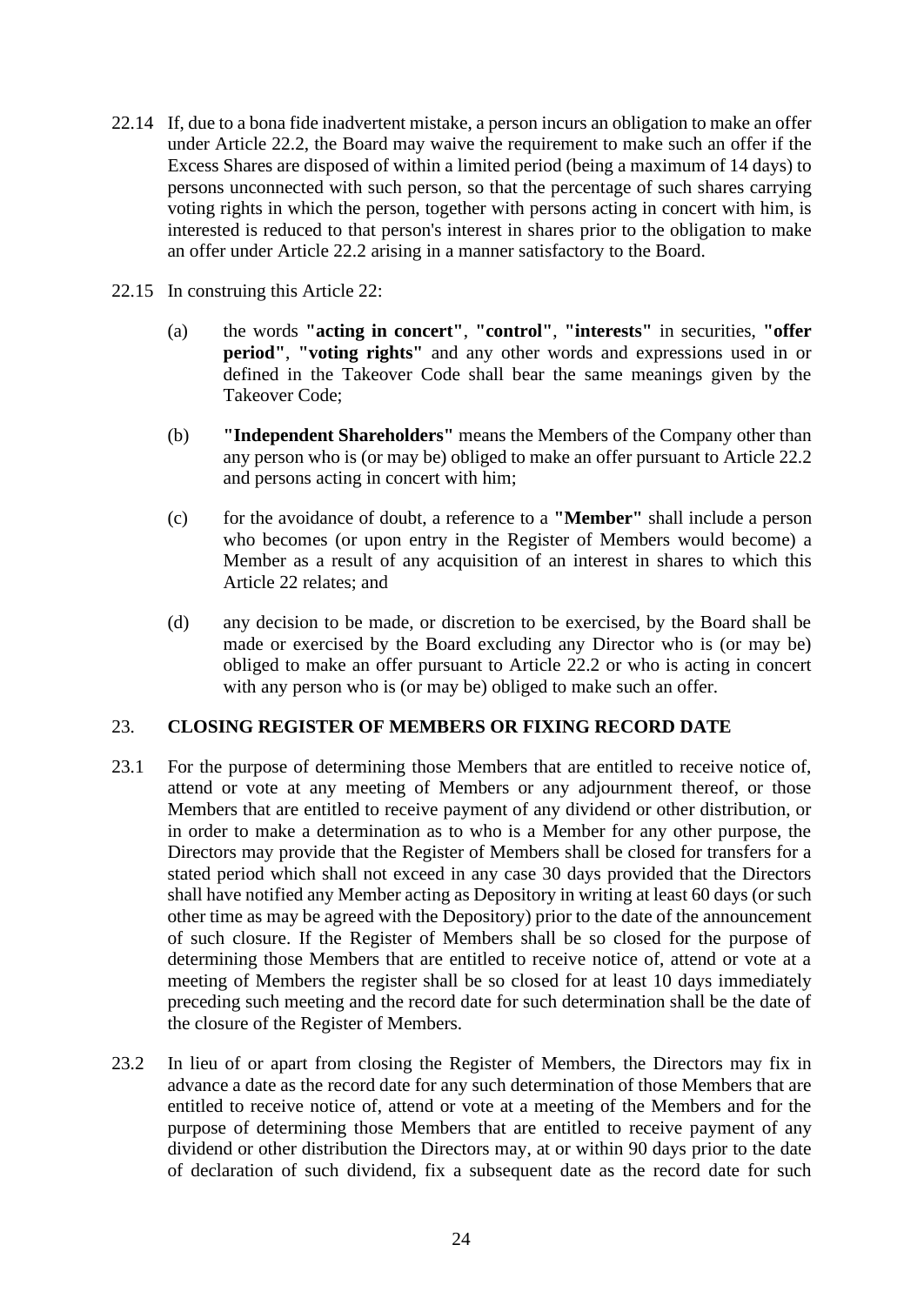determination.

23.3 If the Register of Members is not so closed and no record date is fixed for the determination of those Members entitled to receive notice of, attend or vote at a meeting of Members or those Members that are entitled to receive payment of a dividend or other distribution, the date on which notice of the meeting is posted or the date on which the resolution of the Directors declaring such dividend is adopted, as the case may be, shall be the record date for such determination of Members. When a determination of those Members that are entitled to receive notice of, attend or vote at a meeting of Members has been made as provided in this Article 22, such determination shall apply to any adjournment thereof.

### 24. **GENERAL MEETINGS**

- 24.1 The Company shall, within 18 months of the date of incorporation of the Company and in each year of its existence thereafter, hold a general meeting as its annual general meeting in addition to any other meetings in that year and shall specify the meeting as such in the notices calling it. Not more than 15 months shall elapse between the date of one annual general meeting of the Company and the date of the next such meeting. The annual general meeting shall be held at such time and place as the Directors shall appoint. At these meetings, the report of the Directors (if any) shall be presented.
- 24.2 The Directors may whenever they think fit, and they shall on the requisition of Members of the Company holding at the date of deposit of the requisition not less than one-tenth of such of the paid-up capital of the Company as at the date of the deposit carries the unconditional right of voting at general meetings of the Company, proceed to convene a general meeting of the Company.
- 24.3 The requisition must state the objects of the meeting and must be signed by the requisitionists and deposited at the registered office of the Company and may consist of several documents in like form each signed by one or more requisitionists.
- 24.4 If the Directors do not within 21 days from the date of the deposit of the requisition duly proceed to convene a general meeting, the requisitionists, or any of them representing more than one-half of the total voting rights of all of them, may themselves convene a general meeting, but any meeting so convened shall not be held after the expiration of three months after the expiration of the said 21 days.
- 24.5 A general meeting convened as aforesaid by requisitionists shall be convened in the same manner as nearly as possible as that in which general meetings are convened by Directors.

## 25. **NOTICE OF GENERAL MEETINGS**

25.1 At least 14 days' notice shall be given of any general meeting. Every notice shall be exclusive of the day on which it is given or deemed to be given and of the day for which it is given and shall specify the place, the day and the hour of the meeting and the general nature of the business and shall be given in manner hereinafter mentioned or in such other manner if any as may be prescribed by the Company, provided that a general meeting of the Company shall, whether or not the notice specified in this regulation has been given and whether or not these Articles regarding general meetings have been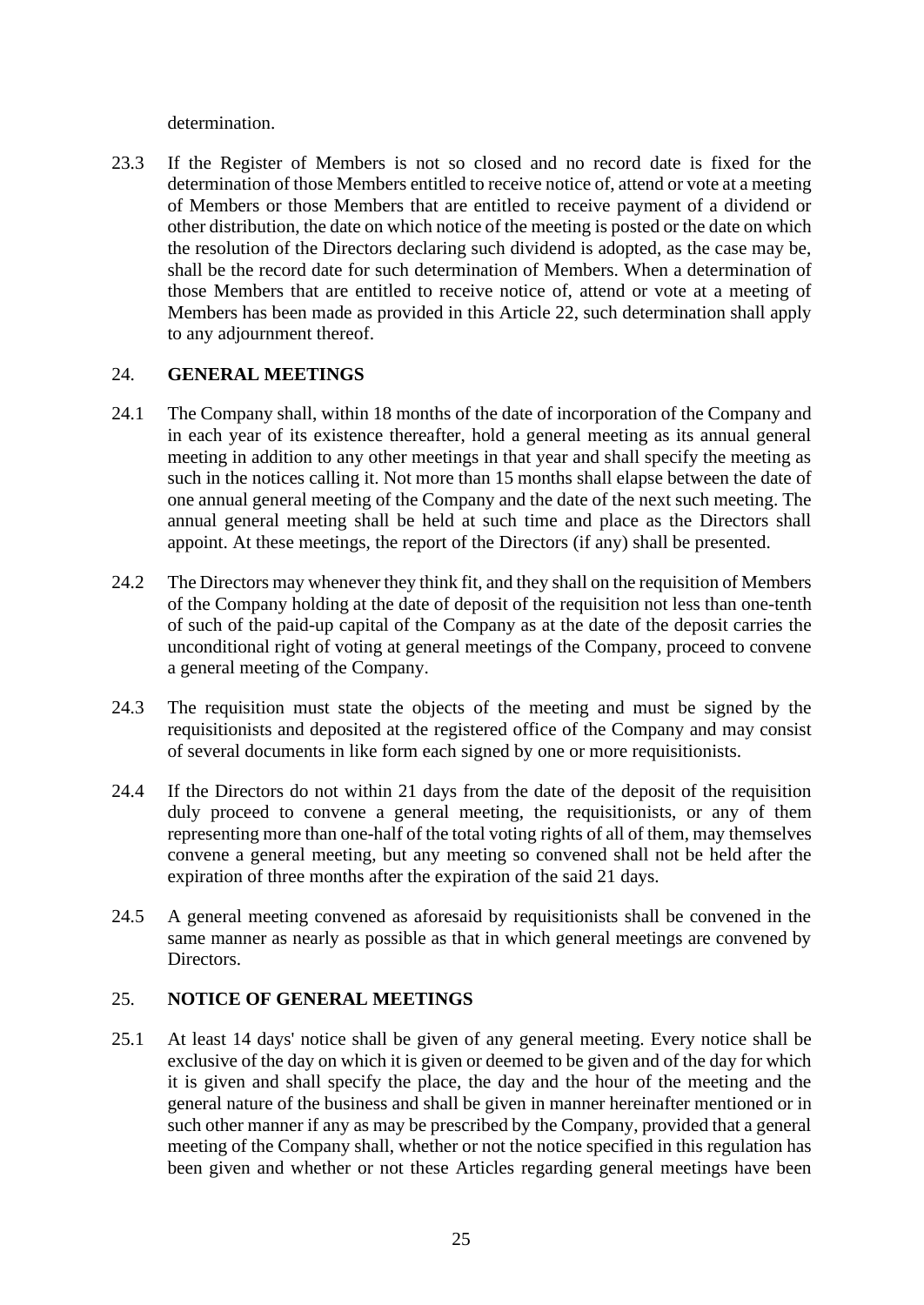complied with, be deemed to have been duly convened if it is so agreed:

- (a) in the case of an annual general meeting, by all the Members (or their proxies) entitled to attend and vote thereat; and
- (b) in the case of any other general meeting, by a majority in number of the Members having a right to attend and vote at the meeting, being a majority together holding not less than 75% in par value of the shares giving that right, or their proxies.
- 25.2 The accidental omission to give notice of a meeting to or the non-receipt of a notice of a meeting by any Member shall not invalidate the proceedings at any meeting.

#### 26. **PROCEEDINGS AT GENERAL MEETINGS**

- 26.1 All business carried out at a general meeting shall be deemed special with the exception of sanctioning a dividend, the consideration of the accounts, balance sheets, and any report of the Directors or of the Company's auditors, the appointment and removal of Directors and the fixing of the remuneration of the Company's auditors. No special business shall be transacted at any general meeting without the consent of all Members entitled to receive notice of that meeting unless notice of such special business has been given in the notice convening that meeting.
- 26.2 No business shall be transacted at any general meeting unless a quorum of Members is present at the time when the meeting proceeds to business. Save as otherwise provided by these Articles, two Members entitled to vote at the meeting, whether present in person or by proxy, shall be a quorum unless the Company has only one Member entitled to vote at such general meeting in which case the quorum shall be that one Member present in person or by proxy.
- 26.3 If within half an hour from the time appointed for the meeting a quorum is not present, the meeting, if convened upon the requisition of Members, shall be dissolved. In any other case it shall stand adjourned to the same day in the next week, at the same time and place or to such other day, time or such other place as the Directors may determine, and if at the adjourned meeting a quorum is not present within half an hour from the time appointed for the meeting the Member or Members present and entitled to vote shall be a quorum.
- 26.4 A Member may participate in any general meeting of the Company, by means of a telephone or similar communication equipment by way of which all persons participating in such meeting can hear each other and such participation shall be deemed to constitute presence in person at the meeting.
- 26.5 The chairman, if any, of the Board of Directors shall preside as chairman at every general meeting of the Company.
- 26.6 If there is no such chairman, or if at any general meeting he is not present within fifteen minutes after the time appointed for holding the meeting or is unwilling to act as chairman, the Directors present may choose one of their number to be chairman of that meeting failing which the Members present shall choose one of their number to be chairman.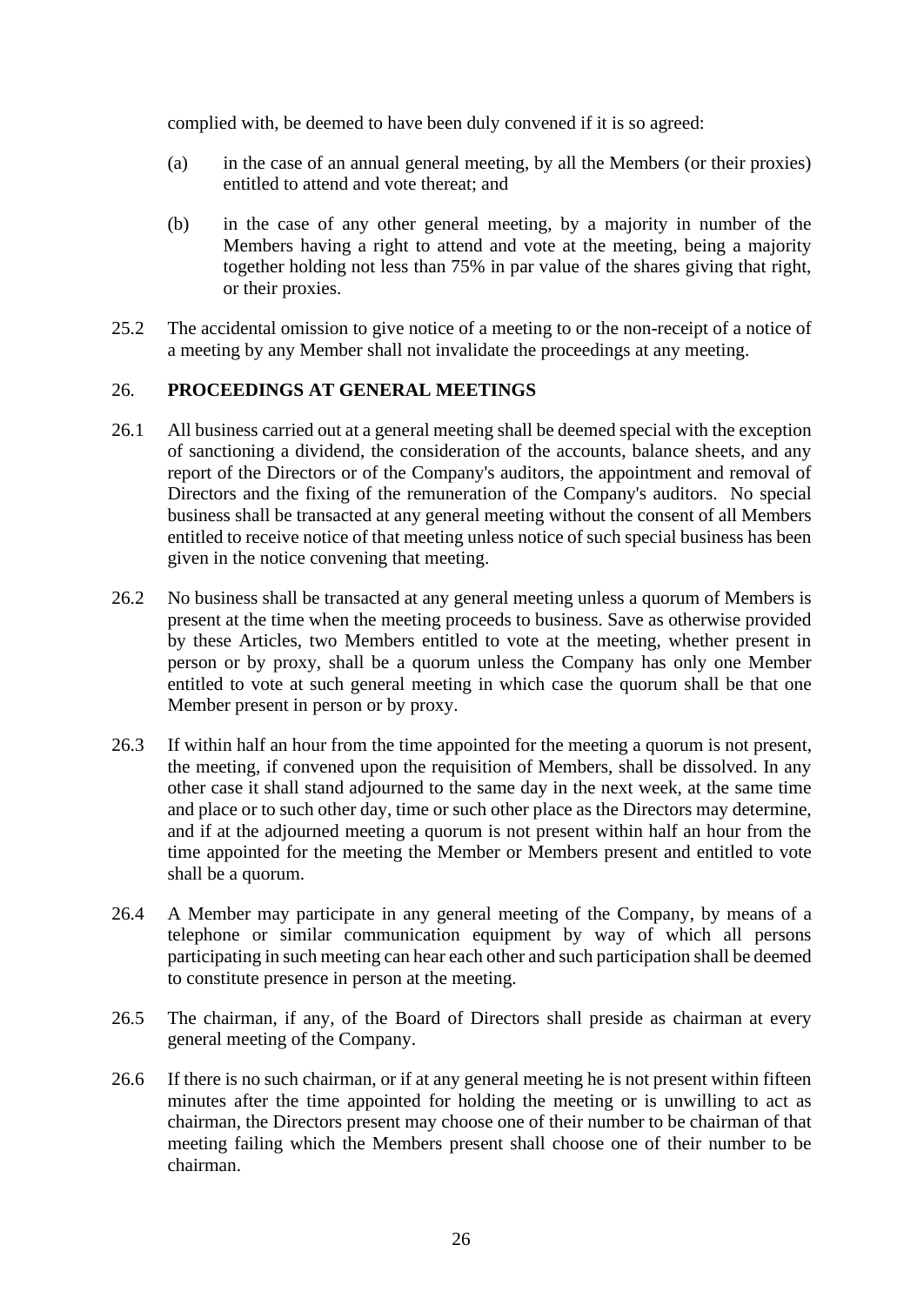- 26.7 The chairman may, with the consent of any general meeting at which a quorum is present by Members present in person or by proxy (and shall if so directed by the meeting) adjourn a meeting from time to time and from place to place, but no business shall be transacted at any adjourned meeting other than the business left unfinished at the meeting from which the adjournment took place. When a meeting is adjourned for thirty days or more, notice of the adjourned meeting shall be given as in the case of an original meeting. Save as aforesaid it shall not be necessary to give any notice of an adjournment or of the business to be transacted at an adjourned meeting.
- 26.8 At any general meeting, a resolution put to the vote of the meeting shall be decided on a show of hands, unless a poll is (before or on the declaration of the result of the show of hands) demanded by one or more Members collectively present in person or by proxy representing not less than one-tenth of the total sum paid up on all shares conferring that right, and unless a poll is so demanded, a declaration by the chairman that a resolution has, on a show of hands, been carried, or carried unanimously, or by a particular majority, or lost, and an entry to that effect in the book of the proceedings of the Company, shall be conclusive evidence of the fact, without proof of the number or proportion of the votes recorded in favour of, or against, that resolution.
- 26.9 If a poll is duly demanded it shall be taken in such manner as the chairman directs, and the result of the poll shall be deemed to be the resolution of the meeting at which the poll was demanded.
- 26.10 In the case of an equality of votes, whether on a show of hands or on a poll, the chairman of the meeting at which the show of hands takes place or at which the poll is demanded, shall be entitled to a second or casting vote.
- 26.11 A poll demanded on the election of a chairman of the meeting or on a question of adjournment shall be taken forthwith. A poll demanded on any other question shall be taken at such time as the chairman of the meeting directs.

### 27. **VOTES OF MEMBERS**

- 27.1 Subject to any rights and restrictions for the time being attached to any Class, on a show of hands every Member present in person and every Person representing a Member by proxy shall at a general meeting of the Company have one vote and on a poll every Member and every Person representing a Member by proxy shall have one vote for each share of which he or the person represented by proxy is the holder.
- 27.2 In the case of joint holders the vote of the senior who tenders a vote whether in person or by proxy shall be accepted to the exclusion of the votes of the joint holders and for this purpose seniority shall be determined by the order in which the names stand in the Register of Members.
- 27.3 A Member of unsound mind, or in respect of whom an order has been made by any court having jurisdiction in lunacy, may vote, whether on a show of hands or on a poll, by his committee, or other person in the nature of a committee appointed by that court, and any such committee or other person may vote by proxy.
- 27.4 No Member shall be entitled to vote at any general meeting unless all calls or other sums presently payable by him in respect of shares carrying the right to vote held by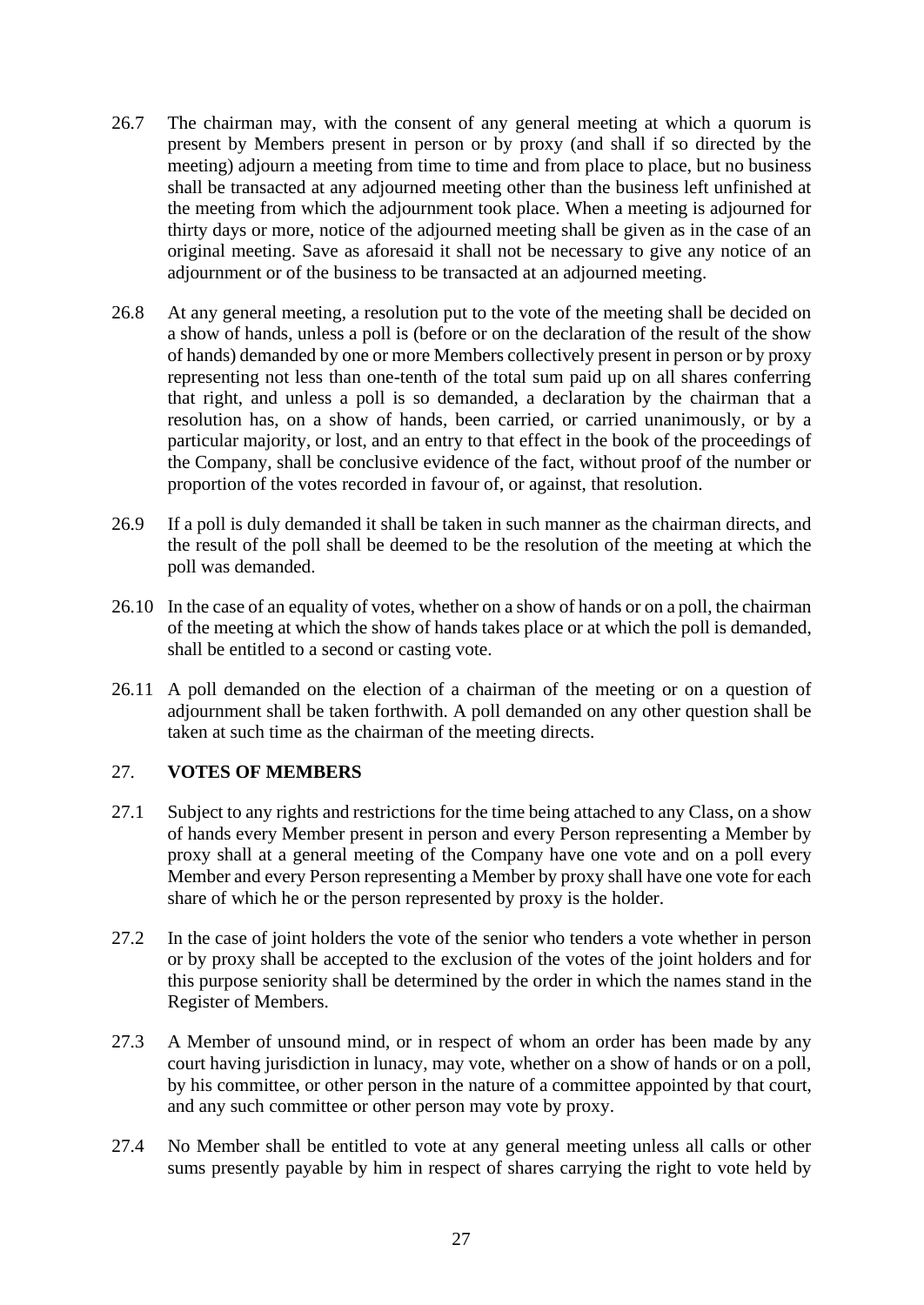him have been paid.

- 27.5 On a poll votes may be given either personally or by proxy.
- 27.6 The instrument appointing a proxy shall be in writing under the hand of the appointor or of his attorney duly authorised in writing or, if the appointor is a corporation, either under seal or under the hand of an officer or attorney duly authorised. A proxy need not be a Member.
- 27.7 An instrument appointing a proxy may be in any usual or common form or such other form as the Directors may approve.
- 27.8 The instrument appointing a proxy shall be deemed to confer authority to demand or join in demanding a poll.
- 27.9 A resolution (including a Special Resolution) in writing (in one or more counterparts) signed by all the Members for the time being entitled to receive notice of and to attend and vote at general meetings (or being corporations by their duly authorised representatives) shall be as valid and effective as if the same had been passed at a general meeting of the Company duly convened and held.

# 28. **CORPORATIONS ACTING BY REPRESENTATIVES AT MEETINGS**

Any corporation which is a Member or a Director may by resolution of its directors or other governing body authorise such person as it thinks fit to act as its representative at any meeting of the Company or of any class of Members or of the Board of Directors or of a committee of Directors, and the person so authorised shall be entitled to exercise the same powers on behalf of the corporation which he represents as that corporation could exercise if it were an individual Member or Director.

#### 29. **DIRECTORS**

- 29.1 The Company may by Ordinary Resolution from time to time fix the maximum and minimum number of Directors to be appointed but unless such number is fixed as aforesaid the number of Directors shall be unlimited.
- 29.2 The remuneration of the Directors may be determined by the Board of Directors (or by a committee of Directors) or by the Company by Ordinary Resolution.
- 29.3 There shall be no shareholding qualification for Directors unless determined otherwise by the Company by Ordinary Resolution.
- 29.4 **At each annual general meeting, one-third of the Directors for the time being, (or, if their number is not a multiple of three, the number nearest one-third) shall retire from office. The Directors to retire by rotation shall include (so far as necessary to obtain the number required) any Director who wishes to retire and not offer himself for re-election. Any further Directors to so retire shall be those of the other Directors subject to retirement by rotation who have been longest in office since their last re-election or appointment and so that as among persons who became or were last re-elected Directors on the same day, those to retire shall (unless they otherwise agree among themselves) be determined by lot.**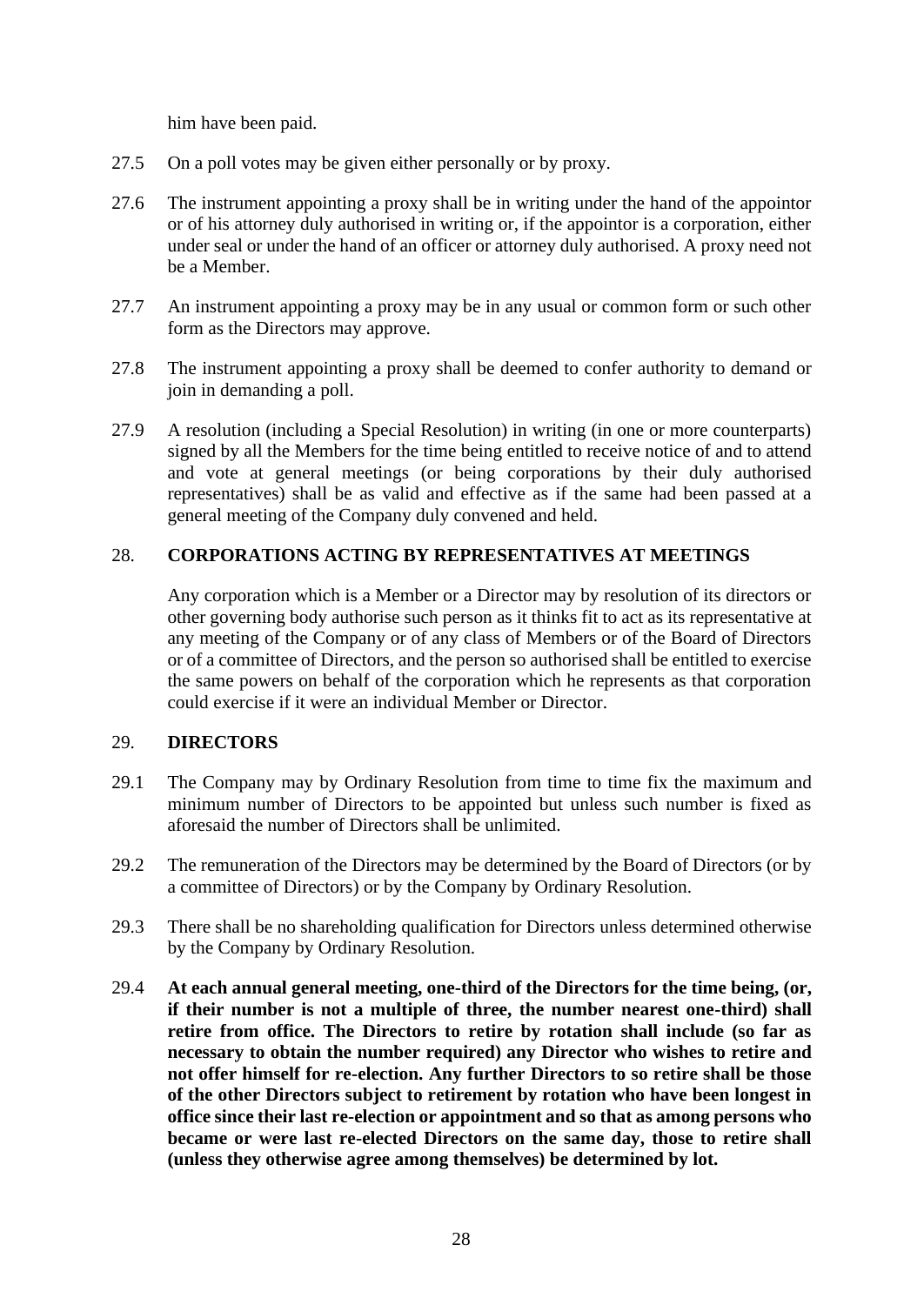- 29.5 **Article 29.4 shall not apply to any Director exempted from the requirements either generally or for a specified period of time established by these Articles or by Ordinary Resolution of the Company.**
- 29.6 **A retiring Director shall be eligible for re-election.**
- 29.7 **The Company at the meeting at which a Director retires in manner aforesaid may fill the vacated office by electing a person thereto, and in default the retiring Director shall if offering himself for re-election be deemed to have been re-elected except in any of the following cases:**
	- (a) at such meeting it is expressly resolved not to fill such vacated office or a resolution for the re-election of such Director is put to the meeting and lost; or
	- (b) such Director has given notice in writing to the Company that he is unwilling to be re-elected.
- 29.8 No person other than a Director retiring at the meeting shall, unless recommended by the Board of Directors, be eligible for election to the office of Director at any general meeting unless not less than seven nor more than 21 days before the date appointed for the meeting there shall have been left at the registered office of the Company notice in writing signed by a Member duly qualified to attend and vote at the meeting for which such notice is given of his intention to propose such person for election, and also notice in writing signed by that person of his willingness to be elected.
- 29.9 The Board of Directors shall have power at any time and from time to time to appoint any person to be a Director, either to fill a casual vacancy or as an addition to the existing Directors.
- 29.10 Any Director appointed to fill a casual vacancy or as an addition to the existing Directors shall hold office only until the conclusion of the next following annual general meeting and shall then be eligible for re-election.
- 29.11 The Company may by Ordinary Resolution remove any Director before the expiration of his period of office notwithstanding anything in these Articles or in any agreement between the Company and such Director. Such removal shall be without prejudice to any claim which such Director may have for damages for breach of any contract of service between him and the Company.
- 29.12 The Company may by Ordinary Resolution appoint another person in place of a Director removed from office under Article 29.11 and without prejudice to the powers of the Directors under Article 29.10 the Company in general meeting may appoint any person to be a Director either to fill a casual vacancy or as an additional Director. A person appointed in place of a Director so removed or to fill such a vacancy shall be subject to retirement at the same time as if he had become a Director on the day on which the Director in whose place he is appointed was last elected a Director.

#### 30. **ALTERNATE DIRECTORS**

30.1 Any Director may in writing appoint another person to be his alternate to act in his place at any meeting of the Directors at which he is unable to be present. Every such alternate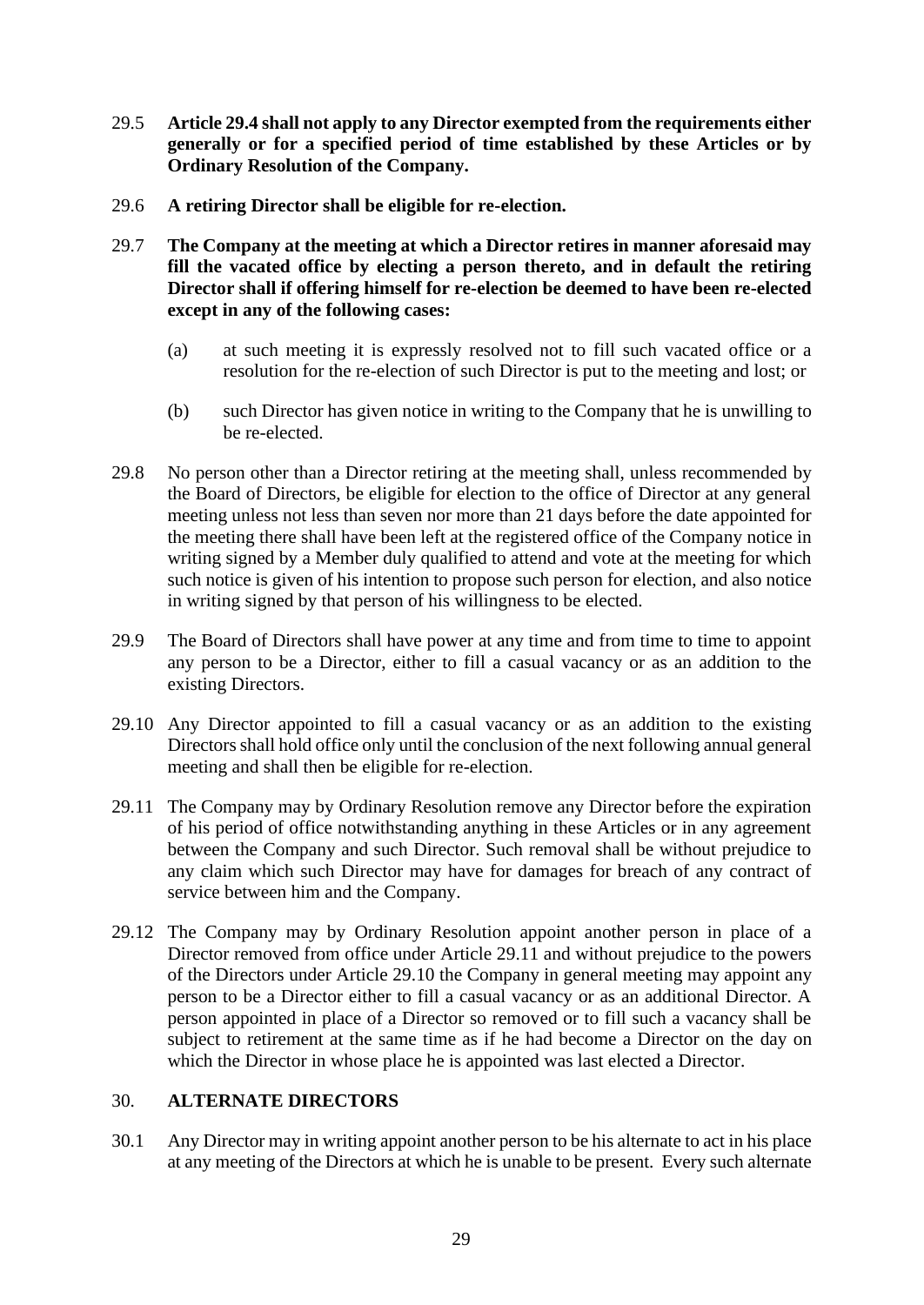shall be entitled to notice of meetings of the Directors and to attend and vote thereat as a Director when the person appointing him is not personally present and where he is a Director to have a separate vote on behalf of the Director he is representing in addition to his own vote. A Director may at any time in writing revoke the appointment of an alternate appointed by him. Such alternate shall not be an officer of the Company and shall be deemed to be the agent of the Director appointing him. The remuneration of such alternate shall be payable out of the remuneration of the Director appointing him and the proportion thereof shall be agreed between them.

30.2 Any Director may appoint any person, whether or not a Director, to be the proxy of that Director to attend and vote on his behalf, in accordance with instructions given by that Director, or in the absence of such instructions at the discretion of the proxy, at a meeting or meetings of the Directors which that Director is unable to attend personally. The instrument appointing the proxy shall be in writing under the hand of the appointing Director and shall be in any usual or common form or such other form as the Directors may approve, and must be lodged with the chairman of the meeting of the Directors at which such proxy is to be used, or first used, prior to the commencement of the meeting.

### 31. **POWERS AND DUTIES OF DIRECTORS**

- 31.1 Subject to the provisions of the Law, these Articles and to any resolutions made in a general meeting, the business of the Company shall be managed by the Directors in such manner as they may think fit and who may pay all expenses incurred in setting up and registering the Company and may exercise all powers of the Company. No resolution made by the Company in general meeting shall invalidate any prior act of the Directors which would have been valid if that resolution had not been made.
- 31.2 The Directors may appoint a Secretary (and if need be an Assistant Secretary or Assistant Secretaries) who shall hold office for such term, at such remuneration and upon such conditions and with such powers as they think fit. Any Secretary or Assistant Secretary so appointed by the Directors may be removed by the Directors.
- 31.3 The Directors may delegate any of their powers to committees consisting of such member or members of their body as they think fit; any committee so formed shall in the exercise of the powers so delegated conform to any regulations that may be imposed on it by the Directors.
- 31.4 The Directors may from time to time and at any time by power of attorney appoint any Person, whether nominated directly or indirectly by the Directors, to be the attorney or attorneys of the Company for such purposes and with such powers, authorities and discretion (not exceeding those vested in or exercisable by the Directors under these Articles) and for such period and subject to such conditions as they may think fit, and any such power of attorney may contain such provisions for the protection and convenience of Persons dealing with any such attorney as the Directors may think fit, and may also authorise any such attorney to delegate all or any of the powers, authorities and discretion vested in him.
- 31.5 The Directors may act as the Board of Directors at any time notwithstanding any vacancy but if and so long as their number is reduced to less than the minimum number prescribed by or in accordance with these Articles, it shall be lawful for them to act as the Board of Directors for the purpose of filling any vacancies in their body or of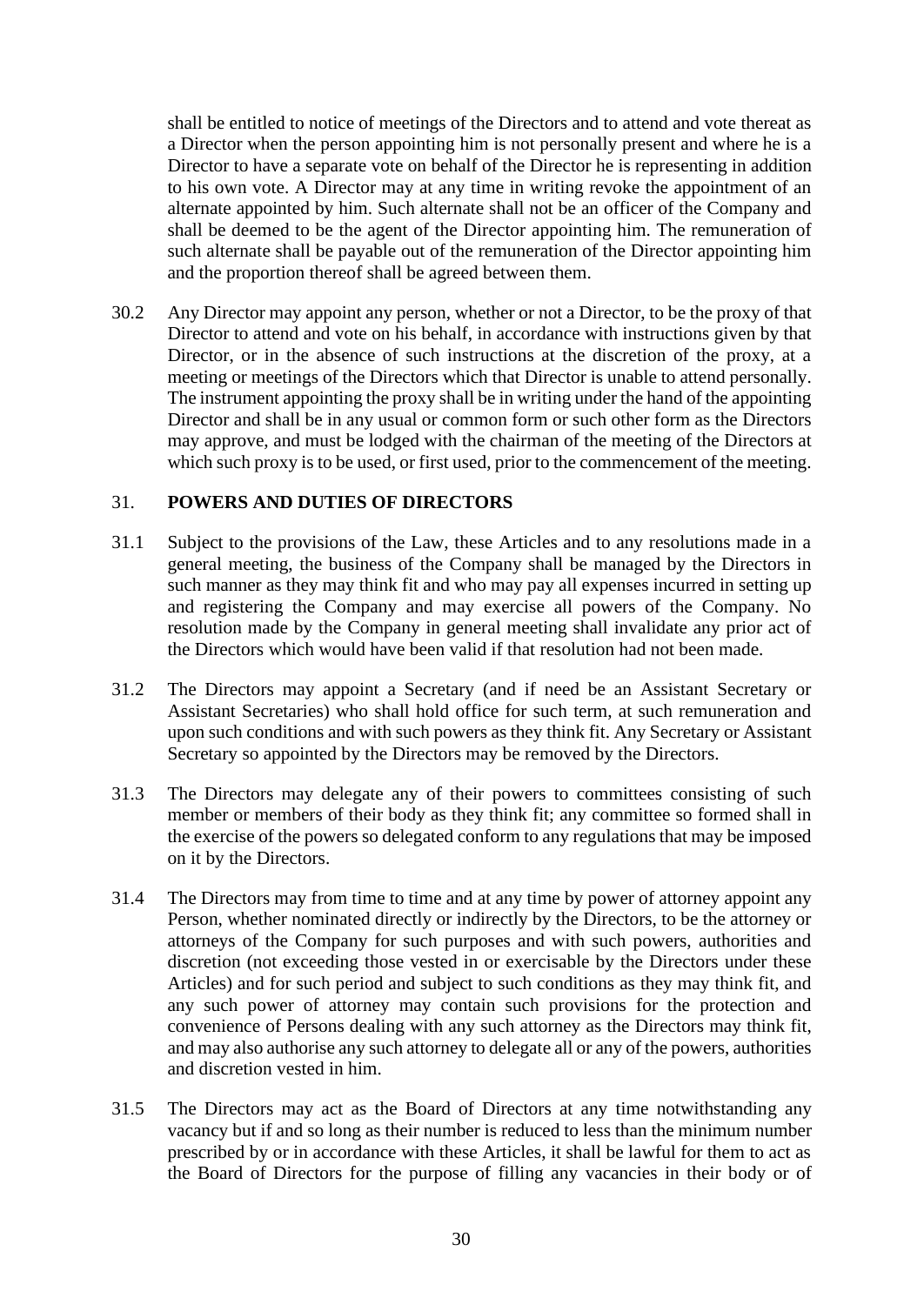summoning a general meeting of the Company, but not for any other purposes.

## 32. **BORROWING POWERS OF DIRECTORS**

The Directors may exercise all the powers of the Company to borrow money and to mortgage or charge its undertaking, property and uncalled capital or any part thereof, to issue debentures, debenture stock, mortgages, bonds and other securities whenever money is borrowed or as security for any debt, liability or obligation of the Company or of any third party.

### 33. **THE SEAL**

- 33.1 The Seal shall not be affixed to any instrument except by the authority of a resolution of the Board of Directors provided always that such authority may be given prior to or after the affixing of the Seal and if given after may be in general form confirming a number of affixings of the Seal. The Seal shall be affixed in the presence of a Director or a Secretary (or an Assistant Secretary) or in the presence of any one or more persons as the Directors may appoint for the purpose and every person as aforesaid shall sign every instrument to which the Seal is so affixed in their presence.
- 33.2 **The Company may maintain a facsimile of the Seal in such countries or places as the Directors may appoint and such facsimile Seal shall not be affixed to any instrument except by the authority of a resolution of the Board of Directors provided always that such authority may be given prior to or after the affixing of such facsimile Seal and if given after may be in general form confirming a number of affixings of such facsimile Seal. The facsimile Seal shall be affixed in the presence of such person or persons as the Directors shall for this purpose appoint and such person or persons as aforesaid shall sign every instrument to which the facsimile Seal is so affixed in their presence and such affixing of the facsimile Seal and signing as aforesaid shall have the same meaning and effect as if the Seal had been affixed in the presence of and the instrument signed by a Director or a Secretary (or an Assistant Secretary) or in the presence of any one or more persons as the Directors may appoint for the purpose.**
- 33.3 Notwithstanding the foregoing, a Secretary or any Assistant Secretary shall have the authority to affix the Seal, or the facsimile Seal, to any instrument for the purposes of attesting authenticity of the matter contained therein but which does not create any obligation binding on the Company.

#### 34. **DISQUALIFICATION OF DIRECTORS**

Subject as otherwise provided in these Articles, the office of a Director shall be vacated:

- (a) if a receiving order is made against him or he makes any arrangement or composition with his creditors generally;
- (b) if he absents himself from the meetings of the Board of Directors during a continuous period of 12 months without special leave of absence from the Board of Directors, and the Board of Directors passes a resolution that he has by reason of such absence vacated his office;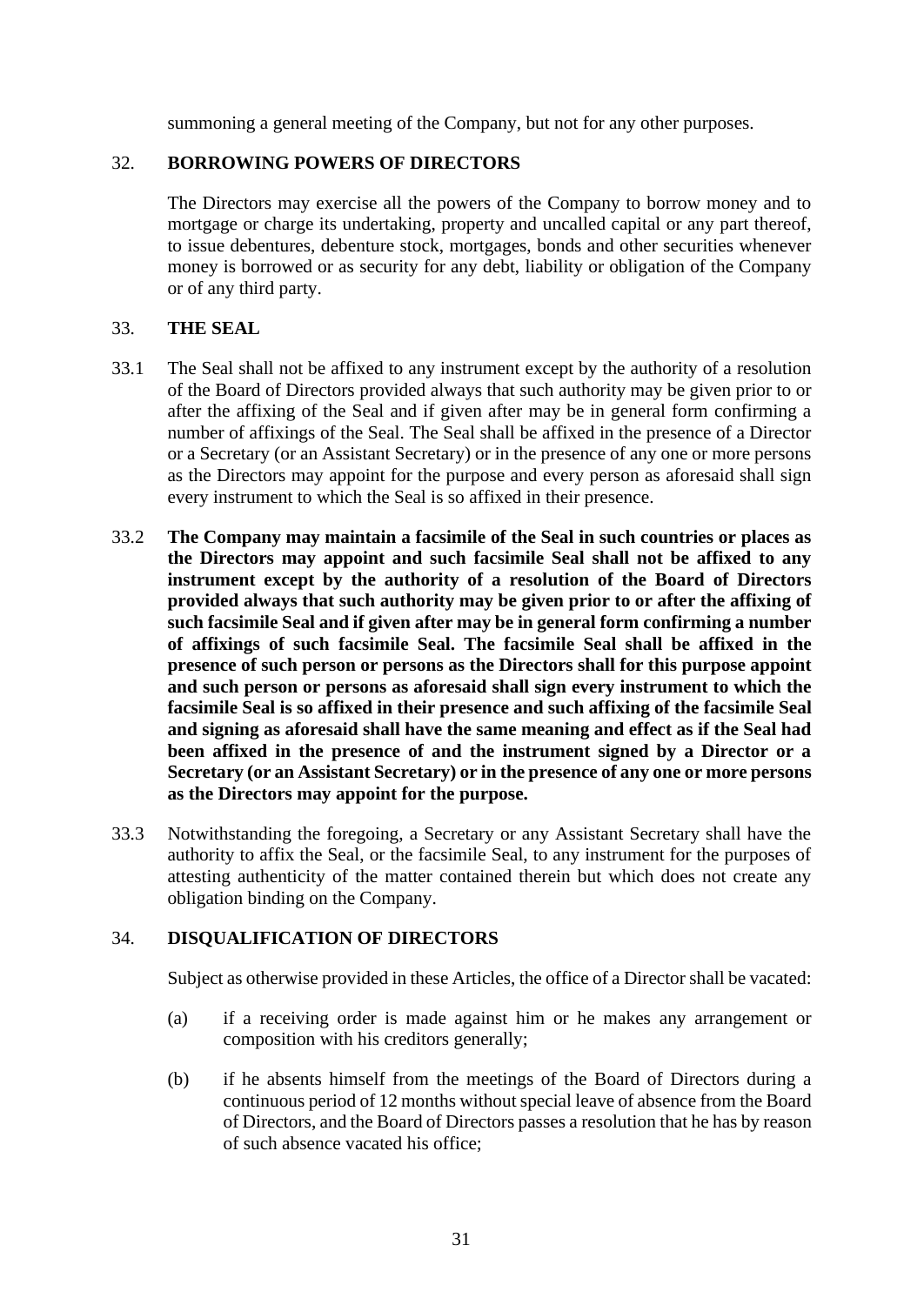- (c) if he is prohibited from being a Director by any order made under any provision of the laws of the Cayman Islands;
- (d) if in the Cayman Islands or elsewhere an order shall be made by any court claiming jurisdiction in that behalf on the ground (however formulated) of mental disorder for his detention or for the appointment of a guardian or for the appointment of a receiver or other person (by whatever name called) to exercise powers with respect to his property or affairs;
- (e) if by notice in writing given to the Company he resigns his office or if he is requested so to resign by all of the other Directors; or
- (f) if he is removed from office pursuant to Article 29.11.

but any act done in good faith by a Director whose office is vacated as aforesaid shall be valid unless, prior to the doing of such act, written notice shall have been served upon the Company or an entry shall have been made in the minute book of the Company stating that such Director has ceased to be a Director.

### 35. **PROCEEDINGS OF DIRECTORS**

- 35.1 The Directors may meet together for the despatch of business, adjourn, and otherwise regulate their meetings and proceedings as they think fit. Questions arising at any meeting shall be decided by a majority of votes. In case of an equality of votes the chairman shall have a second or casting vote. A Director may, and a Secretary or Assistant Secretary on the requisition of a Director shall, at any time summon a meeting of the Directors.
- 35.2 A Director or Directors may participate in any meeting of the Board of Directors, or of any committee appointed by the Board of Directors of which such Director or Directors are members, by means of conference telephone or similar communications equipment by way of which all persons participating in such meeting can hear each other and such participation shall be deemed to constitute presence in person at the meeting. Such a meeting shall be deemed to take place where the largest group of those participating is assembled or, if there is no group, where the chairman of the meeting is present.
- 35.3 The quorum necessary for the transaction of the business of the Directors shall be two (or one if there is only one Director). A Director represented by proxy or by an Alternate Director at any meeting shall be deemed to be present for the purposes of determining whether or not a quorum is present.
- 35.4 A Director who is present at a meeting of the Board of Directors at which action on any Company matter is taken shall be presumed to have assented to the action taken unless his dissent shall be entered in the minutes of the meeting or unless he shall file his written dissent from such action with the person acting as the chairman or secretary of the meeting before the adjournment thereof or shall forward such dissent by registered post to such person immediately after the adjournment of the meeting. Such right to dissent shall not apply to a Director who voted in favour of such action.
- 35.5 A Director or alternate director of the Company may be or become a director or other officer of or otherwise interested in any company promoted by the Company or in which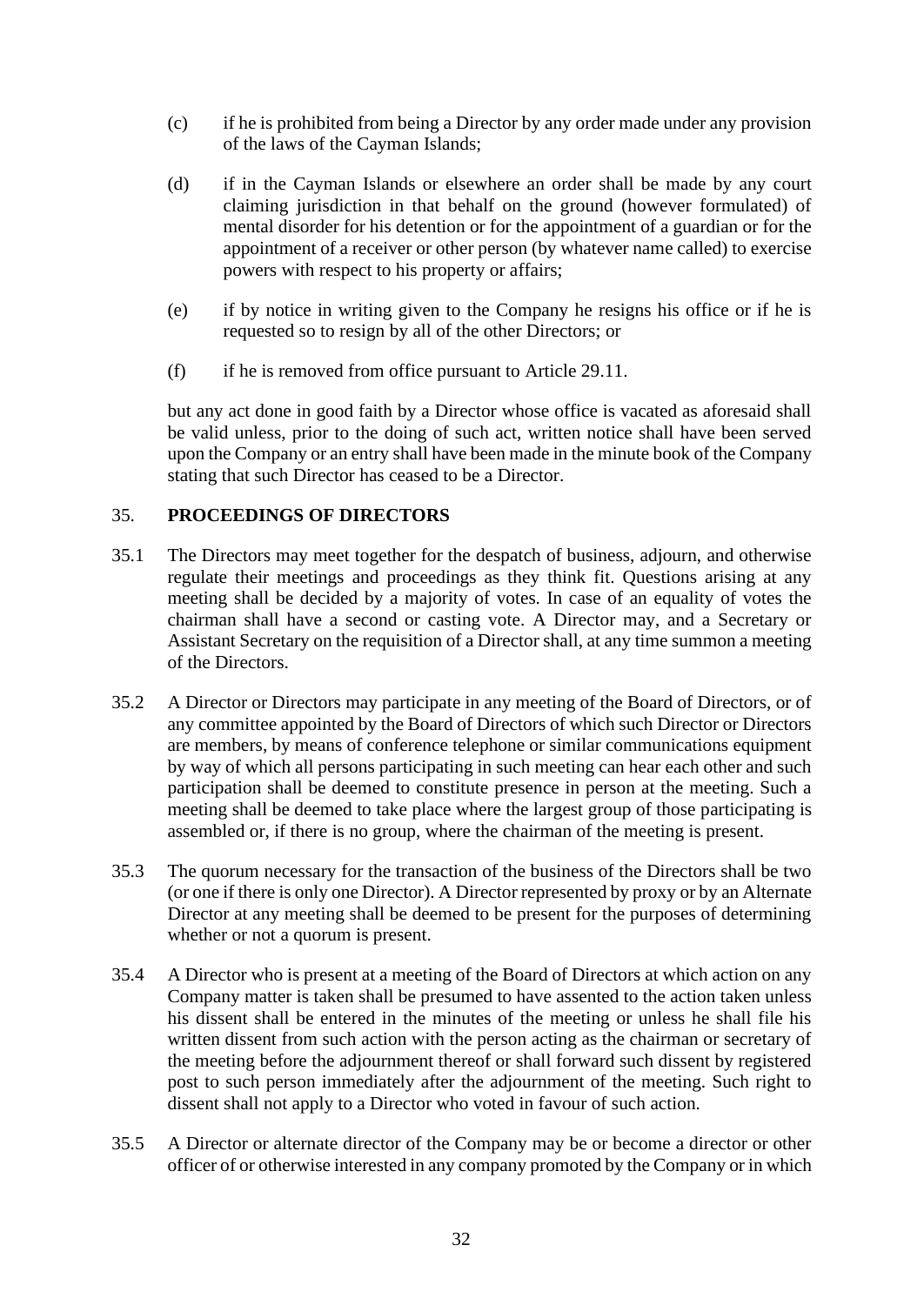the Company may be interested as shareholder or otherwise, and no such Director or alternate Director shall be accountable to the Company for any remuneration or other benefits received by him as a director or officer of, or from his interest in, such other company.

- 35.6 A Director who is in any way, whether directly or indirectly, interested in a contract or proposed contract with the Company shall declare the nature of his interest at a meeting of the Directors. A general notice given to the Board of Directors by any Director to the effect that he is a member of any specified company or firm and is to be regarded as interested in any contract which may thereafter be made with that company or firm shall be deemed a sufficient declaration of interest in regard to any contract so made. Subject to such a declaration, a Director may vote at a meeting in respect of any contract, proposed contract or arrangement in which he has an interest and if he does so, his vote may be counted and he may be taken into account in ascertaining whether a quorum is present.
- 35.7 A Director may hold any other office or place of profit under the Company (other than the office of auditor) in conjunction with his office of Director for such period and on such terms (as to remuneration and otherwise) as the Directors may determine and no Director or intending Director shall be disqualified by his office from contracting with the Company either with regard to his tenure of any such other office or place of profit or as vendor, purchaser or otherwise, nor shall any such contract or arrangement entered into by or on behalf of the Company in which any Director is in any way interested, be liable to be avoided, nor shall any Director so contracting or being so interested be liable to account to the Company for any profit realised by any such contract or arrangement by reason of such Director holding that office or of the fiduciary relation thereby established.
- 35.8 Any Director may act by himself or his firm in a professional capacity for the Company, and he or his firm shall be entitled to remuneration for professional services as if he were not a Director or alternate Director; provided that nothing herein contained shall authorise a Director or his firm to act as auditor to the Company.
- 35.9 The Directors shall cause minutes to be made in books or loose-leaf folders provided for the purpose of recording:
	- (a) all appointments of officers made by the Directors;
	- (b) the names of the Directors present at each meeting of the Directors and of any committee of the Directors;
	- (c) all resolutions and proceedings at all meetings of the Company, and of the Directors and of committees of Directors.
- 35.10 When the chairman of a meeting of the Directors signs the minutes of such meeting those minutes shall be deemed to have been duly held notwithstanding that all the Directors have not actually come together or that there may have been a technical defect in the proceedings.
- 35.11 A resolution in writing (in one or more counterparts) signed by all the Directors or all the members of a committee of Directors shall be as valid and effectual as if it had been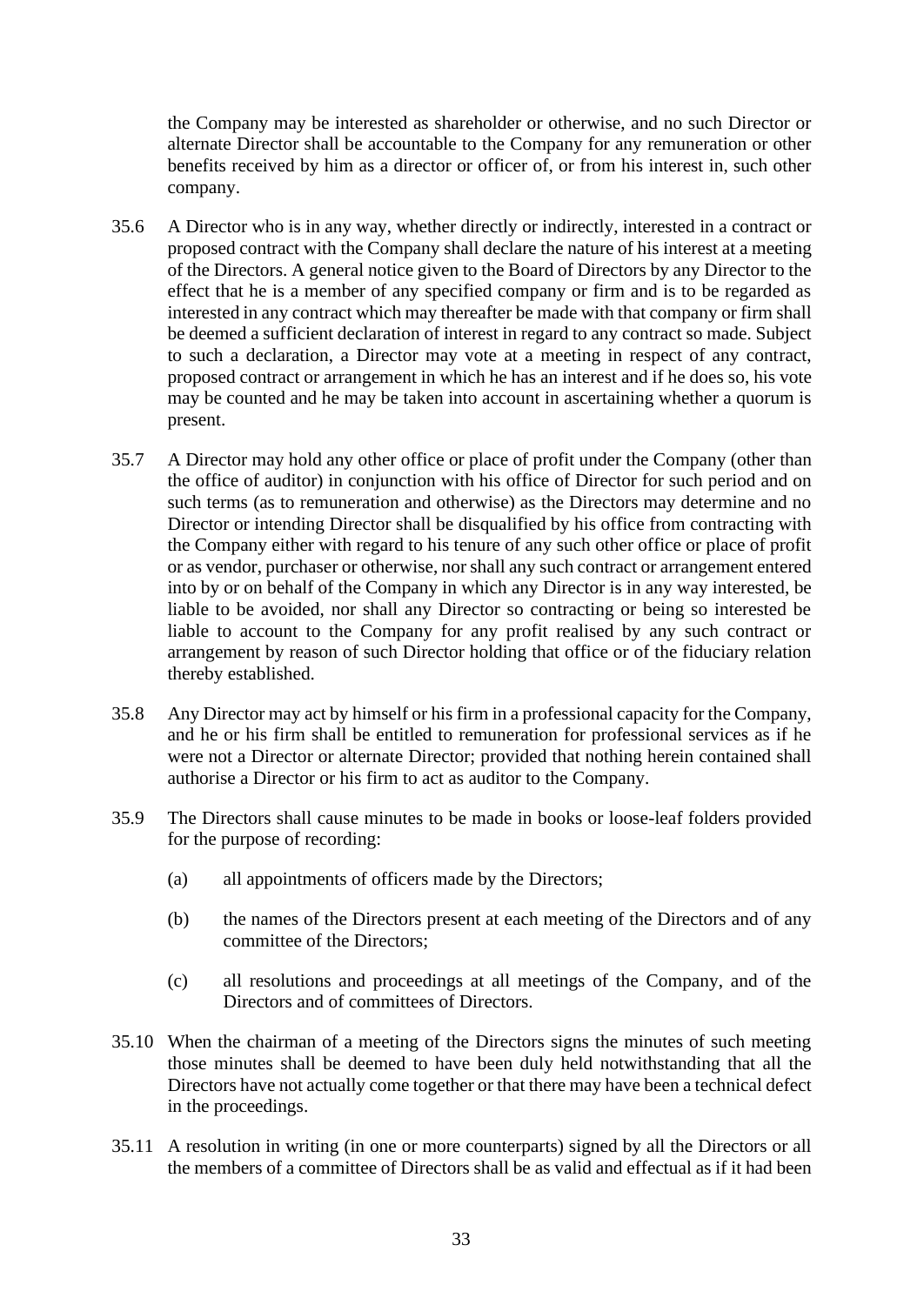passed at a meeting of the Directors or committee of Directors (as the case may be) duly called and constituted. When signed a resolution may consist of several documents each signed by one or more of the Directors.

- 35.12 The continuing Directors may act notwithstanding any vacancy in their body but if and so long as their number is reduced below the number fixed by or pursuant to these Articles as the necessary quorum of Directors, the continuing Directors may act for the purpose of increasing the number, or of summoning a general meeting of the Company, but for no other purpose.
- 35.13 The Directors may elect a chairman of their meetings and determine the period for which he is to hold office but if no such chairman is elected, or if at any meeting the chairman is not present within fifteen minutes after the time appointed for holding the meeting, the Directors present may choose one of their number to be chairman of the meeting.
- 35.14 A committee appointed by the Directors may elect a chairman of its meetings. If no such chairman is elected, or if at any meeting the chairman is not present within five minutes after the time appointed for holding the meeting, the members present may choose one of their number to be chairman of the meeting.
- 35.15 A committee appointed by the Directors may meet and adjourn as it thinks proper. Questions arising at any meeting shall be determined by a majority of votes of the committee members present and in case of an equality of votes the chairman shall have a second or casting vote.
- 35.16 All acts done by any meeting of the Directors or of a committee of Directors, or by any person acting as a Director, shall notwithstanding that it be afterwards discovered that there was some defect in the appointment of any such Director or person acting as aforesaid, or that they or any of them were disqualified, be as valid as if every such person had been duly appointed and was qualified to be a Director.

## 36. **DIVIDENDS**

- 36.1 Subject to the Law and this Article, the Directors may declare dividends and distributions on shares in issue and authorize payment of the dividends (including interim dividends) or distributions out of the funds of the Company lawfully available therefore. No dividend or distribution shall be paid except out of the realized or unrealized profits of the Company, or as otherwise permitted by the Law. There are no fixed dates on which the entitlement to dividends arises. All dividend payments shall be non-cumulative.
- 36.2 Except as otherwise provided by the rights attached to shares with special rights as to dividends or distributions, if dividends or distributions are to be declared on a Class they shall be declared and paid according to the amounts paid or credited as paid on the shares of such Class outstanding on the record date for such dividend or distribution as determined in accordance with these Articles but no amount paid or credited as paid on a share in advance of calls shall be treated for the purpose of these Articles as paid on the share.
- 36.3 The Directors may deduct from any dividend or other distribution payable to any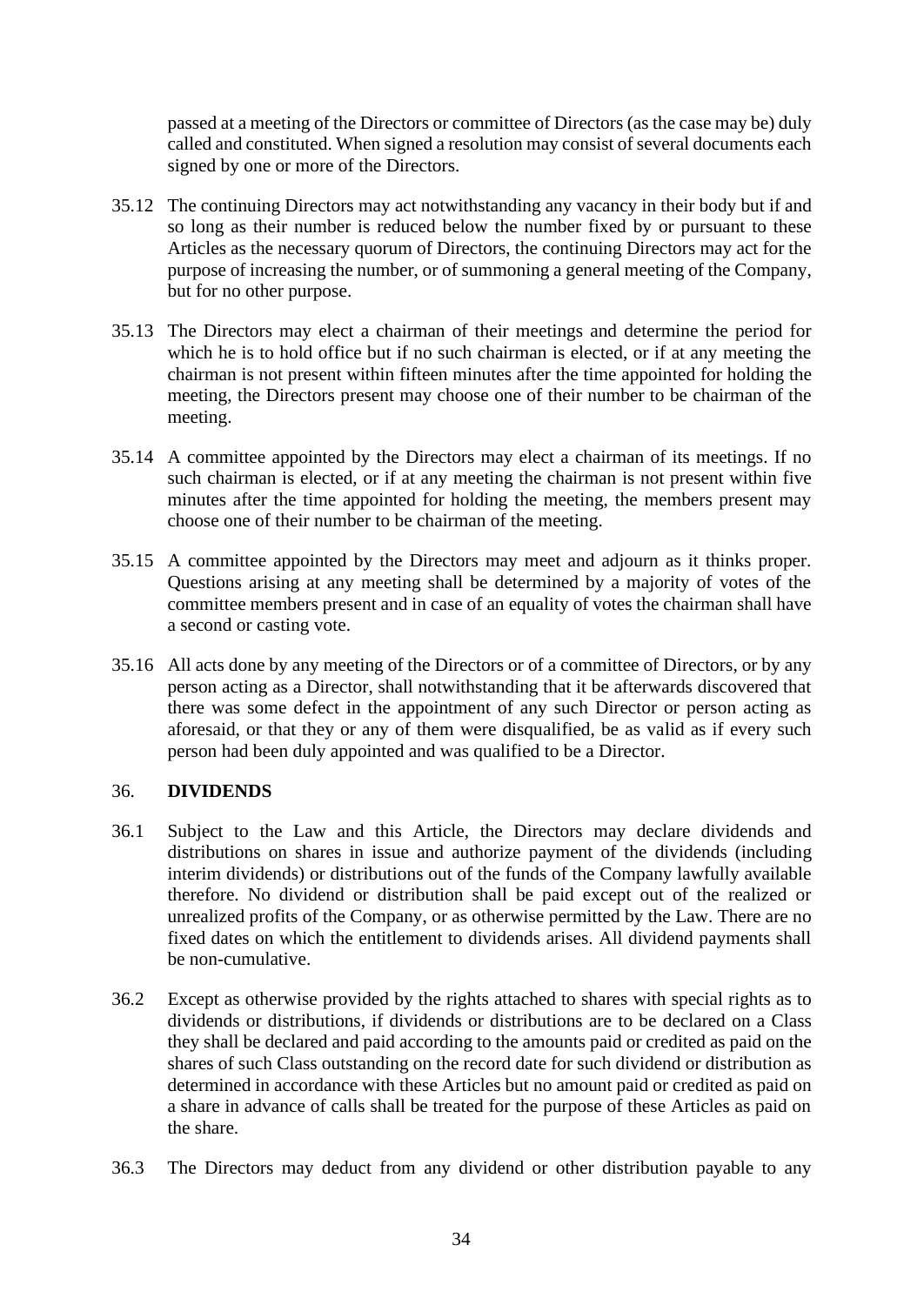Member all sums of money (if any) then payable by him to the Company on account of calls or otherwise.

- 36.4 The Directors may declare that any dividend or distribution be paid wholly or partly by the distribution of specific assets and in particular (but without limitation) by the distribution of shares, debentures, or securities of any other company or in any one or more of such ways and where any difficulty arises in regard to such distribution, the Directors may settle the same as they think expedient and may fix the value for distribution of such specific assets or any part thereof and may determine that cash payments shall be made to any Members upon the basis of the value so fixed in order to adjust the rights of all Members and may vest any such specific assets in trustees in such manner as may seem expedient to the Directors.
- 36.5 Any dividend, other distribution, interest or other monies payable in cash in respect of shares may be paid by wire transfer to the holder or by cheque or warrant sent through by post directed to the registered address of the holder or, in the case of joint holders, to the registered address of the holder who is first named on the Register of Members or to such person and to such address as such holder or joint holders may in writing direct. Every such cheque or warrant shall be made payable to the order of the person to whom it is sent. Any one of two or more joint holders may give effectual receipts for any dividends, other distributions, bonuses, or other monies payable in respect of the share held by them as joint holders.
- 36.6 No dividend or other distribution shall bear interest against the Company.
- 36.7 The Directors may, before recommending or declaring any dividends or other distributions, set aside out of the funds legally available for distribution such sums as they think proper as a reserve or reserves which shall, in the absolute discretion of the Directors be applicable for meeting contingencies, or for equalising dividends or for any other purpose to which those funds may be properly applied and pending such application may in the absolute discretion of the Directors, either be employed in the business of the Company or be invested in such investments (other than shares) as the Directors may from time to time think fit.
- 36.8 Any dividend or other distribution which cannot be paid to a Member and/or which remains unclaimed after six months from the date of declaration of such dividend or other distribution may, in the discretion of the Directors, be paid into a separate account in the Company's name, provided that the Company shall not be constituted as a trustee in respect of that account and the dividend or other distribution shall remain as a debt due to the Member. Any dividend or other distribution which remains unclaimed after a period of six years from the date of declaration of such dividend or other distribution shall be forfeited and shall, if shares of the relevant Class remain in issue (other than shares in respect of which dividends or other distributions cannot be paid and/or remain unclaimed) revert to the Company for the benefit of all holders of shares of the relevant Class or otherwise revert to the Company for the benefit of all Members on the date that such dividend is forfeited.

## 37. **ACCOUNTS AND AUDIT**

37.1 The books of account relating to the Company's affairs shall be kept in such manner as may be determined from time to time by the Directors.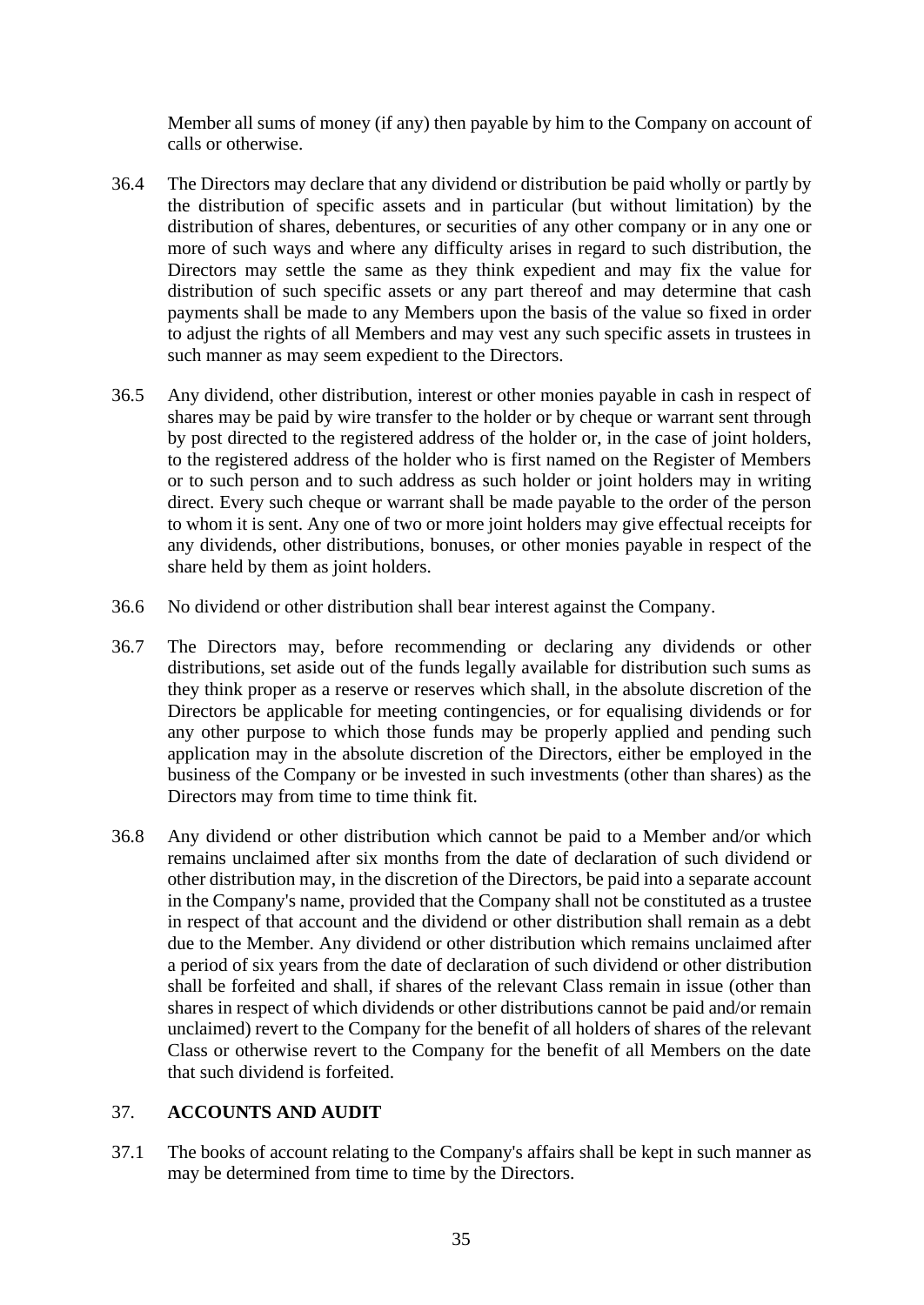- 37.2 The books of account shall be kept at the registered office of the Company, or at such other place or places as the Directors think fit, and shall always be open to the inspection of the Directors.
- 37.3 The Directors shall from time to time determine whether and to what extent and at what times and places and under what conditions or regulations the accounts and books of the Company or any of them shall be open to the inspection of Members not being Directors, and no Member (not being a Director) shall have any right of inspecting any account or book or document of the Company except as conferred by law or authorised by the Directors or by the Company by Ordinary Resolution.
- 37.4 The accounts relating to the Company's affairs shall only be audited if the Directors so determine, in which case the financial year end and the accounting principles will be determined by the Directors.
- 37.5 A printed or electronic copy of the audited annual financial statements of the Company shall be made available to Members, if so determined by the Directors in their discretion.
- 37.6 The Directors in each year shall prepare, or cause to be prepared, an annual return and declaration setting forth the particulars required by the Law and deliver a copy thereof to the Registrar of Companies.

## 38. **CAPITALISATION OF PROFITS**

- 38.1 Subject to the Law, the Directors may:
	- (a) resolve to capitalise an amount standing to the credit of reserves (including a share premium account and profit and loss account), or otherwise available for distribution:
	- (b) appropriate the sum resolved to be capitalised to the Members in proportion to the nominal amount of shares (whether or not fully paid) held by them respectively and apply that sum on their behalf in or towards:
		- (i) paying up the amounts (if any) for the time being unpaid on shares held by them respectively; or
		- (ii) paying up in full unissued shares or debentures of a nominal amount equal to that sum,

and allot the shares or debentures, credited as fully paid, to the Members (or as such Members may direct) in those proportions, or partly in one way and partly in the other, but the share premium account, the capital redemption reserve and profits which are not available for distribution may, for the purposes of this Article, only be applied in paying up unissued shares to be allotted to Members credited as fully paid;

(c) make any arrangements they think fit to resolve a difficulty arising in the distribution of a capitalised reserve and in particular, without limitation, where shares or debentures become distributable in fractions the Directors may deal with the fractions as they think fit;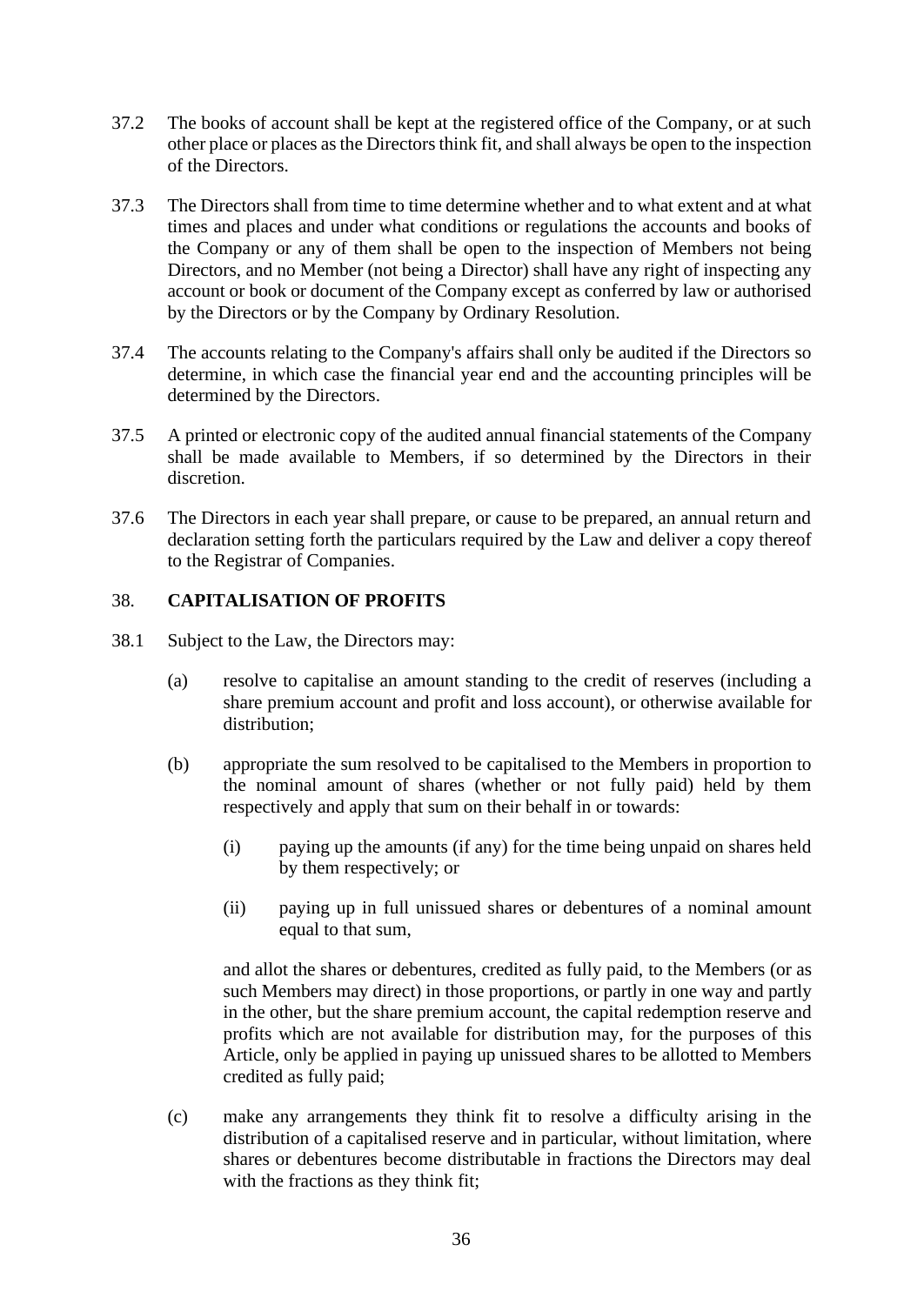- (d) (authorise a Person to enter (on behalf of all the Members concerned) into an agreement with the Company providing for either:
	- (i) the allotment to the Members respectively, credited as fully paid, of shares or debentures to which they may be entitled on the capitalisation; or
	- (ii) the payment by the Company on behalf of the Members (by the application of their respective proportions of the reserves resolved to be capitalised) of the amounts or part of the amounts remaining unpaid on their existing shares,

and any such agreement made under this authority being effective and binding on all those Members; and

(e) generally do all acts and things required to give effect to the resolution.

## 39. **SHARE PREMIUM ACCOUNT**

- 39.1 The Directors shall in accordance with Section 34 of the Law establish a Share Premium Account and shall carry to the credit of such account from time to time a sum equal to the amount or value of the premium paid on the issue of any share.
- 39.2 There shall be debited to any Share Premium Account on the redemption or purchase of a share the difference between the nominal value of such share and the redemption or purchase price provided always that at the discretion of the Directors such sum may be paid out of the profits of the Company or, if permitted by Section 37 of the Law, out of capital.

#### 40. **NOTICES**

- 40.1 Any notice or document may be served by the Company or by the Person entitled to give notice to any Member either personally, by facsimile, by electronic means or by sending it through the post in a prepaid letter or via a recognised courier service, fees prepaid, addressed to the Member at his address as appearing in the Register of Members. In the case of joint holders of a share, all notices shall be given to that one of the joint holders whose name stands first in the Register of Members in respect of the joint holding, and notice so given shall be sufficient notice to all the joint holders.
- 40.2 Any Member present, either personally or by proxy, at any meeting of the Company shall for all purposes be deemed to have received due notice of such meeting and, where requisite, of the purposes for which such meeting was convened.
- 40.3 Any notice or other document, if served by
	- (a) post, shall be deemed to have been served two days after the time when the letter containing the same is posted; or
	- (b) facsimile, shall be deemed to have been served upon production by the transmitting facsimile machine of a report confirming transmission of the facsimile in full to the facsimile number of the recipient; or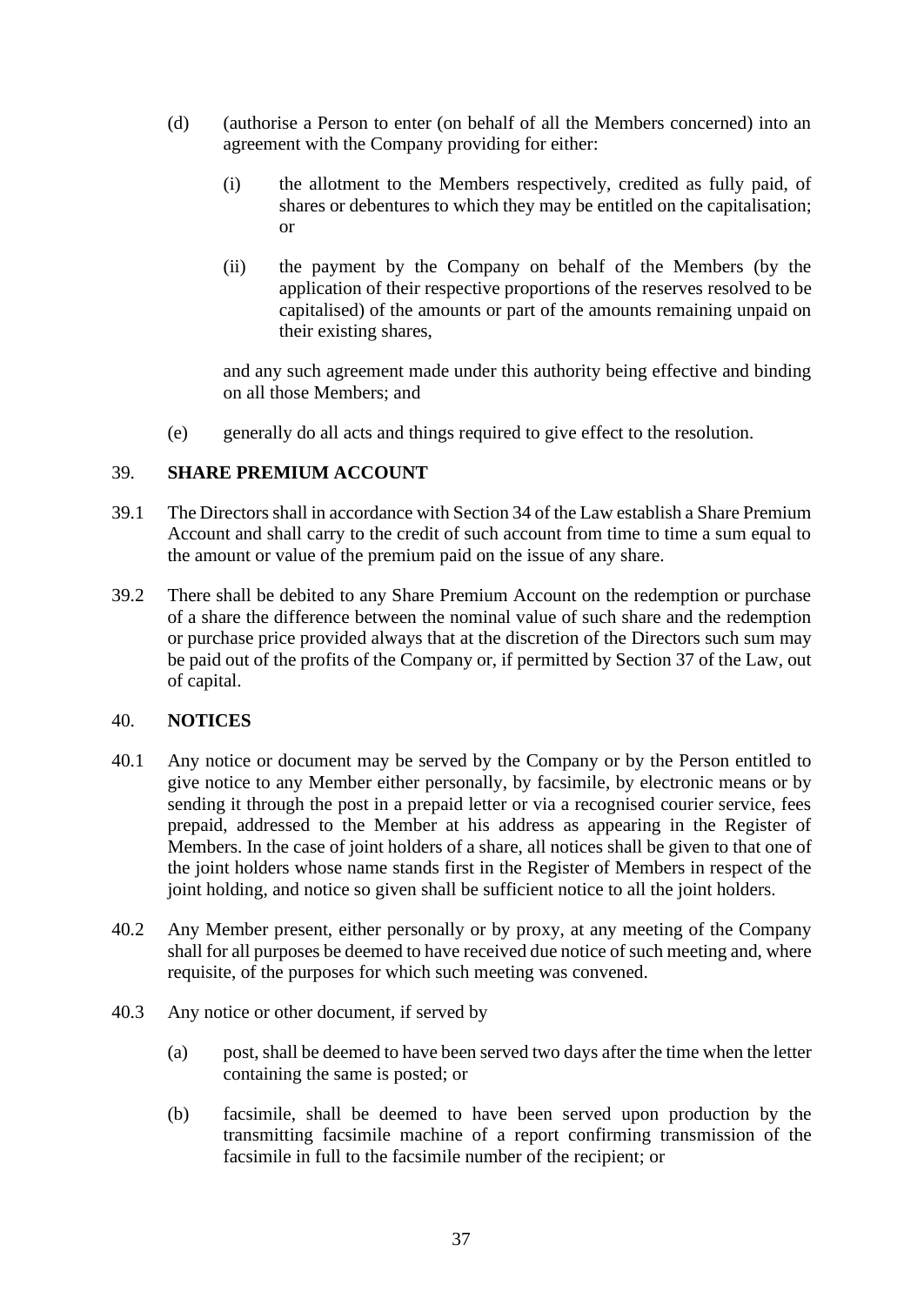- (c) recognised courier service, shall be deemed to have been served 48 hours after the time when the letter containing the same is delivered to the courier service; or
- (d) electronic means, shall be deemed to duly served by sending it by electronic means to an address for the time being notified to the person giving the notice or other document or information or as otherwise permitted by the Articles for that purpose, and to have been effected at the latest at the expiration of 24 hours from when it was sent (even if a hard copy of such notice, document or information is subsequently sent by post).

In determining whether service has been effected by post or courier service it shall be sufficient to prove that the letter containing the notice or documents was properly addressed and duly posted or delivered to the courier service. In determining whether service has been effected by electronic means, it shall be sufficient to prove that the notice or other document or information was properly addressed and, where the document or information is sent or supplied by means of a website, it is deemed to have been received by the intended recipient when the material was first made available on the website or if later, when the recipient received (or is deemed to have received) notice of the fact that the material was available on the website.

- 40.4 Any notice or document delivered or sent by post to or left at the registered address of any Member in accordance with the terms of these Articles shall notwithstanding that such Member be then dead or bankrupt, and whether or not the Company has notice of his death or bankruptcy, be deemed to have been duly served in respect of any share registered in the name of such Member as sole or joint holder, unless his name shall at the time of the service of the notice or document, have been removed from the Register of Members as the holder of the share, and such service shall for all purposes be deemed a sufficient service of such notice or document on all Persons interested (whether jointly with or as claiming through or under him) in the share.
- 40.5 Notice of every general meeting of the Company shall be given to:
	- (a) all Members holding shares with the right to receive notice and who have supplied to the Company an address for the giving of notices to them;
	- (b) every person entitled to a share in consequence of the death or bankruptcy of a Member, who but for his death or bankruptcy would be entitled to receive notice of the meeting; and
	- (c) every Director who is not otherwise aware of the meeting at the address supplied by that Director for the giving of notices to him.
- 40.6 No other Person shall be entitled to receive notices of general meetings.
- 40.7 A notice may only be given to the Company by electronic communication if:
	- (a) the Directors so resolve;
	- (b) the resolution states how an electronic communication may be given and, if applicable, specifies an email address for the Company; and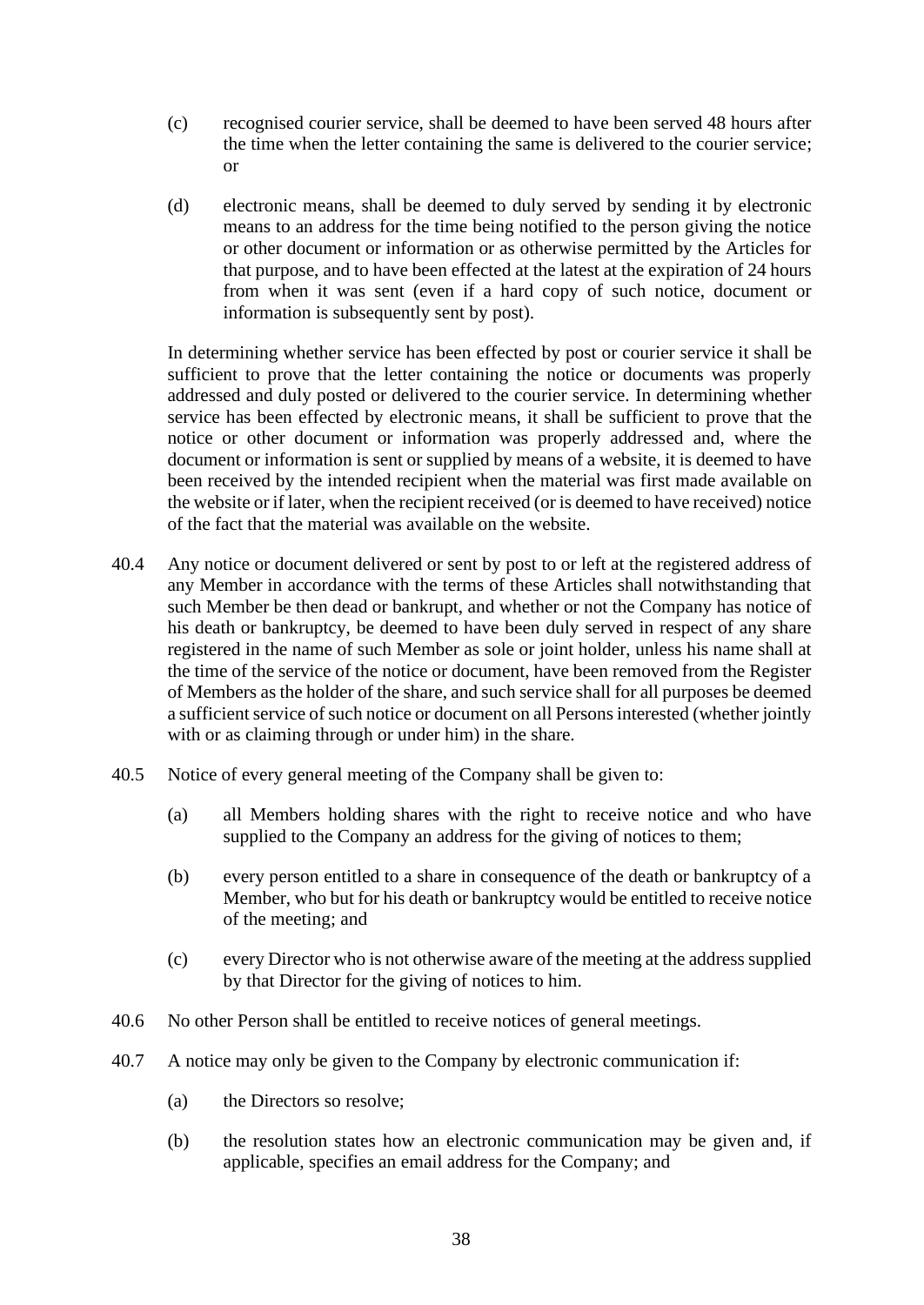(c) the terms of that resolution are notified to the Members for the time being and, if applicable, to those Directors who were absent from the meeting at which the resolution was passed.

If the resolution is revoked or varied, the revocation or variation shall only become effective when its terms have been similarly notified.

- 40.8 A notice may not be given by electronic communication to a person other than the Company unless the recipient has notified the giver of an electronic address to which notice may be sent.
- 40.9 Subject to the AIM Rules and to any other rules which the Company is bound to follow, the Company may also send any notice or other document pursuant to these Articles to a Member by publishing that notice or other document on a website where:
	- (a) the Company and the Member have agreed to his having access to the notice or document on a website (instead of it being sent to him);
	- (b) the notice or document is one to which that agreement applied;
	- (c) the Member is notified (in accordance with any applicable requirements and in a manner for the time being agreed between him and the Company for the purpose) of:
		- (i) the publication of the notice or document on a website;
		- (ii) the address of that website;
		- (iii) the place on that website where the notice or document may be accessed, and how it may be accessed; and
		- (iv) the notice or document is published on that website throughout the publication period, provided that, if the notice or document is published on that website for a part, but not all of, the publication period, the notice or document shall be treated as being published throughout that period if the failure to publish that notice of document throughout that period is wholly attributable to circumstances which it would not be reasonable to have expected that Company to prevent or avoid. For the purposes of this Article "publication period" means a period of not less than twentyone (21) days, beginning on the day on which the notification referred to in this Article 40.9(c) is deemed sent.

### 41. **INDEMNITY**

41.1 Every Director (including for the purposes of this Article any alternate Director appointed pursuant to the provisions of these Articles), secretary, assistant secretary, or other officer for the time being and from time to time of the Company (but not including the Company's auditors) and the personal representatives of the same shall be indemnified and secured harmless out of the assets and funds of the Company against all actions, proceedings, costs, charges, expenses, losses, damages or liabilities incurred or sustained by him in or about the conduct of the Company's business or affairs or in the execution or discharge of his duties, powers, authorities or discretions, including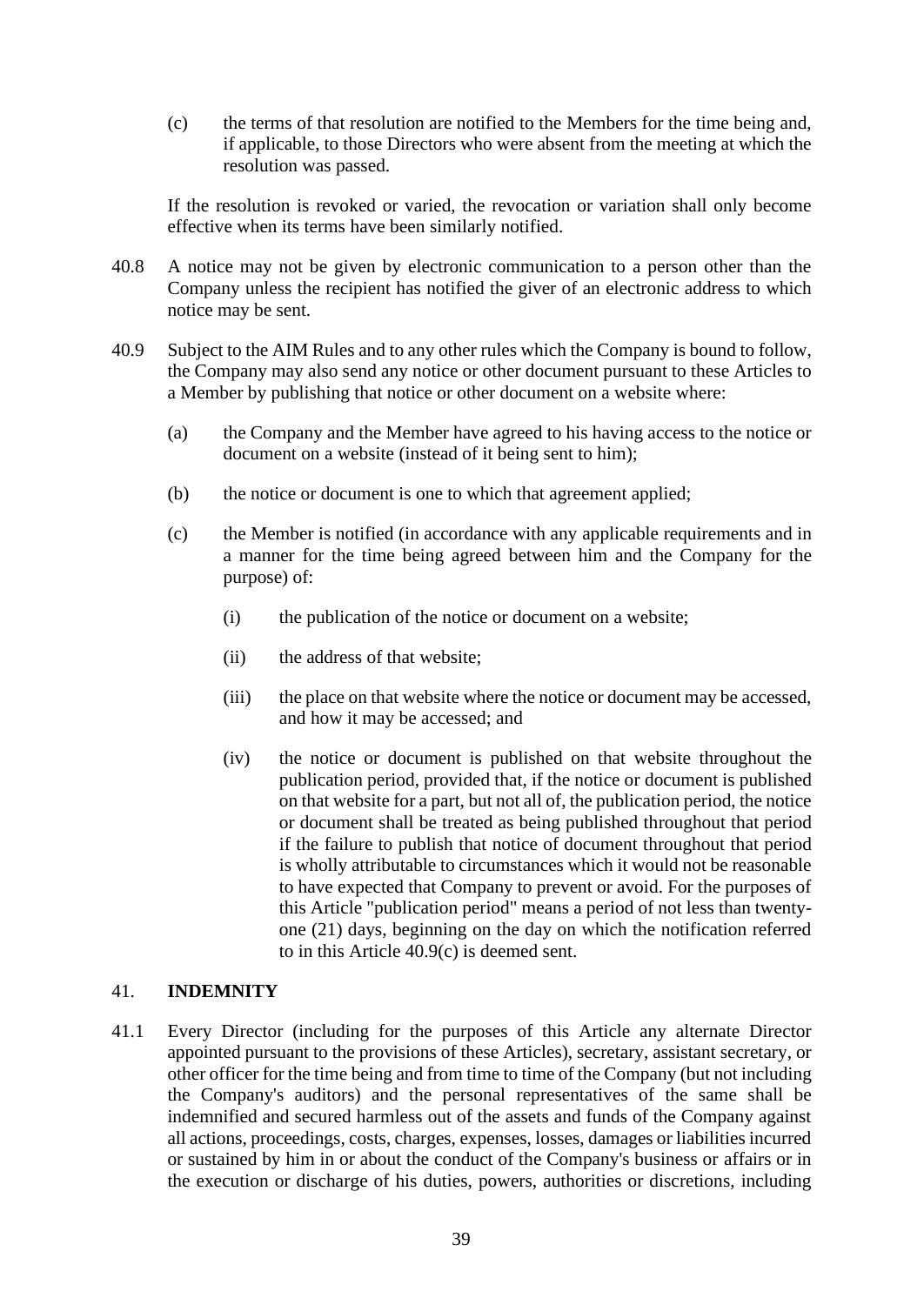without prejudice to the generality of the foregoing, any costs, expenses, losses or liabilities incurred by him in defending (whether successfully or otherwise) any actual or threatened civil proceedings concerning the Company or its affairs in any court whether in the Cayman Islands or elsewhere.

41.2 No such Director, alternate Director, secretary, assistant secretary or other officer of the Company (but not including the Company's auditors) shall be liable (a) for the acts, receipts, neglects, defaults or omissions of any other such Director or officer or agent of the Company or (b) for any loss on account of defect of title to any property of the Company or (c) on account of the insufficiency of any security in or upon which any money of the Company shall be invested or (d) for any loss incurred through any bank, broker or other similar person or (e) for any loss occasioned by any negligence, default, breach of duty, breach of trust, error of judgement or oversight on his part or (f) for any loss, damage or misfortune whatsoever which may happen in or arise from the execution or discharge of the duties, powers authorities, or discretions of his office or in relation thereto, unless the same shall happen through his own dishonesty.

## 42. **INSURANCE**

Subject to the provisions of the laws of the Cayman Islands, the Company shall have the power to purchase and maintain insurance for or for the benefit of any persons who are or were at any time Directors, officers or employees of the Company, or of any company or body which is its holding company or in which the Company or such holding company has an interest whether direct or indirect or which is in any way allied to or associated with the Company including (without prejudice to the generality of the foregoing) insurance against any liability incurred by such persons in respect of any act or omission in the actual or purported execution and/or discharge of their duties and/or in the exercise or purported exercise of their powers and/or otherwise in relation to their duties, powers or offices in relation to the Company and/or any such other company or body.

#### 43. **NON-RECOGNITION OF TRUSTS**

Subject as provided to the contrary in these Articles, no Person shall be recognised by the Company as holding any share upon any trust and the Company shall not, unless required by law, be bound by or be compelled in any way to recognise (even when having notice thereof) any equitable, contingent or future interest in any of its shares or any other rights in respect thereof except an absolute right to the entirety thereof in each Member registered in the Register of Members.

## 44. **WINDING UP**

- 44.1 If the Company shall be wound up, the liquidator shall apply the assets of the Company in satisfaction of creditors' claims in such manner and order as such liquidator thinks fit. Subject to the rights attached to Ordinary Shares of any Class, in a winding up:
	- (a) if the assets available for distribution amongst the Members shall be insufficient to repay the whole of the Company's issued share capital, such assets shall be distributed so that, as nearly as may be, the losses shall be borne by the Members in proportion to the par value of the Ordinary Shares held by them; or